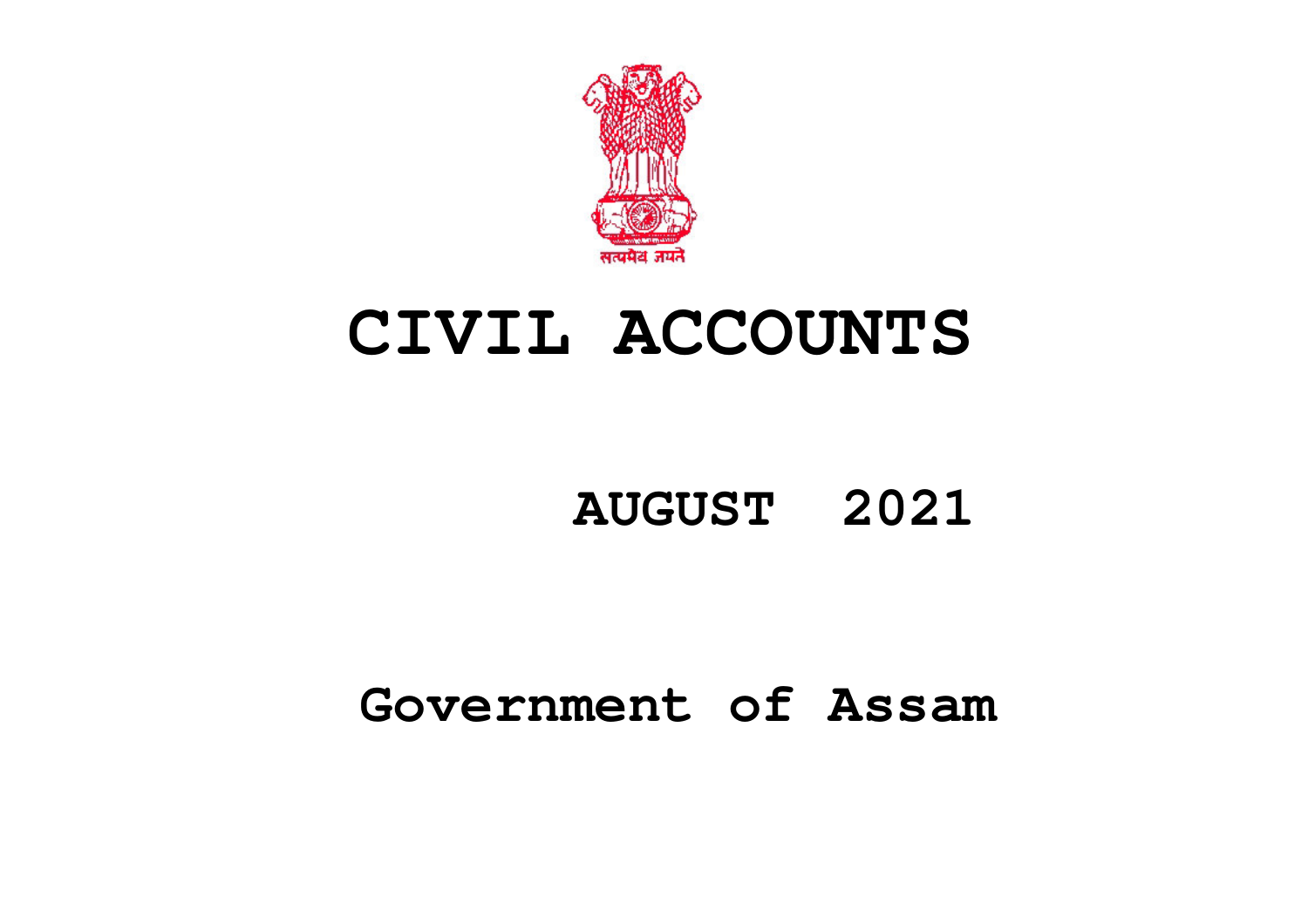

## **CIVIL ACCOUNTS**

**OF**

**THE STATE OF ASSAM**

**FOR**

**AUGUST 2021**

### **GENERAL STATEMENT OF ACCOUNTS**

| <b>Head Of Account</b>                                                          | <b>Current Month</b> | Progressive       | <b>Budget/Revised</b><br><b>Estimate</b> | <b>Progressive Last Year</b> |
|---------------------------------------------------------------------------------|----------------------|-------------------|------------------------------------------|------------------------------|
| <b>Part I - Consolidated Fund</b>                                               |                      |                   |                                          |                              |
| <b>Total - Revenue Receipts</b>                                                 | 51,99,28,66,252      | 2,27,67,71,22,997 | 8,89,79,40,26,000                        | 2,29,32,30,00,406            |
| <b>Total - Expenditure met from</b><br>Revenue                                  | 49,66,33,15,355      | 2,17,93,44,03,652 | 8,89,06,41,46,000                        | 2,00,15,38,25,429            |
| <b>Total - Capital Account Outside the</b><br><b>Revenue Account</b>            | 11,84,85,10,353      | 22,19,22,50,021   | 1,97,14,03,72,000                        | 16,97,09,48,002              |
| <b>Net Public Debt and Loans and</b><br><b>Advances by the State Government</b> | 16,56,74,32,829      | 28,50,56,62,507   | 1,46,76,31,11,000                        | 8,29,31,68,644               |
| <b>Inter State Settlement Account</b>                                           | 0                    | 0                 |                                          | 0                            |
| <b>Appropriation to Contingency Fund</b>                                        |                      |                   |                                          | 0                            |
| <b>Net Part I - Consolidated Fund</b>                                           | 7,04,84,73,373       | 16,05,61,31,831   | $\Omega$                                 | 20,49,13,95,619              |
| Net Part II - Contingency Fund                                                  |                      |                   | $\Omega$                                 |                              |
| <b>Net Part III - Public Account</b>                                            | $-4,50,61,26,722$    | $-2,79,83,96,929$ | 6,42,33,21,000                           | -19,97,09,08,567             |
| <b>Total - Transaction</b>                                                      | 2,54,23,46,651       | 13,25,77,34,902   | 6,42,33,21,000                           | 52,04,87,052                 |
| <b>Opening Balance</b>                                                          | 47,68,29,57,924      | 36,96,75,69,672   | $-9,69,78,00,000$                        | 29,80,19,62,240              |
| <b>Closing Balance</b>                                                          | 50,22,53,04,575      | 50,22,53,04,574   | $-3,27,44,79,000$                        | 30, 32, 24, 49, 292          |

**Run Date: 16/12/2021**

**125**

**Form No. A**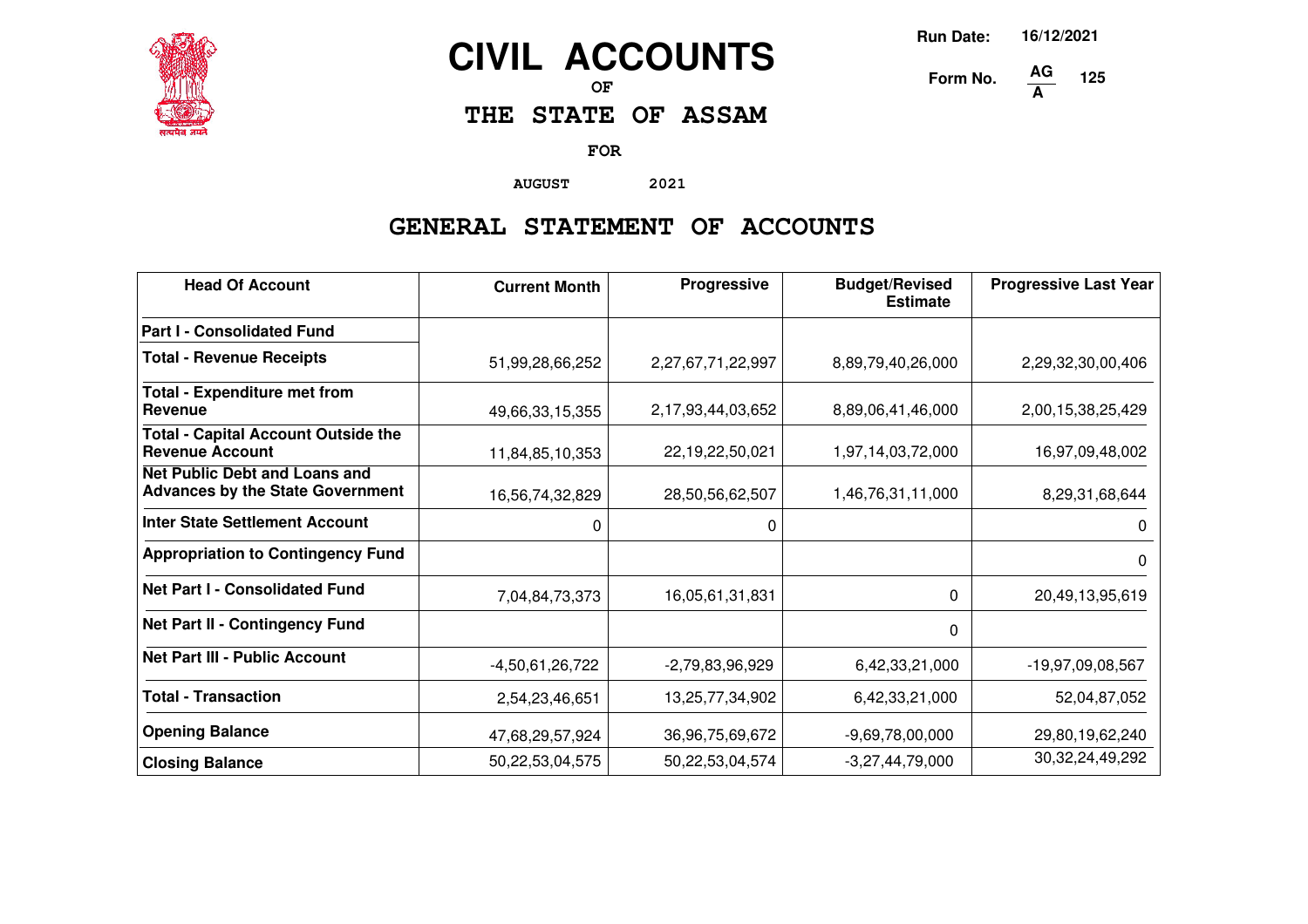#### **DETAILED STATUS OF EXCLUSION OF TREASURY, PUBLIC WORKS & FOREST ACCOUNTS FOR THE ACCOUNTING MONTH OF AUGUST 2021**

| <b>TREASURY ACCOUNTS :</b> |                       |                |                      |  |
|----------------------------|-----------------------|----------------|----------------------|--|
| SI.                        | Name of Treasury      | No. of         | Month Of Account     |  |
|                            |                       |                |                      |  |
| 1                          | ASSAM HOUSE, NEWDELHI |                | $08/21$ ,            |  |
| 2                          | HAILAKANDI            | 3              | 06/21, 07/21, 08/21, |  |
| 3                          | HOJAI                 | 3              | 06/21, 07/21, 08/21, |  |
| 4                          | <b>KAMRUP</b>         | $\overline{2}$ | 07/21, 08/21,        |  |
| 5                          | <b>NALBARI</b>        |                | $08/21$ ,            |  |
| 6                          | TIHU                  | 1              | $08/21$ ,            |  |
| 7                          | SONAPUR               | 1.             | $08/21$ ,            |  |
|                            | Total :               | 12             |                      |  |

| <b>WORKS ACCOUNTS:</b> |                                                                                          |                |                                                   |  |  |
|------------------------|------------------------------------------------------------------------------------------|----------------|---------------------------------------------------|--|--|
| S1.                    | Name of Division                                                                         | No. of         | Month Of Account                                  |  |  |
| 1                      | E.E., BARPETA E&D<br>DIVISION,                                                           | $\mathbf 1$    | $08/21$ ,                                         |  |  |
| 2                      | E.E., NALBARI E&D<br>DIVISION,                                                           | $\mathbf{1}$   | $08/21$ ,                                         |  |  |
| 3                      | E.E., MAJULI E&D DIVISION,<br>MAJULI                                                     | $\mathbf{1}$   | $08/21$ ,                                         |  |  |
| 4                      | E.E., SILCHAR FLOOD CONTROL<br>DIVISION                                                  | $\mathbf{1}$   | $08/21$ ,                                         |  |  |
| 5                      | E.E., HAILAKANDI FLOOD<br>CONTROL DIVISION                                               | 1              | $08/21$ ,                                         |  |  |
| $\overline{6}$         | E.E., GUWAHATI EAST E&D<br>DIVISION, REHABARI,<br>GUWAHATI-8                             | $\mathbf{1}$   | $08/21$ ,                                         |  |  |
| 7                      | E.E., DHUBRI E&D DIVISION                                                                | 1              | $08/21$ ,                                         |  |  |
| 8                      | E.E., NAZIRA P.H.E DIVISION                                                              | 1              | $08/21$ ,                                         |  |  |
| 9                      | (E) E.E., HOWRAGHAT P.H.E.<br>DIVISION                                                   | 4              | $05/21$ , $06/21$ , $07/21$ , $08/21$ ,           |  |  |
| 10                     | (NE) E.E., HOWRAGHAT P.H.E.<br>DIVISION                                                  | 3              | $06/21$ , $07/21$ , $08/21$ ,                     |  |  |
| $\overline{11}$        | (NE) BAKSA PHE DIVISION                                                                  | $\overline{2}$ | 07/21, 08/21,                                     |  |  |
| 12                     | E.E., RATABARI-PATHARKANDI<br>IRRIGATION<br>DIVISION (KARIMGANJ<br>DIVISION, IRRIGATION) | $\mathbf{2}$   | $07/21$ , $08/21$ ,                               |  |  |
| 13                     | E.E., SOUTH N.C. HILLS<br>DIVISION, IRRIGATION                                           | $\mathbf{1}$   | $08/21$ ,                                         |  |  |
| 14                     | (NE) E.E., DIPHU BUILDING<br>DIVISION, DIPHU                                             | 5              | $04/21$ , $05/21$ , $06/21$ , $07/21$ , $08/21$ , |  |  |
| 15                     | (NE) E.E., UMPANI ROAD<br>DIVISION, UMPANI, ULUKUNCHI                                    | 1              | $08/21$ ,                                         |  |  |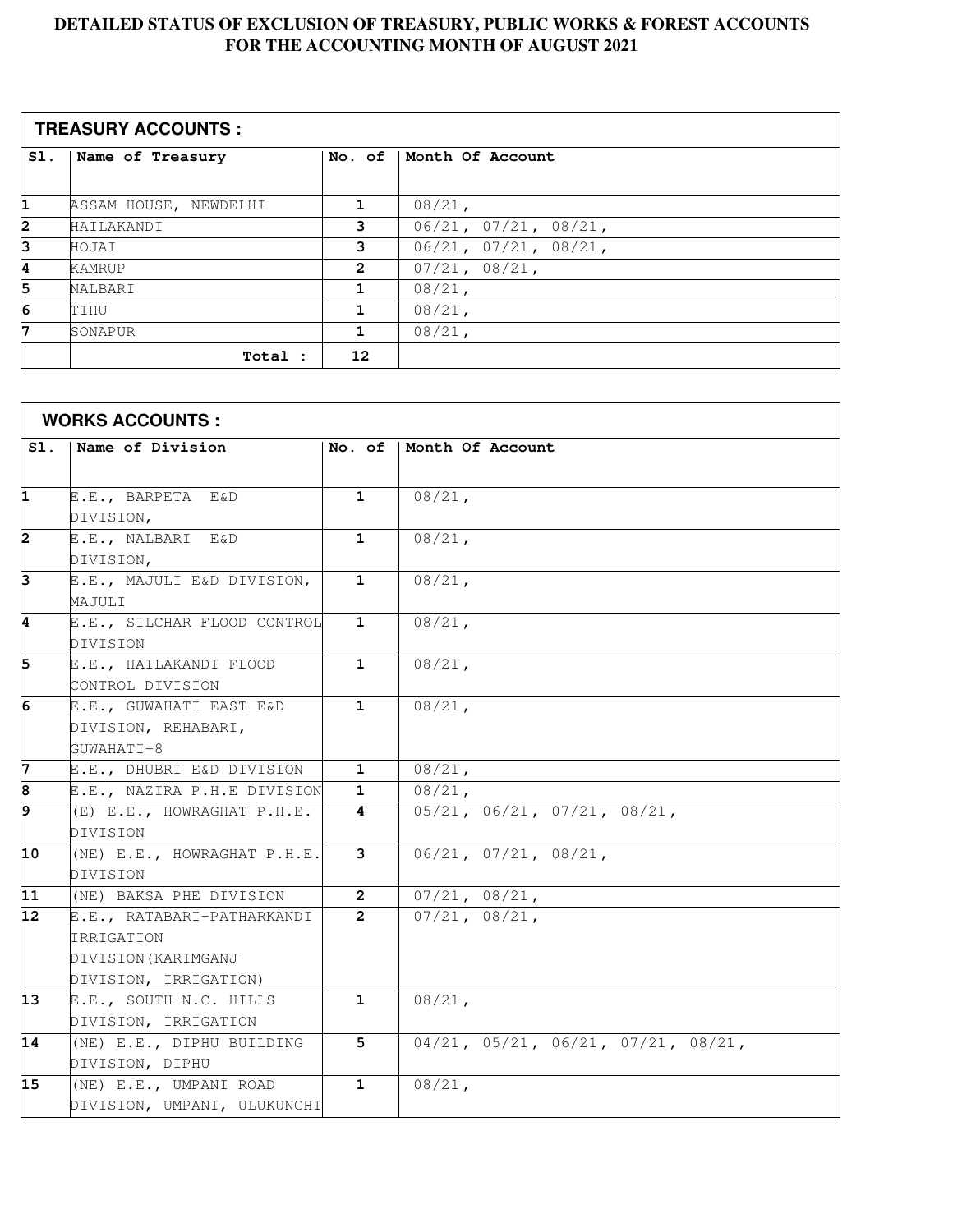#### **DETAILED STATUS OF EXCLUSION OF TREASURY, PUBLIC WORKS & FOREST ACCOUNTS FOR THE ACCOUNTING MONTH OF AUGUST 2021**

|     | <b>WORKS ACCOUNTS:</b>       |                |                               |
|-----|------------------------------|----------------|-------------------------------|
| SI. | Name of Division             | No. of         | Month Of Account              |
|     |                              |                |                               |
| 16  | (NE) E.E., BAKULIA N.H.      | $\mathbf{1}$   | $08/21$ ,                     |
|     | DIVISION, DIPHU              |                |                               |
| 17  | E.E., HAFLONG                | 3              | $06/21$ , $07/21$ , $08/21$ , |
|     | BLDG.DIVISION, HAFLONG       |                |                               |
| 18  | E.E., HAFLONG ROAD           | 4              | 05/21, 06/21, 07/21, 08/21,   |
|     | DIVISION                     |                |                               |
| 19  | E.E., MAIBONG(R&B)           | 3              | 06/21, 07/21, 08/21,          |
|     | DIVISION, MAIBONG            |                |                               |
| 20  | E.E., GUWAHATI ELECTRICAL    | $\mathbf{1}$   | $08/21$ ,                     |
|     | DIVISION (PWD) CHANDMARI,    |                |                               |
|     | GUWAHATI-3                   |                |                               |
| 21  | E.E., CHABUA, DULIAJAN &     | $\mathbf{1}$   | $08/21$ ,                     |
|     | NAHARKATIA TERRITORIAL       |                |                               |
|     | ROAD (JORHAT N.E.C. DIVISION |                |                               |
| 22  | E.E., CHARAIDEO DISTRICT     | $\mathbf{1}$   | $08/21$ ,                     |
|     | TERRITORIAL ROAD (CHARAIDEO  |                |                               |
|     | RURAL ROAD DIVISION,         |                |                               |
|     | (DIBRUGARH STATE ROAD)       |                |                               |
| 23  | E.E., DIBRUGARH N.H.         | $\mathbf{1}$   | $08/21$ ,                     |
|     | DIVISION                     |                |                               |
| 24  | E.E., UDALGURI RURAL ROAD    | $\overline{2}$ | 07/21, 08/21,                 |
|     | (UDALGURI/MANGALDOI N.T.     |                |                               |
|     | ROAD DIV)                    |                |                               |
| 25  | E.E., GOHPUR CIVIL SUB-      | $\mathbf{2}$   | 07/21, 08/21,                 |
|     | DIVISION TERRITORIAL         |                |                               |
|     | ROAD (SONITPUR A.A.C.P.      |                |                               |
|     | (NAGAON ARIASP) DIVISION     |                |                               |
| 26  | E.E., HOJAI DISTRICT         | $\mathbf{1}$   | $08/21$ ,                     |
|     | TERRITORIAL ROAD (KAMPUR     |                |                               |
|     | N.E.C.) DIVISION             |                |                               |
| 27  | E.E., TINSUKIA, DOOM DOOMA   | $\mathbf{1}$   | $07/21$ ,                     |
|     | & SADIA TERRITORIAL          |                |                               |
|     | ROAD (TINSUKIA RURAL ROAD    |                |                               |
|     | (TINSUKIA ROAD) DIVISION     |                |                               |
| 28  | E.E., MAJULI TERRITORIAL     | 1              | $08/21$ ,                     |
|     | ROAD (JORHAT A.A.C.P.        |                |                               |
|     | (DHODARALI NEC) DIVISION,    |                |                               |
|     | TITABOR                      |                |                               |
| 29  | E.E., NAZIRA & AMGURI        | $\mathbf{1}$   | $08/21$ ,                     |
|     | TERRITORIAL ROAD (SIBSAGAR   |                |                               |
|     | STATE ROAD (NAZIRA ROAD)     |                |                               |
|     | DIVISION                     |                |                               |
| 30  | E.E., DIPHU ELECT.PWD        | 3              | $06/21$ , $07/21$ , $08/21$ , |
|     | DIVN., DIPHU                 |                |                               |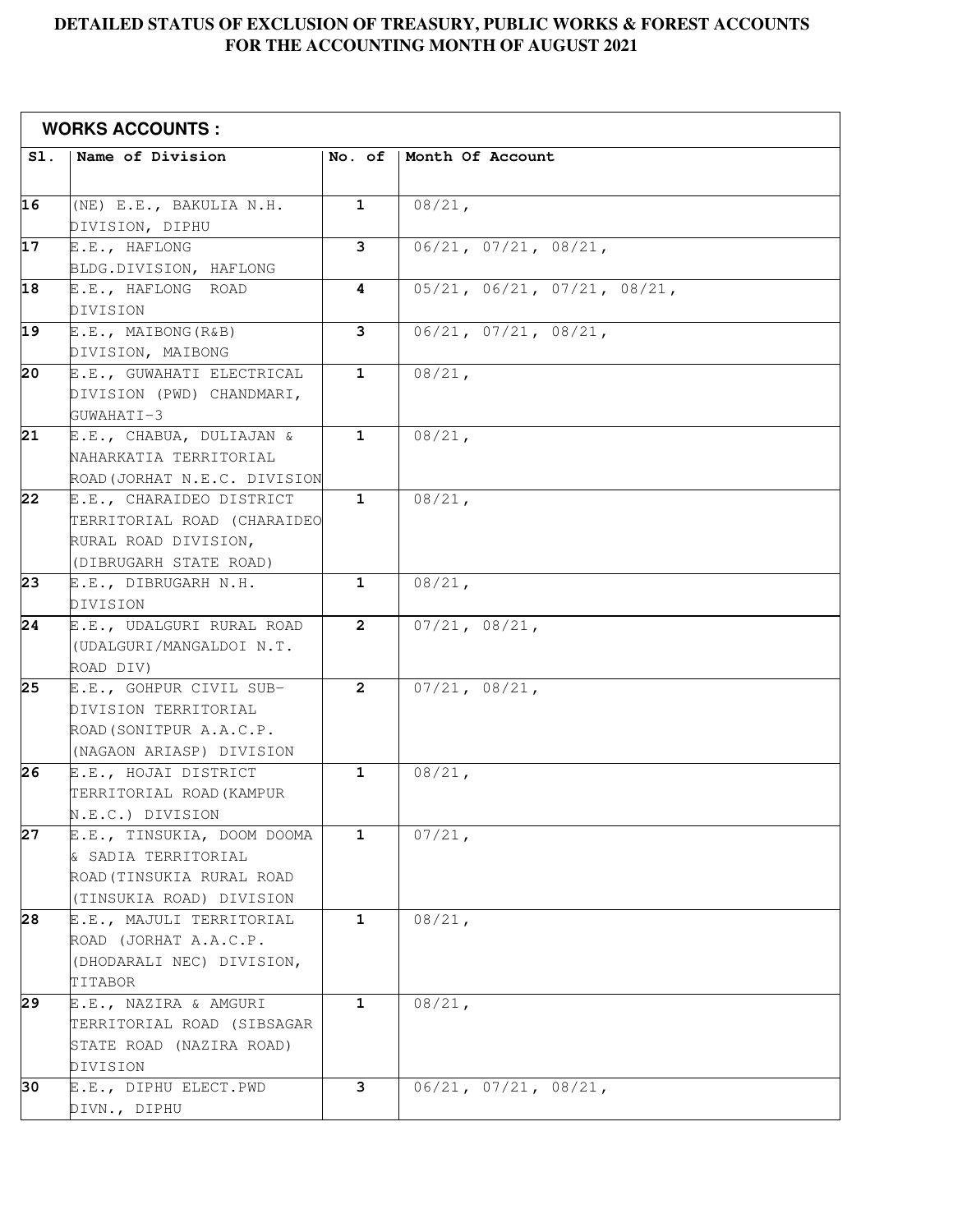#### **DETAILED STATUS OF EXCLUSION OF TREASURY, PUBLIC WORKS & FOREST ACCOUNTS FOR THE ACCOUNTING MONTH OF AUGUST 2021**

|                 | <b>WORKS ACCOUNTS:</b>                          |                         |                                                              |  |  |  |
|-----------------|-------------------------------------------------|-------------------------|--------------------------------------------------------------|--|--|--|
| S1.             | Name of Division                                | No. of                  | Month Of Account                                             |  |  |  |
| 31              | E.E., UMPANI ROAD DIVN.,<br>UMPANI              | $\mathbf{1}$            | $08/21$ ,                                                    |  |  |  |
| 32              | E.E., DIPHU BUILDING DIVN.,<br>DIPHU            | 4                       | 05/21, 06/21, 07/21, 08/21,                                  |  |  |  |
| 33              | (NE) E.E., MAIBONG (R&B)<br>DIVN, MAIBONG       | $\mathbf{1}$            | $08/21$ ,                                                    |  |  |  |
| 34              | (NE) E.E., MAHUR (R&B)<br>DIVN, MAHUR           | $\mathbf{1}$            | $08/21$ ,                                                    |  |  |  |
| 35              | PWD Kokrajhar Building<br>Division, Kokrajhar   | 4                       | 05/21, 06/21, 07/21, 08/21,                                  |  |  |  |
| 36              | E.E., BARPATHAR ROAD<br>DIVISION                | $\overline{\mathbf{2}}$ | 07/21, 08/21,                                                |  |  |  |
| 37              | PWD Kokrajhar Rural Road<br>Division, Kokrajhar | 4                       | 05/21, 06/21, 07/21, 08/21,                                  |  |  |  |
| 38              | PWD R&B Chirang Division                        | 4                       | $05/21$ , $06/21$ , $07/21$ , $08/21$ ,                      |  |  |  |
| 39              | PWD Mushalpur R&B Division,<br>Musalpur         | 3                       | 06/21, 07/21, 08/21,                                         |  |  |  |
| 40              | PWD Udalguri Rural Road<br>Division             | 5                       | $04/21$ , $05/21$ , $06/21$ , $07/21$ , $08/21$ ,            |  |  |  |
| 41              | Kokrajhar Divn. (Irr.),                         | $\mathbf{2}$            | 07/21, 08/21,                                                |  |  |  |
| $\overline{42}$ | Kokrajhar Mechinical<br>Division. (Irr.)        | 4                       | 05/21, 06/21, 07/21, 08/21,                                  |  |  |  |
| 43              | Champamati Project Division<br>No.1             | з                       | $06/21$ , $07/21$ , $08/21$ ,                                |  |  |  |
| 44              | Champamati canal<br>Division (Irr.)             | 5                       | 04/21, 05/21, 06/21, 07/21, 08/21,                           |  |  |  |
| 45              | Borolia<br>Division (Irr.), Tamulpur            | 3                       | $\overline{06/21, 07/21, 08/21},$                            |  |  |  |
| 46              | Sukla Division (Irr.),<br>Goreswar              | з                       | $06/21$ , $07/21$ , $08/21$ ,                                |  |  |  |
| 47              | Tangla Division (Irr),                          | 3                       | 06/21, 07/21, 08/21,                                         |  |  |  |
| 48              | EE, BAKSA PHE DIVISION,<br>MUSALPUR             | 5                       | $04/21$ , $05/21$ , $06/\overline{21}$ , $07/21$ , $08/21$ , |  |  |  |
|                 | Total :                                         | 109                     |                                                              |  |  |  |

| <b>FOREST ACCOUNTS :</b> |                  |         |  |                           |  |
|--------------------------|------------------|---------|--|---------------------------|--|
| Sl.                      | Name of Division |         |  | No. of   Month Of Account |  |
|                          |                  |         |  |                           |  |
|                          |                  | Total : |  |                           |  |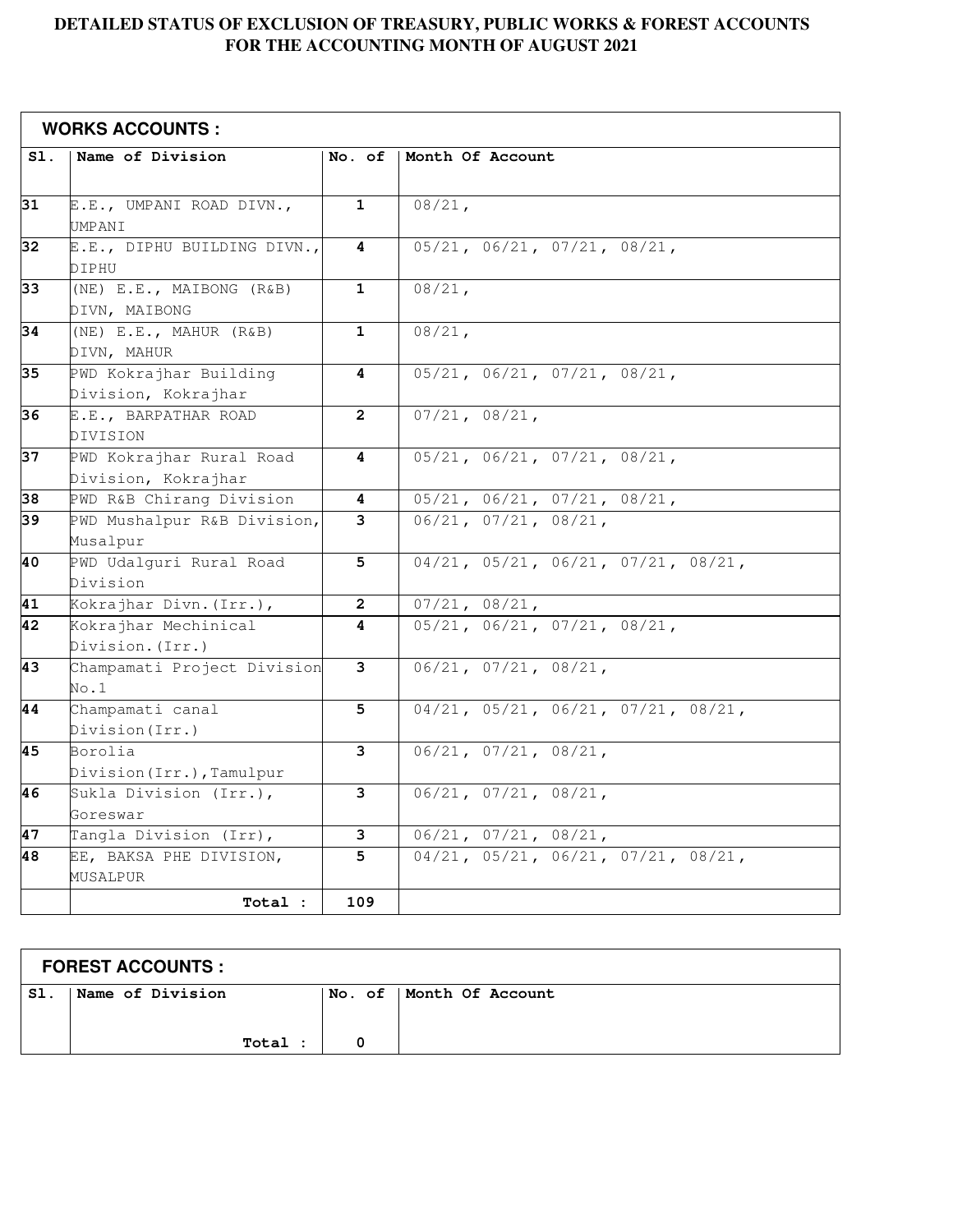

| <b>Heads of Accounts</b>                                                                        | <b>Current</b>  | Progressive     | <b>Budget Estimate/</b><br><b>Revised Estimate</b> | Progressive<br><b>Last Year</b> |
|-------------------------------------------------------------------------------------------------|-----------------|-----------------|----------------------------------------------------|---------------------------------|
| Part I-Consolidated Fund-                                                                       |                 |                 |                                                    |                                 |
| Receipt Heads (Revenue Account)                                                                 |                 |                 |                                                    |                                 |
| A. TAX REVENUE                                                                                  |                 |                 |                                                    |                                 |
| (a) Goods and Services Tax                                                                      |                 |                 |                                                    |                                 |
| 0005 Central Goods and Services Tax<br>(CGST)                                                   | 4,80,48,00,000  | 24,02,40,00,000 | 67,26,70,00,000                                    | 22,37,64,00,000                 |
| 0006 State Goods and Services Tax<br>(SGST)<br>0008 Integrated Goods and Services<br>Tax (IGST) | 8,58,14,11,177  | 38,93,46,00,331 | 1,11,79,74,54,000                                  | 22,25,50,82,895                 |
| Total (a) Goods and Services Tax :                                                              | 13,38,62,11,177 | 62,95,86,00,331 | 1,79,06,44,54,000                                  | 44,63,14,82,895                 |
| (b) Taxes on Income and Expenditure                                                             |                 |                 |                                                    |                                 |
| 0020 Corporation Tax                                                                            | 4,32,66,00,000  | 17,73,90,00,000 | 60,57,18,00,000                                    | 19,24,94,00,000                 |
| 0021 Taxes on Income other than<br><b>Corporation Tax</b>                                       | 4,39,66,00,000  | 18,02,60,00,000 | 61,55,23,00,000                                    | 19,02,57,00,000                 |
| 0022 Taxes on Agricultural Income<br>0023 Hotel Receipts Tax                                    | 1,87,335        | 29,21,605       | 8,77,71,000                                        | 1,17,03,332                     |
| 0028 Other Taxes On Income and<br>Expenditure                                                   | 16,17,16,090    | 75,80,25,567    | 2,42,50,79,000                                     | 75,09,27,757                    |
| Total (b) Taxes on Income and<br>Expenditure :                                                  | 8,88,51,03,425  | 36,52,59,47,172 | 1,24,63,69,50,000                                  | 39,03,77,31,089                 |
| (c) Taxes on Property, Capital and Other<br>Transactions                                        |                 |                 |                                                    |                                 |
| 0029 Land Revenue                                                                               | 5, 13, 71, 035  | 25, 18, 50, 171 | 1,20,23,69,000                                     | 39,66,08,606                    |
| 0030 Stamps and Registration Fees                                                               | 13,38,96,913    | 71,71,40,103    | 3,73,68,12,000                                     | 54, 36, 38, 521                 |
| 0032 Taxes on Wealth                                                                            |                 |                 | $-26,00,000$                                       |                                 |
| 0035 Taxes on Immovable Property<br>other than Agricultural Land                                |                 |                 |                                                    |                                 |
| Total (c) Taxes on Property, Capital<br>and Other Transactions :                                | 18,52,67,948    | 96,89,90,274    | 4,93,65,81,000                                     | 94,02,47,127                    |
| (d) Taxes on Commodities and Services<br>other than Goods and Services Tax                      |                 |                 |                                                    |                                 |
| 0037 Customs                                                                                    | 89,85,00,000    | 4,49,25,00,000  | 12,57,96,00,000                                    | 4,69,51,51,710                  |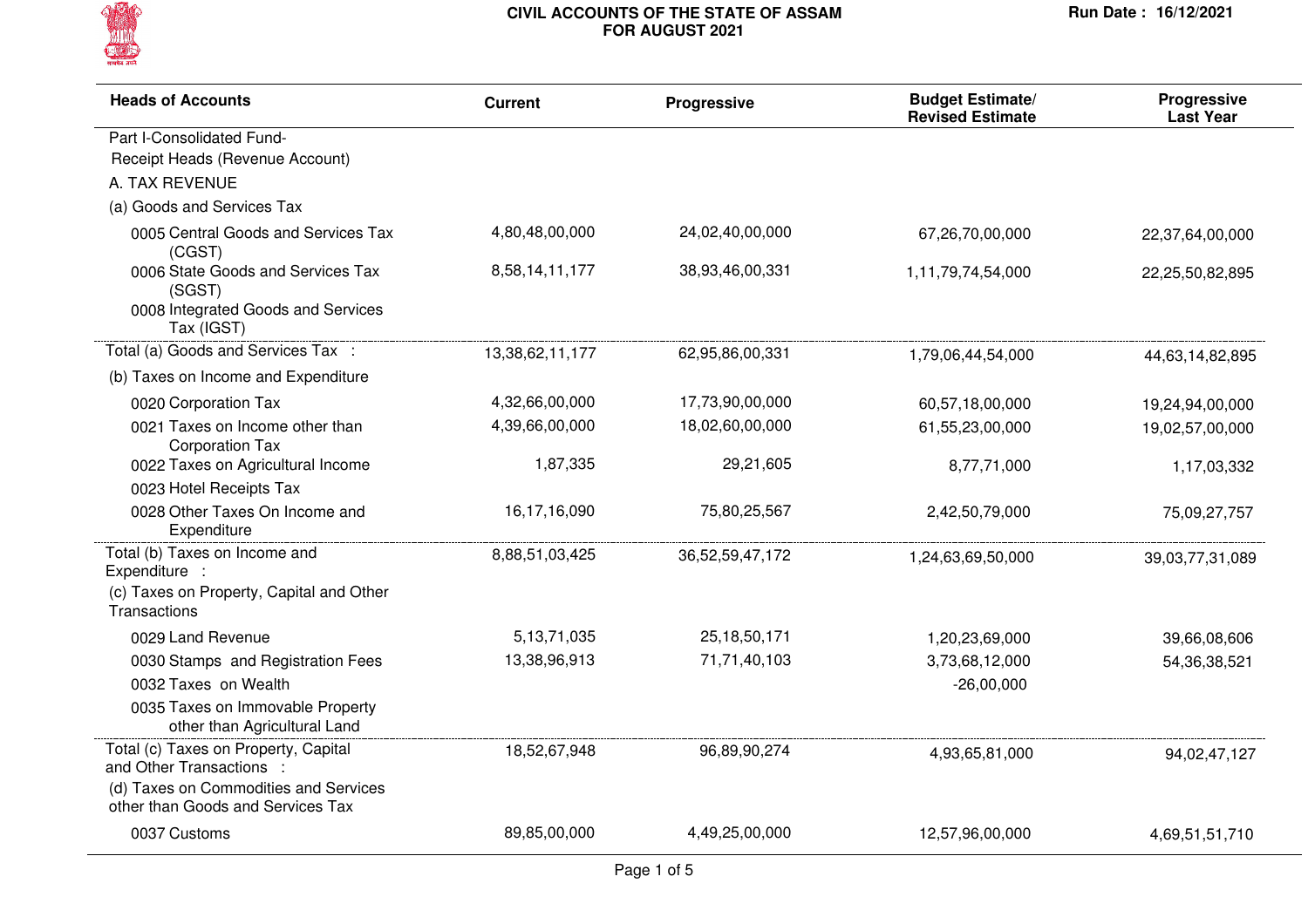

| <b>Heads of Accounts</b>                                                              | <b>Current</b>  | Progressive       | <b>Budget Estimate/</b><br><b>Revised Estimate</b> | Progressive<br><b>Last Year</b> |
|---------------------------------------------------------------------------------------|-----------------|-------------------|----------------------------------------------------|---------------------------------|
|                                                                                       |                 |                   |                                                    |                                 |
| A. TAX REVENUE                                                                        |                 |                   |                                                    |                                 |
| (d) Taxes on Commodities and Services<br>other than Goods and Services Tax            |                 |                   |                                                    |                                 |
| 0038 Union Excise Duties                                                              | 43,51,00,000    | 2,17,55,00,000    | 6,09,18,00,000                                     | 2,85,45,00,000                  |
| 0039 State Excise                                                                     | 1,40,98,88,222  | 6,19,93,77,870    | 21,06,92,48,000                                    | 5,79,10,85,012                  |
| 0040 Taxes on Sales, Trade etc.                                                       | 4,08,21,99,657  | 17,24,46,66,119   | 57,21,73,27,000                                    | 15, 18, 72, 20, 153             |
| 0041 Taxes on Vehicles                                                                | 69,45,06,633    | 2,83,28,64,075    | 10,41,71,92,000                                    | 1,65,56,59,732                  |
| 0042 Taxes on Goods and Passengers                                                    | 4,51,079        | 17,22,038         | 60,61,67,000                                       | 1,85,97,899                     |
| 0043 Taxes and Duties on Electricity                                                  | 3,08,39,168     | 22,70,67,968      | 3,20,37,73,000                                     | 25,39,95,086                    |
| 0044 Service Tax                                                                      | 92,00,000       | 4,60,00,000       | 12,83,00,000                                       | 4,70,00,000                     |
| 0045 Other Taxes and Duties on<br>commodities and Services                            |                 | $-43,906$         | 1,22,74,000                                        | 1,60,266                        |
| Total (d) Taxes on Commodities and<br>Services other than Goods and<br>Services Tax : | 7,56,06,84,758  | 33,21,96,54,164   | 1,11,32,56,81,000                                  | 30,50,33,69,858                 |
| Total A. TAX REVENUE :                                                                | 30,01,72,67,309 | 1,33,67,31,91,941 | 4,19,96,36,66,000                                  | 1,15,11,28,30,969               |
| <b>B. NON-TAX REVENUE</b>                                                             |                 |                   |                                                    |                                 |
| (a) Fiscal Services                                                                   |                 |                   |                                                    |                                 |
| 0047 Other Fiscal Services                                                            |                 |                   |                                                    |                                 |
| Total (a) Fiscal Services :                                                           |                 |                   |                                                    |                                 |
| (b) Interest Recipts, Dividends and<br>Profits                                        |                 |                   |                                                    |                                 |
| 0049 Interest Receipts                                                                | 7,01,00,020     | 41,28,14,666      | 8,51,51,63,000                                     | 87,10,83,387                    |
| 0050 Dividends and Profits                                                            |                 |                   | 39,12,36,000                                       | 1,36,23,20,160                  |
| Total (b) Interest Recipts, Dividends<br>and Profits :                                | 7,01,00,020     | 41,28,14,666      | 8,90,63,99,000                                     | 2,23,34,03,547                  |
| (c) Other Non-Tax Revenue                                                             |                 |                   |                                                    |                                 |
| (i) General Services                                                                  |                 |                   |                                                    |                                 |
| 0051 Public Service commission                                                        |                 | 21,37,242         | 1,20,71,000                                        | 41,52,570                       |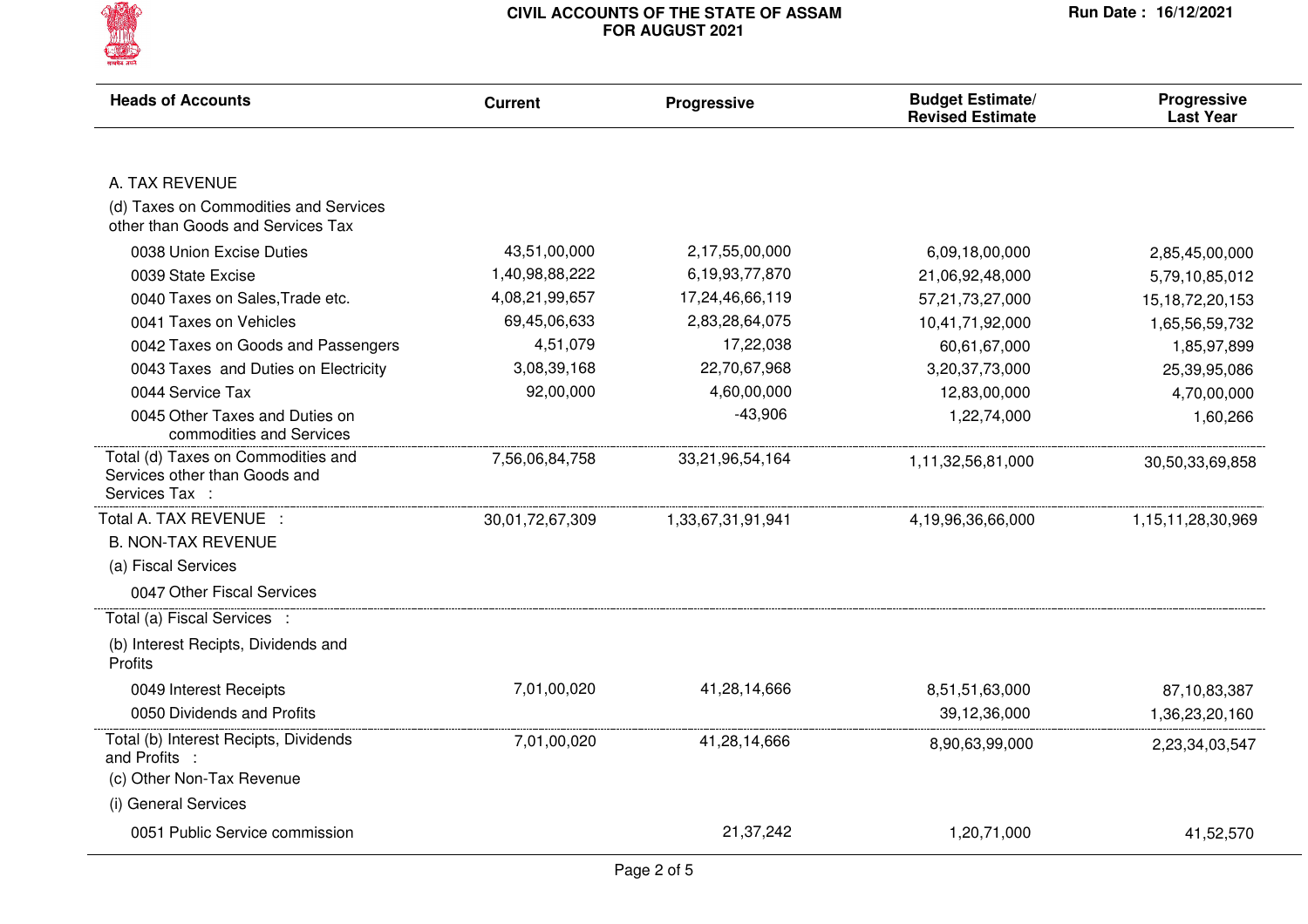

| <b>Heads of Accounts</b>                                                                     | <b>Current</b> | Progressive     | <b>Budget Estimate/</b><br><b>Revised Estimate</b> | Progressive<br><b>Last Year</b> |
|----------------------------------------------------------------------------------------------|----------------|-----------------|----------------------------------------------------|---------------------------------|
|                                                                                              |                |                 |                                                    |                                 |
| <b>B. NON-TAX REVENUE</b>                                                                    |                |                 |                                                    |                                 |
| (c) Other Non-Tax Revenue                                                                    |                |                 |                                                    |                                 |
| (i) General Services                                                                         |                |                 |                                                    |                                 |
| 0055 Police                                                                                  | 5,15,98,952    | 29,25,50,829    | 1,09,06,73,000                                     | 30,07,84,225                    |
| 0056 Jails                                                                                   | 27,700         | 1,48,445        | 9,14,000                                           | 1,11,892                        |
| 0058 Stationery and Printing                                                                 | 77,891         | 96,478          | 21,42,000                                          | 45,570                          |
| 0059 Public Works                                                                            | 37,53,662      | 42,72,934       | 2,16,72,000                                        | 41, 15, 673                     |
| 0070 Other Administrative Services                                                           | 5,75,50,519    | 37,78,90,010    | 1,41,37,14,000                                     | 43,97,88,101                    |
| 0071 Contributions and Recoveries<br>towards Pension and Other<br><b>Retirement Benefits</b> | 95,94,745      | 3,52,94,881     | 14,22,47,000                                       | 3,27,38,770                     |
| 0075 Miscellaneous General Services                                                          | 5,64,565       | 44,98,699       | 1,06,85,000                                        | 66,90,849                       |
| Total(i) General Services :                                                                  | 12,31,68,034   | 71,68,89,518    | 2,69,41,18,000                                     | 78,84,27,650                    |
| (ii) Social Services                                                                         |                |                 |                                                    |                                 |
| 0202 Education, Sports, Art and Culture                                                      | 10,59,740      | 57,76,293       | 74,92,66,000                                       | 79,01,763                       |
| 0210 Medical and Public Health                                                               | 1,59,75,464    | 5,71,68,455     | 27,29,09,000                                       | 4,91,40,041                     |
| 0211 Family Welfare                                                                          | 12,150         | 21,750          | 1,61,000                                           | 650                             |
| 0215 Water Supply and Sanitation                                                             | 7,58,934       | 19,18,104       | 98,15,000                                          | 10,94,530                       |
| 0216 Housing                                                                                 | 77,09,842      | 2,66,72,707     | 8,54,01,000                                        | 2,45,66,663                     |
| 0217 Urban Development                                                                       |                | 1,54,62,757     | 2,19,41,000                                        | 11,21,128                       |
| 0220 Information and Publicity                                                               | 28,000         | 42,150          | 2,32,000                                           | 36,105                          |
| 0230 Labour and Employment                                                                   | 74,84,724      | 2,46,62,524     | 17,07,30,000                                       | 2,11,40,753                     |
| 0235 Social Security and Welfare                                                             |                | 4,677           | 2,41,000                                           | 15,553                          |
| 0250 Other Social Services                                                                   |                |                 |                                                    |                                 |
| Total(ii) Social Services :                                                                  | 3,30,28,854    | 13, 17, 29, 417 | 1,31,06,96,000                                     | 10,50,17,186                    |
| (iii) Economic Services                                                                      |                |                 |                                                    |                                 |
| 0401 Crop Husbandry                                                                          | 20,44,246      | 55,87,380       | 1,06,46,000                                        | 31,43,098                       |
| 0403 Animal Husbandry                                                                        | 6,19,882       | 53,61,911       | 1,27,75,000                                        | 45,33,660                       |
|                                                                                              |                |                 |                                                    |                                 |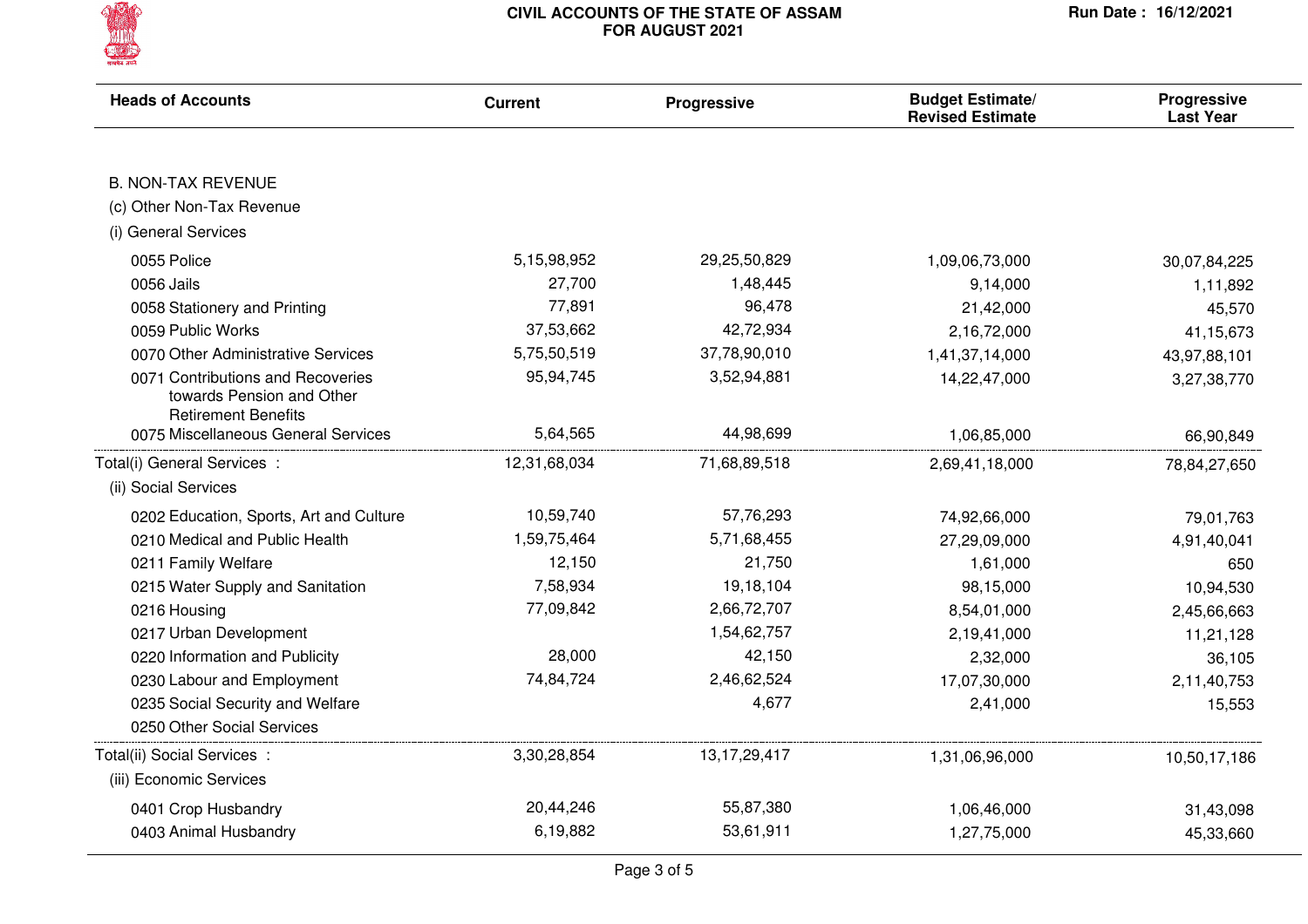

| <b>Heads of Accounts</b>                                | <b>Current</b> | <b>Progressive</b> | <b>Budget Estimate/</b><br><b>Revised Estimate</b> | <b>Progressive</b><br><b>Last Year</b> |
|---------------------------------------------------------|----------------|--------------------|----------------------------------------------------|----------------------------------------|
|                                                         |                |                    |                                                    |                                        |
| <b>B. NON-TAX REVENUE</b>                               |                |                    |                                                    |                                        |
| (c) Other Non-Tax Revenue                               |                |                    |                                                    |                                        |
| (iii) Economic Services                                 |                |                    |                                                    |                                        |
| 0404 Dairy Development                                  | 3,000          | 1,67,960           | 9,96,000                                           | 19,10,789                              |
| 0405 Fisheries                                          | 27,81,746      | 1,34,00,075        | 4,95,38,000                                        | 1,56,57,108                            |
| 0406 Forestry and Wild Life                             | 18,46,27,056   | 69,57,43,063       | 5,31,26,42,000                                     | 1,04,06,70,831                         |
| 0407 Plantations                                        |                |                    |                                                    |                                        |
| 0408 Food Storage and Warehousing                       | 6,01,045       | 32,59,901          | 50,17,000                                          | 12,12,073                              |
| 0425 Co-operation                                       | 6,65,397       | 12,11,022          | 2,66,71,000                                        | 12,28,870                              |
| 0435 Other Agricultural Programmes                      | 42,574         | 3,42,737           | 23,63,000                                          | 4,40,177                               |
| 0506 Land Reforms                                       |                |                    |                                                    |                                        |
| 0515 Other Rural Development<br>Programmes              | 3,900          | 2,31,241           | 45,93,000                                          | 7,81,047                               |
| 0552 North Eastern Areas                                |                | 56,43,61,000       | 2,59,95,33,000                                     | 57,74,87,000                           |
| 0575 Other Special Areas Programmes                     |                |                    |                                                    |                                        |
| 0701 Medium Irrigation                                  | 45,570         | 2,50,372           | 85,69,000                                          | 6,51,598                               |
| 0702 Minor Irrigation                                   | 2,22,277       | 4,31,659           | 41,26,000                                          | 3,05,557                               |
| 0801 Power                                              |                |                    |                                                    |                                        |
| 0802 Petroleum                                          | 2,11,69,72,570 | 9,64,74,93,407     | 38,72,51,01,000                                    | 4,33,66,21,000                         |
| 0803 Coal and Lignite                                   | 7,18,333       | 92,37,850          | 49,61,06,000                                       | 13,42,02,588                           |
| 0810 Non Conventional Sources of<br>Energy              |                |                    |                                                    |                                        |
| 0851 Village and Small Industries                       | 11,59,432      | 22,56,798          | 80,54,000                                          | 14,69,209                              |
| 0852 Industries                                         | 1,59,51,578    | 1,59,61,548        | 2,73,59,000                                        | 4,150                                  |
| 0853 Non-ferrous Mining and<br>Metallurgical industries | 47,00,522      | 2,69,27,603        | 9,56,94,000                                        | 2,25,13,194                            |
| 1051 Ports and Light Houses                             |                |                    |                                                    |                                        |
| 1053 Civil Aviation                                     |                |                    |                                                    |                                        |
| 1054 Roads and Bridges                                  | 29,78,374      | 4,39,49,119        | 50,55,46,000                                       | 1,55,17,826                            |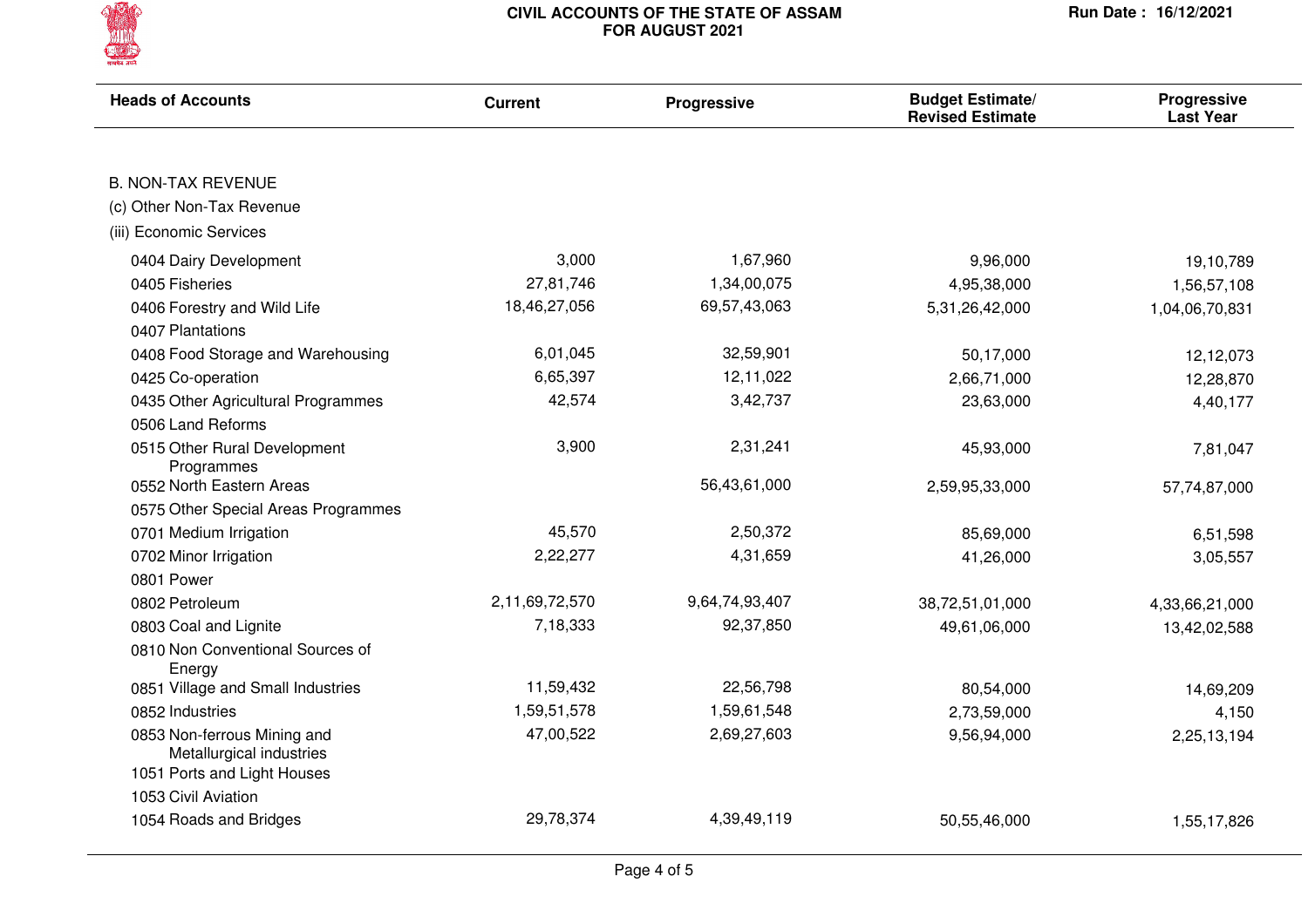

| <b>Heads of Accounts</b>                      | Progressive<br><b>Current</b> |                   | <b>Budget Estimate/</b><br><b>Revised Estimate</b> | <b>Progressive</b><br><b>Last Year</b> |
|-----------------------------------------------|-------------------------------|-------------------|----------------------------------------------------|----------------------------------------|
|                                               |                               |                   |                                                    |                                        |
| <b>B. NON-TAX REVENUE</b>                     |                               |                   |                                                    |                                        |
| (c) Other Non-Tax Revenue                     |                               |                   |                                                    |                                        |
| (iii) Economic Services                       |                               |                   |                                                    |                                        |
| 1055 Road Transport                           |                               |                   |                                                    |                                        |
| 1056 Inland Water Transport                   | 12,57,314                     | 1,17,67,726       | 6,65,60,000                                        | 74,01,779                              |
| 1075 Other Transport Services                 |                               |                   |                                                    |                                        |
| 1425 Other Scientific Research                |                               | 87,590            | 37,44,000                                          | 30,000                                 |
| 1452 Tourism                                  | 37,980                        | 2,27,505          | 2,71,95,000                                        | 48,91,054                              |
| 1456 Civil Supplies                           | 4,327                         | 82,296            | 6,13,000                                           | 1,22,193                               |
| 1475 Other General Economic Services          | 58,79,912                     | 1,78,70,802       | 7,13,37,000                                        | 1,28,17,219                            |
| Total(iii) Economic Services :                | 2,34,13,17,035                | 11,06,62,10,565   | 48,06,47,78,000                                    | 6,18,36,12,020                         |
| Total (c) Other Non-Tax Revenue :             | 2,49,75,13,923                | 11,91,48,29,500   | 52,06,95,92,000                                    | 7,07,70,56,856                         |
| Total B. NON-TAX REVENUE :                    | 2,56,76,13,943                | 12,32,76,44,166   | 60,97,59,91,000                                    | 9,31,04,60,403                         |
| C. GRANTS-IN-AID AND<br><b>CONTRIBUTIONS</b>  |                               |                   |                                                    |                                        |
| 1601 Grants-in-aid from Central<br>Government | 19,40,79,85,000               | 81,67,62,86,892   | 4,08,85,43,69,000                                  | 1,04,89,97,09,034                      |
| Total :                                       | 19,40,79,85,000               | 81,67,62,86,892   | 4,08,85,43,69,000                                  | 1,04,89,97,09,034                      |
| Total C. GRANTS-IN-AID AND CONTRIBUTIONS :    | 19,40,79,85,000               | 81,67,62,86,892   | 4,08,85,43,69,000                                  | 1,04,89,97,09,034                      |
| Total - Revenue Heads (Revenue Account)       | 51,99,28,66,252               | 2,27,67,71,22,997 | 8,89,79,40,26,000                                  | 2,29,32,30,00,406                      |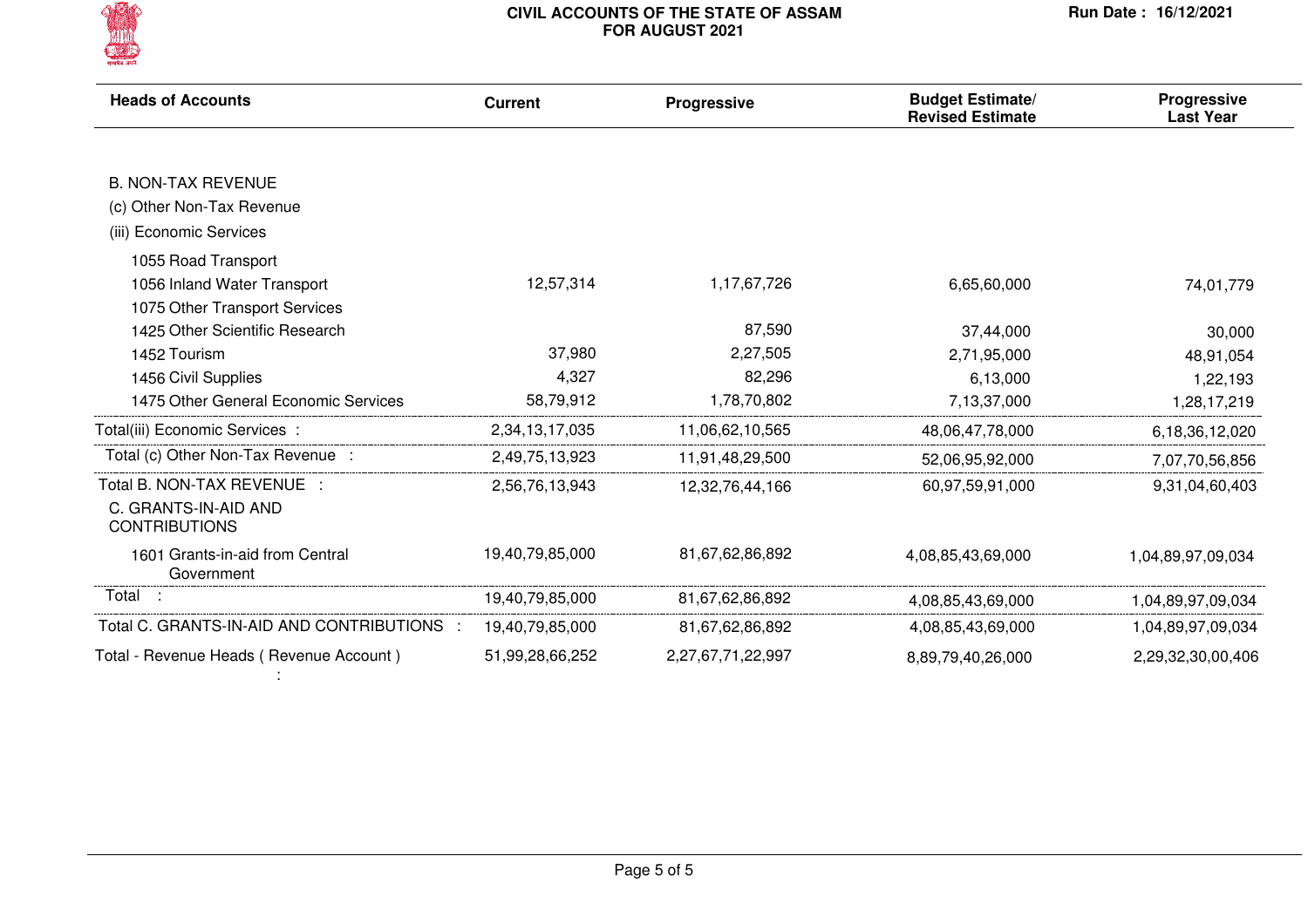

| <b>Heads of Account</b>   |                                                                                      | Current         | Progressive    | Budget Estimate/<br><b>Revised Estimate</b> | Progressive Last Year |
|---------------------------|--------------------------------------------------------------------------------------|-----------------|----------------|---------------------------------------------|-----------------------|
|                           |                                                                                      | Amount          | Amount         | Amount                                      | Amount                |
|                           | Expenditure Heads (Revenue Account)                                                  |                 |                |                                             |                       |
| A. GENERAL SERVICES       |                                                                                      |                 |                |                                             |                       |
| (a) Organs of State       |                                                                                      |                 |                |                                             |                       |
| 2011                      | Parliament/State/Union<br><b>Territory Legislatures</b>                              | 6,69,96,265     | 22,16,88,621   | 76,11,58,000<br>76,11,58,000                | 19,35,28,919          |
| 2012                      | President, Vice President/<br>Governor, Administrator of<br><b>Union Territories</b> | 68,52,806       | 2,81,47,272    | 11,25,78,000<br>11,25,78,000                | 1,84,61,444           |
| 2013                      | <b>Council of Ministers</b>                                                          | 75,83,140       | 1,91,22,749    | 17,84,35,000<br>17,84,35,000                | 1,77,90,913           |
| 2014                      | Administration of Justice                                                            | 18,81,28,292    | 1,06,03,26,523 | 5,07,66,12,000<br>5,07,66,12,000            | 1,21,07,08,801        |
| 2015                      | Elections                                                                            | 1,04,45,135     | 5,61,71,739    | 1,64,38,79,000<br>1,64,38,79,000            | 5,38,81,671           |
| Total (a) Organs of State |                                                                                      | 28,00,05,638    | 1,38,54,56,904 | 7,77,26,62,000<br>7,77,26,62,000            | 1,49,43,71,748        |
| (b) Fiscal Services       |                                                                                      |                 |                |                                             |                       |
|                           | (ii) Collection of Taxes on Property and Capital Transactions                        |                 |                |                                             |                       |
| 2029                      | Land Revenue                                                                         | 27, 10, 93, 241 | 1,13,94,59,970 | 4,00,35,69,000<br>4,00,35,69,000            | 1,08,04,15,209        |
| 2030                      | Stamps and Registration                                                              | 1,39,45,345     | 5,80,37,109    | 99,55,25,000<br>99,55,25,000                | 6,26,01,659           |
|                           | Total(ii) Collection of Taxes on Property<br>and Capital Transactions                | 28,50,38,586    | 1,19,74,97,079 | 4,99,90,94,000<br>4,99,90,94,000            | 1,14,30,16,868        |
|                           | (iii) Collection of Taxes on Commodities and Services                                |                 |                |                                             |                       |
| 2039                      | <b>State Excise</b>                                                                  | 3,97,20,478     | 18,56,63,531   | 61,03,90,000<br>61.03.90.000                | 20,02,31,374          |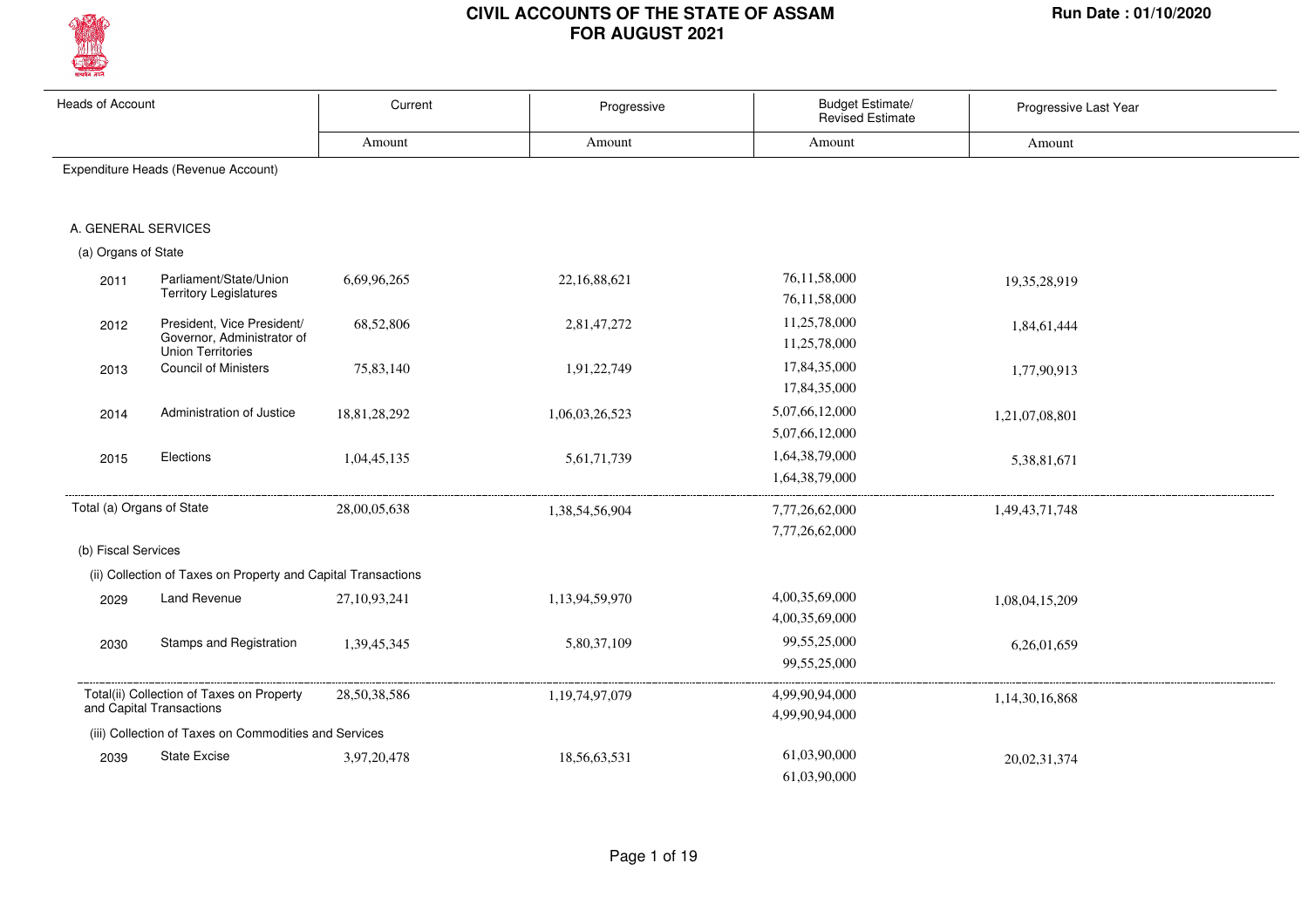

| Heads of Account          |                                                                      | Current         | Progressive     | Budget Estimate/<br><b>Revised Estimate</b> | Progressive Last Year |
|---------------------------|----------------------------------------------------------------------|-----------------|-----------------|---------------------------------------------|-----------------------|
|                           |                                                                      | Amount          | Amount          | Amount                                      | Amount                |
|                           |                                                                      |                 |                 |                                             |                       |
|                           | A. GENERAL SERVICES                                                  |                 |                 |                                             |                       |
| (b) Fiscal Services       |                                                                      |                 |                 |                                             |                       |
|                           | (iii) Collection of Taxes on Commodities and Services                |                 |                 |                                             |                       |
| 2040                      | Taxes on Sales, Trades etc.                                          | 5,94,90,283     | 26,93,41,838    | 7,19,30,88,000<br>7,19,30,88,000            | 26,78,89,599          |
| 2041                      | Taxes on Vehicles                                                    | 3,91,82,605     | 18,42,61,085    | 66,08,23,000<br>66,08,23,000                | 18,56,38,151          |
| 2045                      | Other Taxes and Duties on<br><b>Commodities and Services</b>         | 40,64,871       | 1,70,11,964     | 5,83,07,000<br>5,83,07,000                  | 1,77,43,916           |
|                           | Total(iii) Collection of Taxes on<br><b>Commodities and Services</b> | 14, 24, 58, 237 | 65, 62, 78, 418 | 8,52,26,08,000<br>8,52,26,08,000            | 67, 15, 03, 040       |
|                           | (iv) Other Fiscal Services                                           |                 |                 |                                             |                       |
| 2047                      | <b>Other Fiscal Services</b>                                         | 15,76,350       | 71,92,927       | 2,62,06,000<br>2,62,06,000                  | 72,74,957             |
|                           | Total(iv) Other Fiscal Services                                      | 15,76,350       | 71,92,927       | 2,62,06,000<br>2,62,06,000                  | 72,74,957             |
| Total (b) Fiscal Services |                                                                      | 42,90,73,173    | 1,86,09,68,424  | 13,54,79,08,000<br>13,54,79,08,000          | 1,82,17,94,865        |
|                           | (c) Interest payment and servicing of Debt                           |                 |                 |                                             |                       |
| 2048                      | Appropriation for reduction or<br>avoidance of Debt                  |                 |                 | 4,45,89,17,000<br>4,45,89,17,000            | 20,00,00,000          |
| 2049                      | <b>Interest Payments</b>                                             | 5,78,98,59,509  | 18,88,72,83,282 | 70,63,72,70,000<br>70,63,72,70,000          | 13,16,00,78,382       |
| servicing of Debt         | Total (c) Interest payment and                                       | 5,78,98,59,509  | 18,88,72,83,282 | 75,09,61,87,000<br>75,09,61,87,000          | 13,36,00,78,382       |
|                           | (d) Administrative Services                                          |                 |                 |                                             |                       |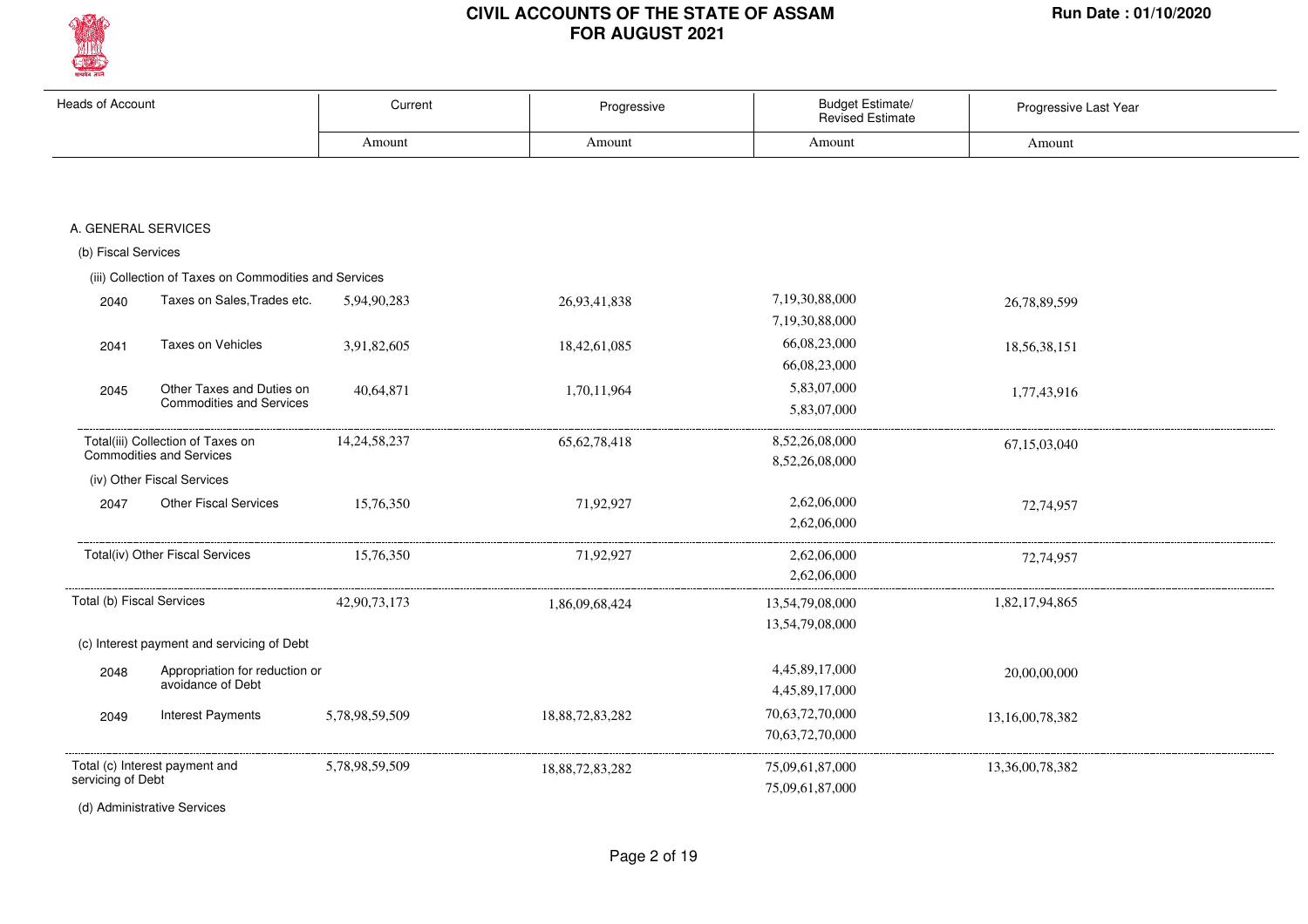

| <b>Heads of Account</b> |                                                 | Current         | Progressive         | <b>Budget Estimate/</b><br><b>Revised Estimate</b> | Progressive Last Year |  |
|-------------------------|-------------------------------------------------|-----------------|---------------------|----------------------------------------------------|-----------------------|--|
|                         |                                                 | Amount          | Amount              | Amount                                             | Amount                |  |
|                         |                                                 |                 |                     |                                                    |                       |  |
| A. GENERAL SERVICES     |                                                 |                 |                     |                                                    |                       |  |
|                         | (d) Administrative Services                     |                 |                     |                                                    |                       |  |
|                         |                                                 |                 |                     |                                                    |                       |  |
| 2051                    | <b>Public Service Commission</b>                | 1,11,31,820     | 4, 36, 43, 189      | 21,69,59,000                                       | 4,15,77,951           |  |
|                         |                                                 |                 |                     | 21,69,59,000                                       |                       |  |
| 2052                    | Secretariat-General Services 1,22,43,98,207     |                 | 7,49,42,47,132      | 35,68,35,62,000                                    | 2,78,43,97,593        |  |
|                         |                                                 |                 |                     | 61,18,99,62,000                                    |                       |  |
| 2053                    | <b>District Administration</b>                  | 15,87,88,235    | 70, 15, 47, 255     | 2,78,75,10,000                                     | 67, 23, 26, 247       |  |
|                         |                                                 |                 |                     | 2,78,75,10,000                                     |                       |  |
| 2054                    | Treasury and Accounts<br>Administration         | 6,16,05,121     | 30,63,54,766        | 1,06,39,95,000                                     | 31,75,08,029          |  |
|                         |                                                 |                 |                     | 1,06,39,95,000                                     |                       |  |
| 2055                    | Police                                          | 2,81,32,63,283  | 13, 36, 29, 09, 472 | 50,04,90,59,000                                    | 14, 10, 51, 60, 342   |  |
|                         |                                                 |                 |                     | 50,04,90,59,000                                    |                       |  |
| 2056                    | Jails                                           | 3,54,56,539     | 17, 15, 44, 257     | 89,75,20,000                                       | 18, 31, 21, 852       |  |
|                         |                                                 |                 |                     | 89,75,20,000                                       |                       |  |
| 2058                    | <b>Stationery and Printing</b>                  | 1,62,95,176     | 7,51,75,322         | 43, 32, 27, 000                                    | 7,63,27,981           |  |
|                         |                                                 |                 |                     | 43, 32, 27, 000                                    |                       |  |
| 2059                    | Public Works                                    | 14, 13, 47, 870 | 1,12,22,51,199      | 5,18,92,64,000                                     | 86,40,13,273          |  |
|                         |                                                 |                 |                     | 5,18,92,64,000                                     |                       |  |
| 2070                    | Other Administrative Services 37,78,59,465      |                 | 1,87,75,62,153      | 9,32,69,74,000                                     | 1,89,34,39,800        |  |
|                         |                                                 |                 |                     | 9,32,69,74,000                                     |                       |  |
|                         | Total (d) Administrative Services               | 4,84,01,45,716  | 25, 15, 52, 34, 745 | 1,05,64,80,70,000                                  | 20,93,78,73,068       |  |
|                         |                                                 |                 |                     | 1,31,15,44,70,000                                  |                       |  |
|                         | (e) Pensions and Miscellaneous General Services |                 |                     |                                                    |                       |  |
| 2071                    | Pensions and Other                              | 7,64,34,18,735  | 44,75,90,57,020     | 86,96,63,13,000                                    | 37,09,56,52,019       |  |
|                         | <b>Retirement Benefits</b>                      |                 |                     | 86,96,63,13,000                                    |                       |  |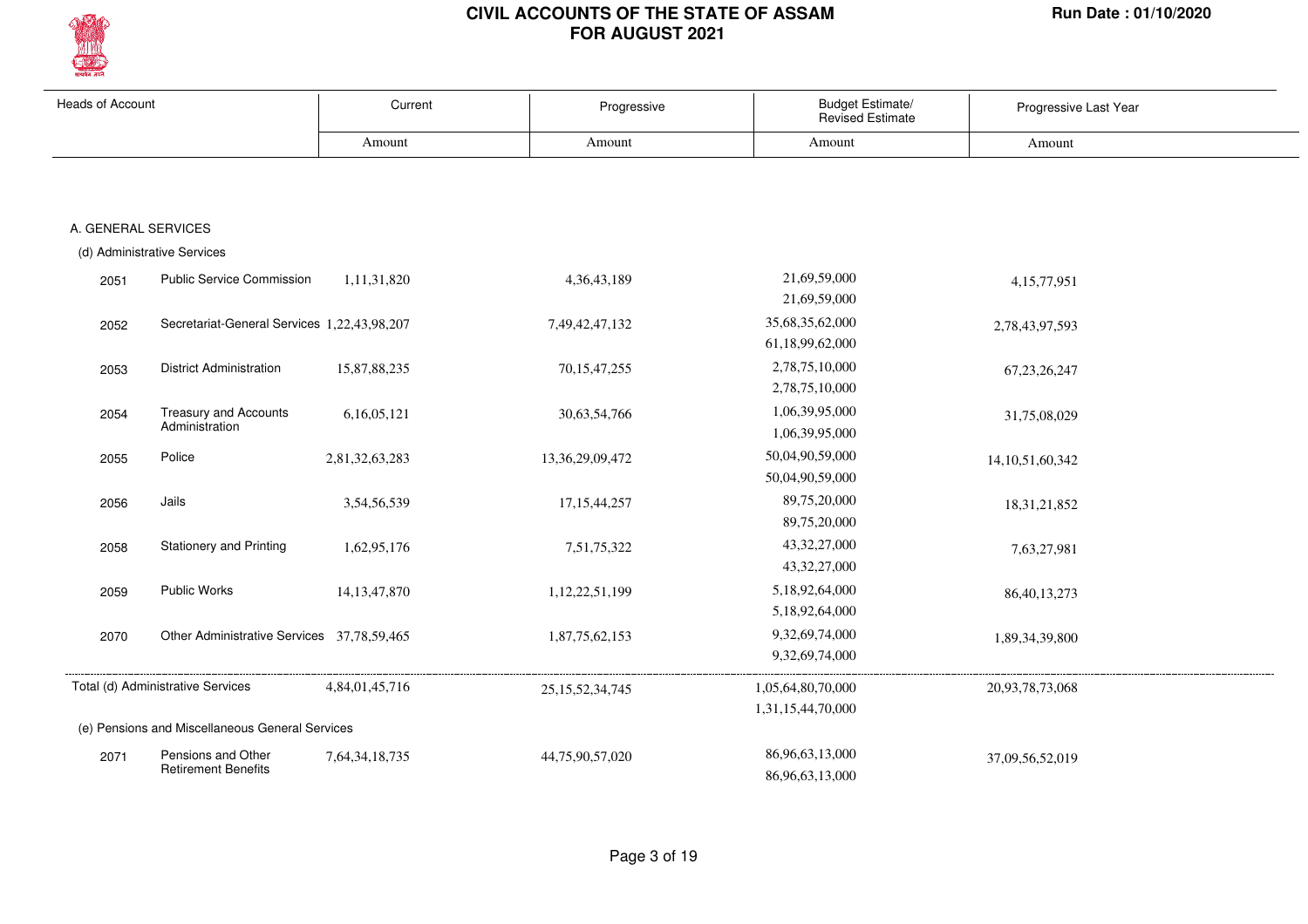

| Heads of Account          |                                                 | Current            | Progressive         | Budget Estimate/<br><b>Revised Estimate</b> | Progressive Last Year |
|---------------------------|-------------------------------------------------|--------------------|---------------------|---------------------------------------------|-----------------------|
|                           |                                                 | Amount             | Amount              | Amount                                      | Amount                |
|                           |                                                 |                    |                     |                                             |                       |
|                           |                                                 |                    |                     |                                             |                       |
| A. GENERAL SERVICES       |                                                 |                    |                     |                                             |                       |
|                           | (e) Pensions and Miscellaneous General Services |                    |                     |                                             |                       |
| 2075                      | Miscellaneous General<br>Services               | 1,52,57,181        | 5,60,24,381         | 2,83,58,62,000<br>2,83,58,62,000            | 3,98,37,165           |
| Total (e) Pensions and    | Miscellaneous General Services                  | 7,65,86,75,916     | 44,81,50,81,401     | 89, 80, 21, 75, 000<br>89, 80, 21, 75, 000  | 37, 13, 54, 89, 184   |
| Total A. GENERAL SERVICES |                                                 | 18,99,77,59,952    | 92, 10, 40, 24, 756 | 2,91,86,70,02,000<br>3, 17, 37, 34, 02, 000 | 74, 74, 96, 07, 247   |
| <b>B. SOCIAL SERVICES</b> |                                                 |                    |                     |                                             |                       |
|                           | (a) Education, Sports, Art and Culture          |                    |                     |                                             |                       |
| 2202                      | <b>General Education</b>                        | 11,82,33,49,918    | 58, 29, 15, 34, 162 | 1,87,65,19,33,000<br>2,00,63,28,77,000      | 50,54,80,62,300       |
| 2203                      | <b>Technical Education</b>                      | 15,68,44,103       | 62,05,43,466        | 3,40,11,90,000<br>3,40,11,90,000            | 60,70,93,841          |
| 2204                      | Sports and Youth Services                       | 4, 10, 22, 905     | 20,55,52,581        | 1,12,16,11,000<br>1,12,16,11,000            | 23,10,63,627          |
| 2205                      | Art and Culture                                 | 2,24,49,763        | 13,00,92,660        | 1,08,63,55,000<br>1,09,02,62,000            | 18,40,96,671          |
| Culture                   | Total (a) Education, Sports, Art and            | 12,04,36,66,689    | 59, 24, 77, 22, 869 | 1,93,26,10,89,000<br>2,06,24,59,40,000      | 51,57,03,16,439       |
|                           | (b) Health and Family Welfare                   |                    |                     |                                             |                       |
| 2210                      | Medical and Public Health                       | 5, 39, 52, 11, 310 | 19,93,35,82,034     | 61,80,70,77,000<br>61,80,70,77,000          | 10,80,32,97,334       |
| 2211                      | <b>Family Welfare</b>                           | 26,93,05,202       | 1,25,53,29,565      | 4,02,48,53,000<br>4,02,48,53,000            | 1,33,97,12,024        |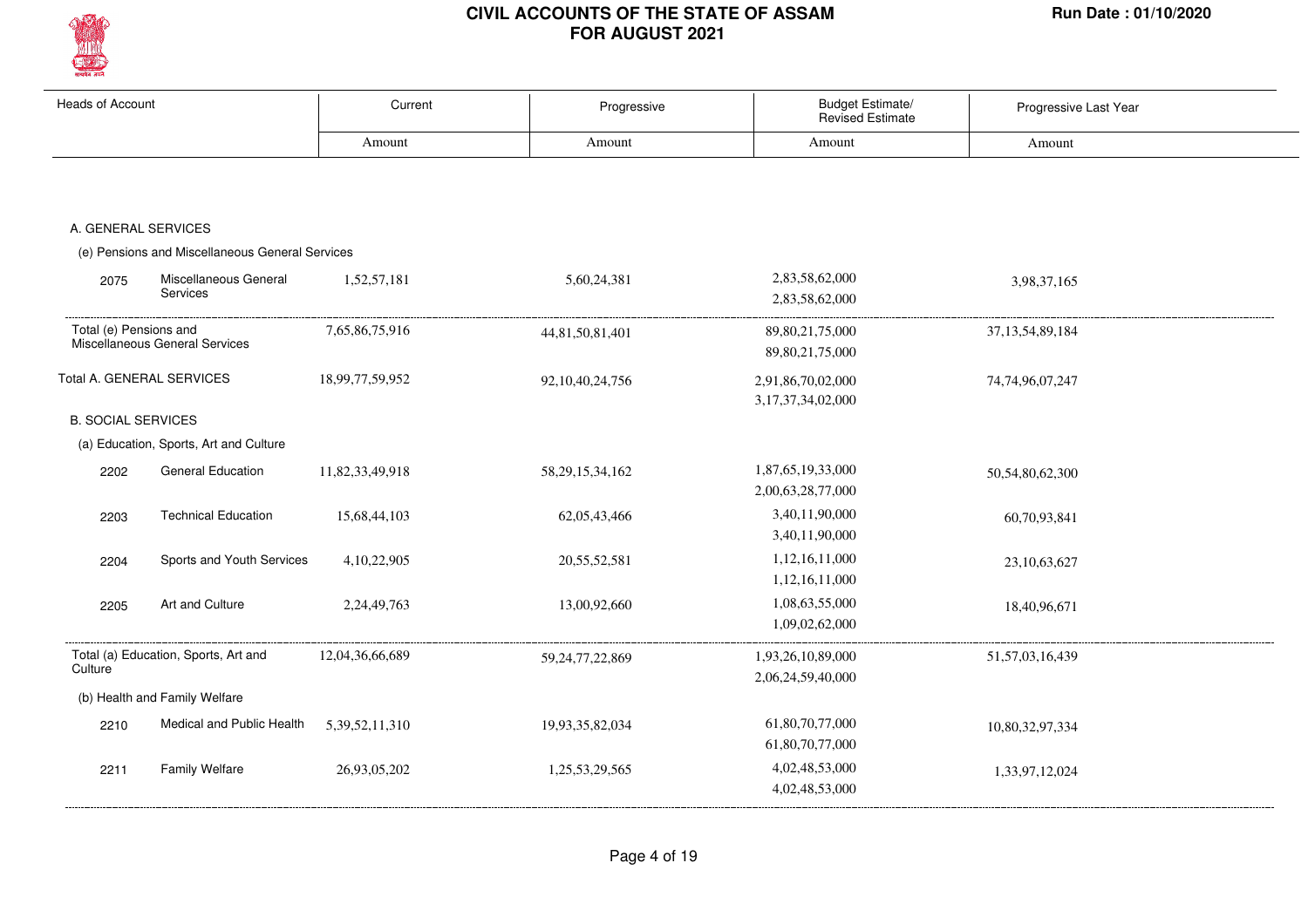

| <b>Heads of Account</b>                   |                                                                                                      | Current                                                                    | Progressive     | <b>Budget Estimate/</b><br><b>Revised Estimate</b> | Progressive Last Year |
|-------------------------------------------|------------------------------------------------------------------------------------------------------|----------------------------------------------------------------------------|-----------------|----------------------------------------------------|-----------------------|
|                                           |                                                                                                      | Amount                                                                     | Amount          | Amount                                             | Amount                |
|                                           |                                                                                                      |                                                                            |                 |                                                    |                       |
| <b>B. SOCIAL SERVICES</b>                 |                                                                                                      |                                                                            |                 |                                                    |                       |
|                                           | (b) Health and Family Welfare                                                                        |                                                                            |                 |                                                    |                       |
|                                           | Total (b) Health and Family Welfare                                                                  | 5,66,45,16,512                                                             | 21,18,89,11,599 | 65,83,19,30,000<br>65,83,19,30,000                 | 12,14,30,09,358       |
|                                           | (c) Water Supply, Sanitation, Housing and Urban Development                                          |                                                                            |                 |                                                    |                       |
| 2215                                      | Water Supply and Sanitation 42,94,83,404                                                             |                                                                            | 1,87,14,94,510  | 7,16,95,07,000<br>7,16,95,07,000                   | 1,16,31,88,489        |
| 2216                                      | Housing                                                                                              | 1,64,83,62,882                                                             | 2,05,10,12,910  | 28,70,57,03,000<br>28,70,57,03,000                 | 6,21,58,21,079        |
| 2217                                      | Urban Development                                                                                    | 35, 42, 85, 758                                                            | 48, 17, 74, 523 | 23,70,56,12,000<br>24,93,40,78,000                 | 5, 11, 94, 77, 188    |
|                                           | Total (c) Water Supply, Sanitation,<br>Housing and Urban Development                                 | 2,43,21,32,044                                                             | 4,40,42,81,943  | 59, 58, 08, 22, 000<br>60,80,92,88,000             | 12,49,84,86,756       |
|                                           | (d) Information and Broadcasting                                                                     |                                                                            |                 |                                                    |                       |
| 2220                                      | Information and Publicity                                                                            | 10,30,00,149                                                               | 22,90,53,652    | 1,29,67,81,000<br>1,29,67,81,000                   | 14,78,78,988          |
| Total (d) Information and<br>Broadcasting |                                                                                                      | 10,30,00,149                                                               | 22,90,53,652    | 1,29,67,81,000<br>1,29,67,81,000                   | 14,78,78,988          |
|                                           |                                                                                                      | (e) Welfare of Schedule Castes, Schedule Tribes and Other Backward Classes |                 |                                                    |                       |
| 2225                                      | Welfare of Scheduled<br>Castes, Scheduled Tribes,<br>Other Backward Classes and<br><b>Minorities</b> | 1,18,03,96,747                                                             | 1,27,49,49,079  | 17,85,48,61,000<br>20,30,67,25,000                 | 11,95,18,542          |
| <b>Backward Classes</b>                   | Total (e) Welfare of Schedule<br>Castes, Schedule Tribes and Other<br>(f) Labour and Labour Welfare  | 1,18,03,96,747                                                             | 1,27,49,49,079  | 17,85,48,61,000<br>20, 30, 67, 25, 000             | 11,95,18,542          |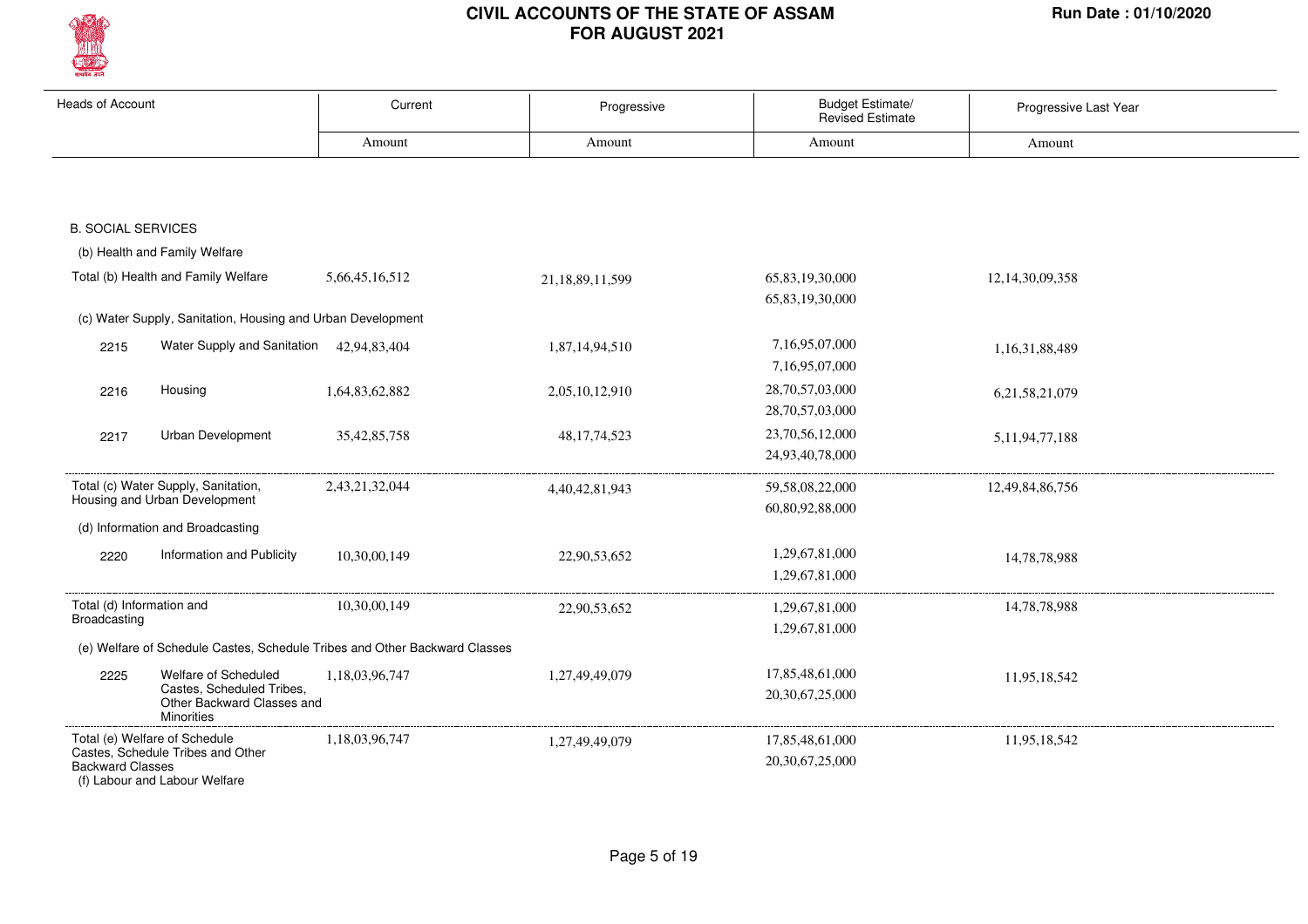

| <b>Heads of Account</b>   |                                                         | Current         | Progressive         | Budget Estimate/<br>Revised Estimate | Progressive Last Year |
|---------------------------|---------------------------------------------------------|-----------------|---------------------|--------------------------------------|-----------------------|
|                           |                                                         | Amount          | Amount              | Amount                               | Amount                |
|                           |                                                         |                 |                     |                                      |                       |
|                           |                                                         |                 |                     |                                      |                       |
| <b>B. SOCIAL SERVICES</b> |                                                         |                 |                     |                                      |                       |
|                           | (f) Labour and Labour Welfare                           |                 |                     |                                      |                       |
| 2230                      | Labour, Employment and Skill 7,42,02,999<br>Development |                 | 36,79,04,368        | 2,01,71,35,000                       | 41,73,51,559          |
|                           |                                                         |                 |                     | 2,01,71,35,000                       |                       |
|                           | Total (f) Labour and Labour Welfare                     | 7,42,02,999     | 36,79,04,368        | 2,01,71,35,000                       | 41,73,51,559          |
|                           |                                                         |                 |                     | 2,01,71,35,000                       |                       |
|                           | (g) Social Welfare and Nutrition                        |                 |                     |                                      |                       |
| 2235                      | Social Security and Welfare                             | 70,01,44,141    | 2,85,34,36,384      | 15,75,47,08,000                      | 3,44,50,01,139        |
|                           |                                                         |                 |                     | 18,27,25,58,000                      |                       |
| 2236                      | Nutrition                                               | 1,72,29,61,658  | 2,30,78,56,561      | 5,75,56,22,000                       | 95,64,92,518          |
|                           |                                                         |                 |                     | 5,75,56,22,000                       |                       |
| 2245                      | Relief on Account of Natural                            | 4,40,51,058     | 4,55,22,56,680      | 23,28,40,90,000                      | 6, 35, 33, 82, 926    |
|                           | Calamities                                              |                 |                     | 23,28,40,90,000                      |                       |
|                           | Total (g) Social Welfare and Nutrition                  | 2,46,71,56,857  | 9,71,35,49,625      | 44,79,44,20,000                      | 10,75,48,76,583       |
|                           |                                                         |                 |                     | 47,31,22,70,000                      |                       |
| (h) Others                |                                                         |                 |                     |                                      |                       |
| 2250                      | <b>Other Social Services</b>                            |                 |                     | 2,44,83,000                          |                       |
|                           |                                                         |                 |                     | 2,44,83,000                          |                       |
| Total (h) Others          |                                                         |                 |                     | 2,44,83,000                          |                       |
|                           |                                                         |                 |                     | 2,44,83,000                          |                       |
| Total B. SOCIAL SERVICES  |                                                         | 23,96,50,71,997 | 96, 42, 63, 73, 135 | 3,84,66,15,21,000                    | 87, 65, 14, 38, 225   |
|                           |                                                         |                 |                     | 4,03,84,45,52,000                    |                       |
|                           | C. ECONOMIC SERVICES                                    |                 |                     |                                      |                       |

(a) Agriculture and Allied Activities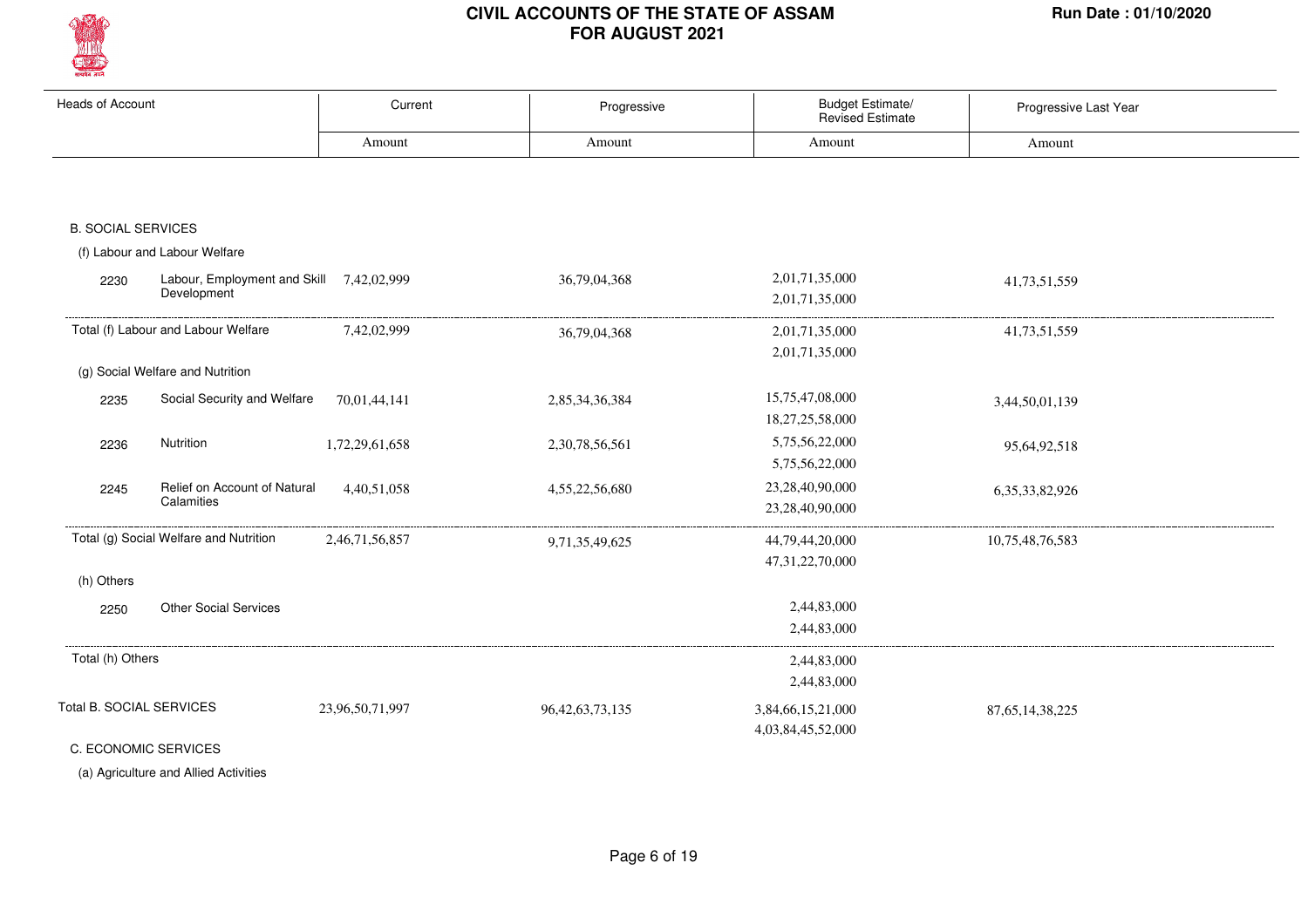

| <b>Heads of Account</b> |                                       | Current        | Progressive     | Budget Estimate/<br><b>Revised Estimate</b> | Progressive Last Year |
|-------------------------|---------------------------------------|----------------|-----------------|---------------------------------------------|-----------------------|
|                         |                                       | Amount         | Amount          | Amount                                      | Amount                |
|                         |                                       |                |                 |                                             |                       |
|                         |                                       |                |                 |                                             |                       |
|                         | C. ECONOMIC SERVICES                  |                |                 |                                             |                       |
|                         | (a) Agriculture and Allied Activities |                |                 |                                             |                       |
| 2401                    | Crop Husbandry                        | 32,07,92,824   | 1,19,07,04,622  | 17,73,83,57,000                             | 2,24,18,99,916        |
|                         |                                       |                |                 | 17,73,83,57,000                             |                       |
| 2402                    | Soil and Water Conservation           | 8,42,92,423    | 27,09,85,980    | 2,31,87,93,000                              | 27,03,81,928          |
|                         |                                       |                |                 | 2,31,87,93,000                              |                       |
| 2403                    | Animal Husbandry                      | 21,42,76,470   | 1,01,62,32,842  | 5,43,26,68,000                              | 1,12,55,05,389        |
|                         |                                       |                |                 | 5,43,26,68,000                              |                       |
| 2404                    | Dairy Development                     | 2,06,02,619    | 8,13,51,900     | 89,79,26,000                                | 8,23,29,659           |
|                         |                                       |                |                 | 89,79,26,000                                |                       |
| 2405                    | Fisheries                             | 4,32,42,751    | 19,95,54,477    | 1,26,79,43,000                              | 21,42,93,103          |
|                         |                                       |                |                 | 1,26,79,43,000                              |                       |
| 2406                    | Forestry and Wild Life                | 44,07,11,019   | 1,82,15,24,288  | 8,79,41,15,000                              | 1,90,74,40,046        |
|                         |                                       |                |                 | 8,79,41,15,000                              |                       |
| 2408                    | Food Storage and                      | 20,93,12,672   | 2,85,93,05,111  | 8,99,56,70,000                              | 2,43,96,90,196        |
|                         | Warehousing                           |                |                 | 9,26,56,70,000                              |                       |
| 2415                    | Agricultural Research and             | 89,21,931      | 4,70,63,217     | 4, 35, 55, 36, 000                          | 71,02,66,593          |
|                         | Education                             |                |                 | 4,35,55,36,000                              |                       |
| 2425                    | Co-operation                          | 8,40,69,701    | 39, 10, 44, 640 | 1,41,79,87,000                              | 43, 38, 27, 492       |
|                         |                                       |                |                 | 1,41,79,87,000                              |                       |
| 2435                    | Other Agricultural                    | 78,90,789      | 3, 26, 79, 465  | 64,40,36,000                                | 3,56,70,735           |
|                         | Programmes                            |                |                 | 64,40,36,000                                |                       |
| Activities              | Total (a) Agriculture and Allied      | 1,43,41,13,199 | 7,91,04,46,542  | 51,86,30,31,000                             | 9,46,13,05,057        |
|                         |                                       |                |                 | 52,13,30,31,000                             |                       |

(b) Rural Development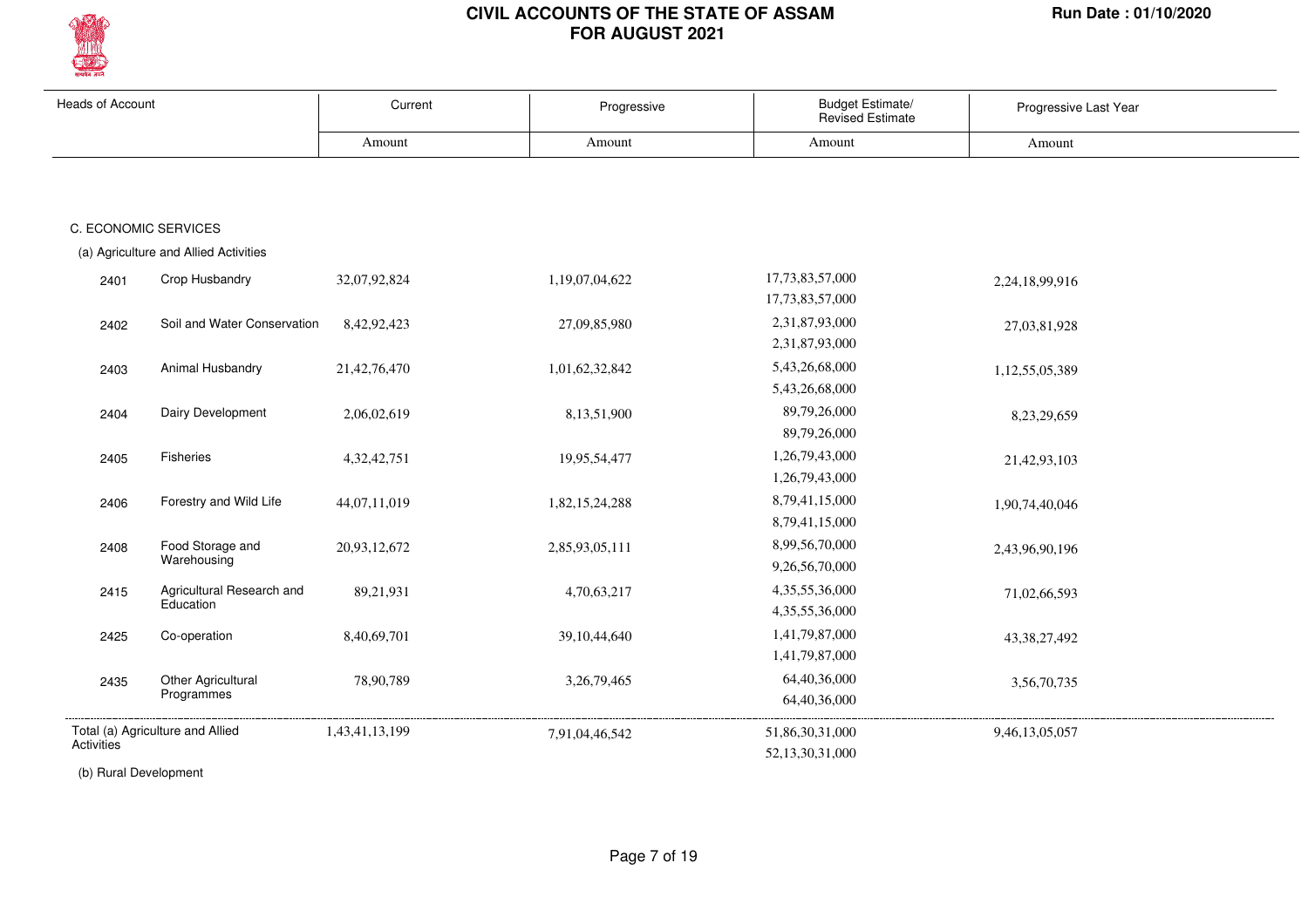

| <b>Heads of Account</b> |                                                         | Current         | Progressive        | Budget Estimate/<br>Revised Estimate | Progressive Last Year |  |
|-------------------------|---------------------------------------------------------|-----------------|--------------------|--------------------------------------|-----------------------|--|
|                         |                                                         | Amount          | Amount             | Amount                               | Amount                |  |
|                         |                                                         |                 |                    |                                      |                       |  |
|                         | C. ECONOMIC SERVICES                                    |                 |                    |                                      |                       |  |
| (b) Rural Development   |                                                         |                 |                    |                                      |                       |  |
| 2501                    | Special Programmes for Rural 8,72,91,247<br>Development |                 | 2,66,05,49,901     | 12,16,84,56,000<br>12,16,84,56,000   | 3,72,67,48,623        |  |
| 2505                    | <b>Rural Employment</b>                                 |                 | 2,78,34,68,000     | 11,75,97,38,000<br>11,75,97,38,000   | 3,19,30,32,000        |  |
| 2515                    | Other Rural Development<br>Programmes                   | 1,96,53,01,239  | 5, 10, 28, 75, 344 | 29,04,57,41,000<br>29,04,57,41,000   | 3,96,25,28,474        |  |
|                         | Total (b) Rural Development                             | 2,05,25,92,486  | 10,54,68,93,245    | 52,97,39,35,000                      | 10,88,23,09,097       |  |
|                         | (c) Special Areas Programmes                            |                 |                    | 52,97,39,35,000                      |                       |  |
| 2552                    | North Eastern Areas                                     |                 |                    | 4,32,59,000                          |                       |  |
|                         |                                                         |                 |                    | 4,32,59,000                          |                       |  |
| 2575                    | Other Special Areas<br>Programmes                       | 36, 36, 125     | 1,78,08,921        | 57,26,69,000<br>57,26,69,000         | 50,05,79,868          |  |
|                         | Total (c) Special Areas Programmes                      | 36, 36, 125     | 1,78,08,921        | 61,59,28,000<br>61,59,28,000         | 50,05,79,868          |  |
|                         | (d) Irrigation and Flood Control                        |                 |                    |                                      |                       |  |
| 2701                    | Medium Irrigation                                       | 13,96,95,683    | 50, 51, 76, 878    | 1,86,98,29,000<br>1,86,98,29,000     | 56,69,62,023          |  |
| 2702                    | Minor Irrigation                                        | 32, 82, 16, 710 | 1,47,67,69,619     | 5,27,77,38,000<br>5,27,77,38,000     | 1,55,99,51,649        |  |
| 2705                    | Command Area Development                                | 42, 43, 643     | 1,72,98,209        | 7,00,37,000<br>7,00,37,000           | 2,05,18,063           |  |
| 2711                    | Flood Control and Drainage                              | 18,79,30,005    | 90,76,82,703       | 3,66,41,68,000<br>3,66,41,68,000     | 93, 30, 39, 164       |  |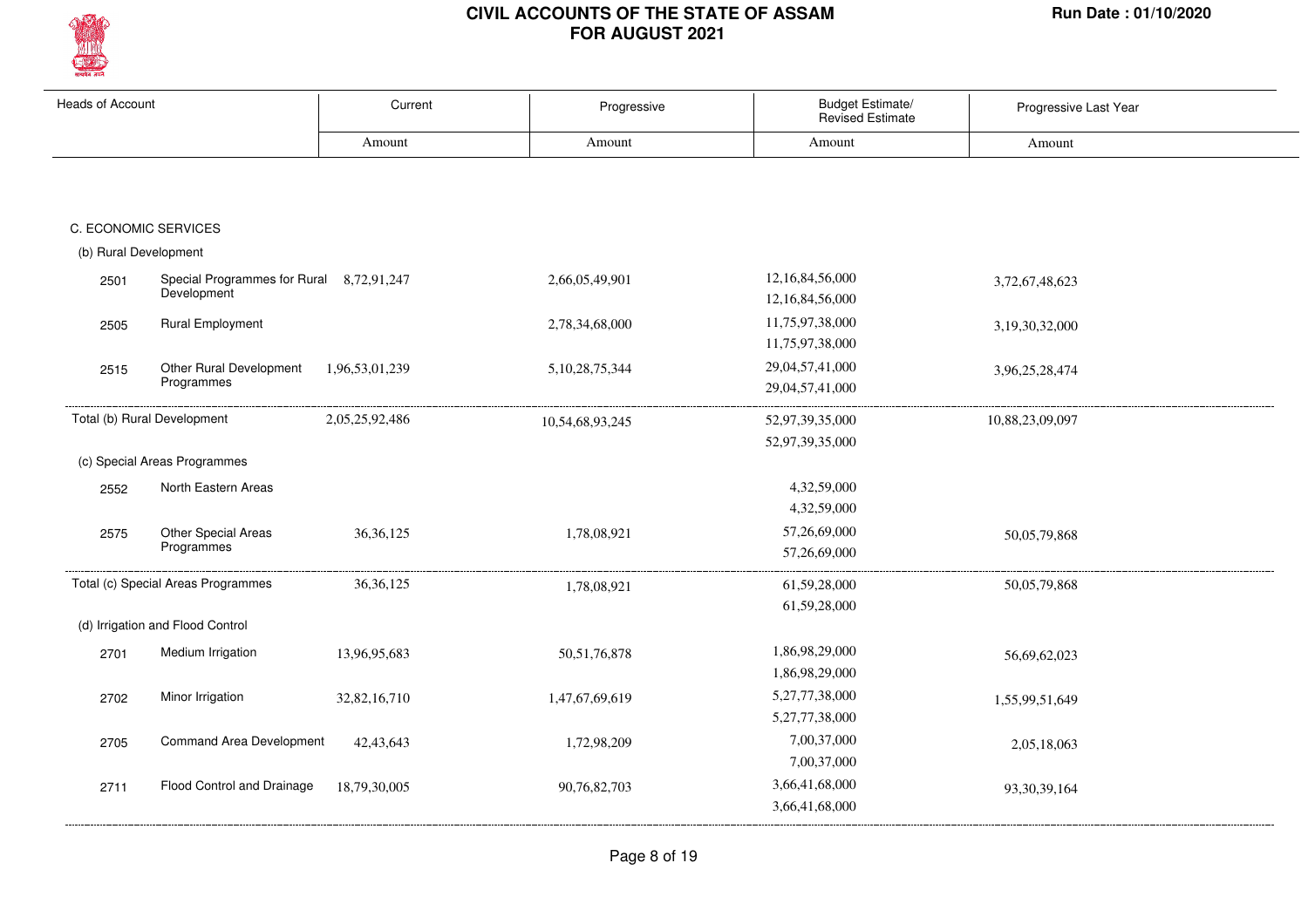

| <b>Heads of Account</b> |                                                    | Current         | Progressive    | Budget Estimate/<br><b>Revised Estimate</b> | Progressive Last Year |
|-------------------------|----------------------------------------------------|-----------------|----------------|---------------------------------------------|-----------------------|
|                         |                                                    | Amount          | Amount         | Amount                                      | Amount                |
|                         |                                                    |                 |                |                                             |                       |
|                         | C. ECONOMIC SERVICES                               |                 |                |                                             |                       |
|                         | (d) Irrigation and Flood Control                   |                 |                |                                             |                       |
|                         | Total (d) Irrigation and Flood Control             | 66,00,86,041    | 2,90,69,27,409 | 10,88,17,72,000<br>10,88,17,72,000          | 3,08,04,70,899        |
| (e) Energy              |                                                    |                 |                |                                             |                       |
| 2801                    | Power                                              | 75,00,00,000    | 1,75,00,00,000 | 12,00,77,25,000<br>12,00,77,25,000          | 6,14,59,85,000        |
| 2810                    | New and Renewable Energy                           | 2,57,853        | 12,83,169      | 70,84,000<br>70,84,000                      | 12,52,077             |
| Total (e) Energy        |                                                    | 75,02,57,853    | 1,75,12,83,169 | 12,01,48,09,000<br>12,01,48,09,000          | 6, 14, 72, 37, 077    |
|                         | (f) Industry and Minerals                          |                 |                |                                             |                       |
| 2851                    | Village and Small Industries                       | 24, 44, 37, 726 | 1,01,41,61,492 | 5,46,99,46,000<br>5,46,99,46,000            | 1,07,41,94,947        |
| 2852                    | Industries                                         | 91,12,383       | 2,01,68,292    | 92,14,01,000<br>92,14,01,000                | 1,97,31,683           |
| 2853                    | Non-ferrous Mining and<br>Metallurgical Industries | 89,78,188       | 4,44,82,934    | 20,17,48,000<br>20,17,48,000                | 4,56,96,909           |
|                         | Total (f) Industry and Minerals                    | 26, 25, 28, 297 | 1,07,88,12,718 | 6,59,30,95,000<br>6,59,30,95,000            | 1,13,96,23,539        |
| (g) Transport           |                                                    |                 |                |                                             |                       |
| 3054                    | Roads and Bridges                                  | 1,25,43,89,391  | 3,90,52,15,113 | 15,90,23,61,000<br>15,90,23,61,000          | 4,46,69,70,372        |
| 3055                    | Road Transport                                     | 3,06,23,467     | 15,46,77,099   | 1,23,25,61,000<br>1,23,25,61,000            | 15,65,25,172          |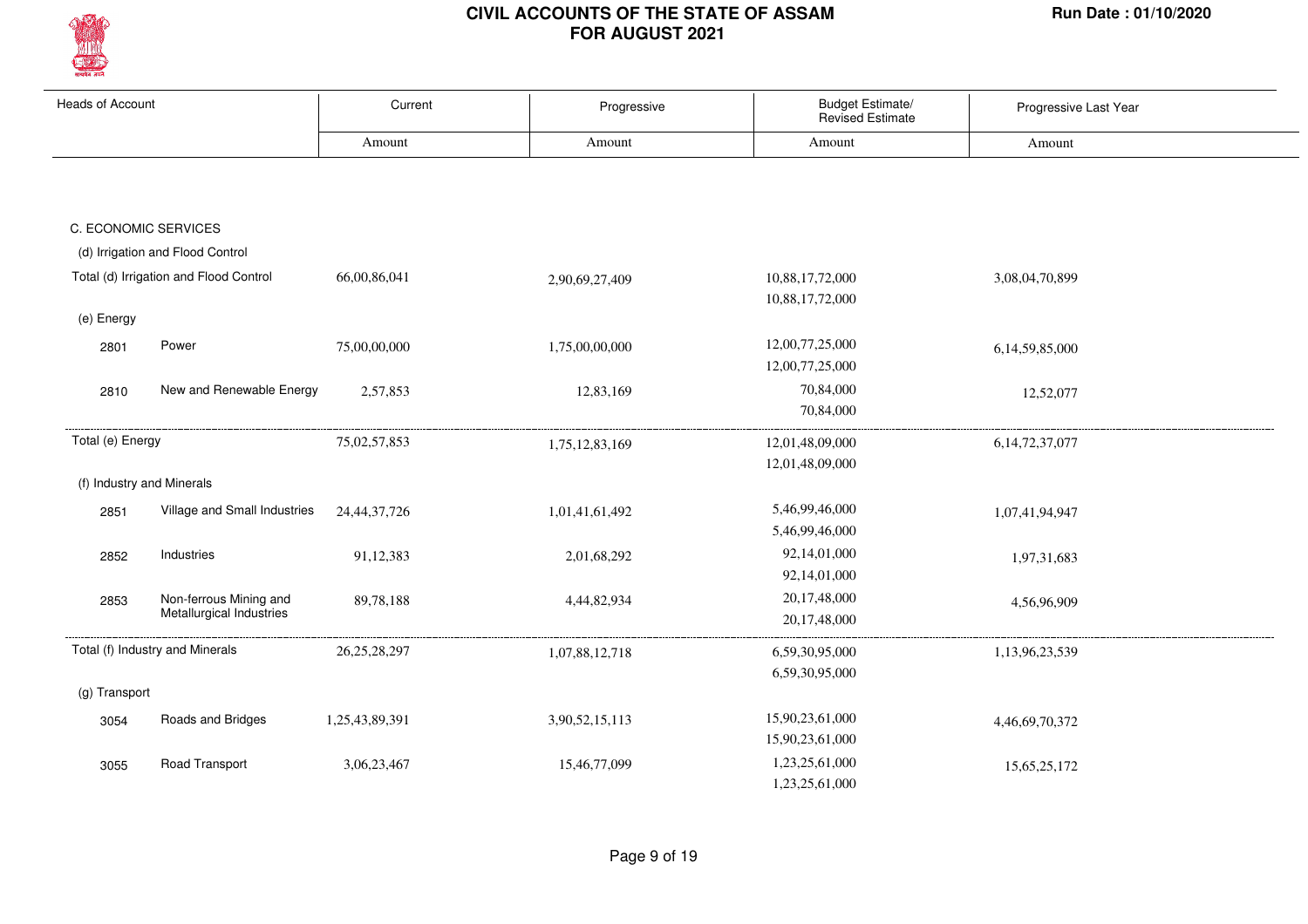

| <b>Heads of Account</b> |                                        | Current        | Progressive     | Budget Estimate/<br><b>Revised Estimate</b> | Progressive Last Year |
|-------------------------|----------------------------------------|----------------|-----------------|---------------------------------------------|-----------------------|
|                         |                                        | Amount         | Amount          | Amount                                      | Amount                |
|                         |                                        |                |                 |                                             |                       |
|                         | C. ECONOMIC SERVICES                   |                |                 |                                             |                       |
| (g) Transport           |                                        |                |                 |                                             |                       |
|                         |                                        |                |                 |                                             |                       |
| 3056                    | <b>Inland Water Transport</b>          | 4,44,39,922    | 44,87,31,346    | 2,34,87,91,000                              | 61,77,00,448          |
|                         |                                        |                |                 | 2,34,87,91,000                              |                       |
| Total (g) Transport     |                                        | 1,32,94,52,780 | 4,50,86,23,558  | 19,48,37,13,000                             | 5,24,11,95,992        |
|                         |                                        |                |                 | 19,48,37,13,000                             |                       |
|                         | (i) Science Technology and Environment |                |                 |                                             |                       |
| 3425                    | <b>Other Scientific Research</b>       | 12,42,489      | 61,90,421       | 14,90,15,000                                | 64,61,665             |
|                         |                                        |                |                 | 19,90,15,000                                |                       |
|                         | Total (i) Science Technology and       | 12,42,489      | 61,90,421       | 14,90,15,000                                | 64,61,665             |
| Environment             |                                        |                |                 | 19,90,15,000                                |                       |
|                         | (j) General Economic Services          |                |                 |                                             |                       |
| 3451                    | Secretariat-Economic                   | 5,78,12,468    | 5,69,12,682     | 3,62,37,28,000                              | 10,67,16,366          |
|                         | Services                               |                |                 | 3,62,37,28,000                              |                       |
| 3452                    | Tourism                                | 69,94,607      | 3,82,14,164     | 59,61,11,000                                | 5,07,49,200           |
|                         |                                        |                |                 | 59,61,11,000                                |                       |
| 3454                    | Census Surveys and                     | 2,83,93,222    | 12,63,46,185    | 47, 45, 15, 000                             | 14,36,94,571          |
|                         | <b>Statistics</b>                      |                |                 | 47, 45, 15, 000                             |                       |
| 3456                    | <b>Civil Supplies</b>                  | 3,47,552       | 16,53,199       | 85,58,000                                   | 21,50,356             |
|                         |                                        |                |                 | 85,58,000                                   |                       |
| 3475                    | Other General Economic                 | 1,21,26,287    | 5,91,93,549     | 29,91,37,000                                | 6,64,17,270           |
|                         | Services                               |                |                 | 29,91,37,000                                |                       |
|                         | Total (j) General Economic Services    | 10,56,74,136   | 28, 23, 19, 779 | 5,00,20,49,000                              | 36, 97, 27, 763       |
|                         |                                        |                |                 | 5,00,20,49,000                              |                       |
|                         | Total C. ECONOMIC SERVICES             |                |                 |                                             |                       |
|                         |                                        | 6,59,95,83,406 | 29,00,93,05,762 | 1,59,57,73,47,000                           | 36,82,89,10,957       |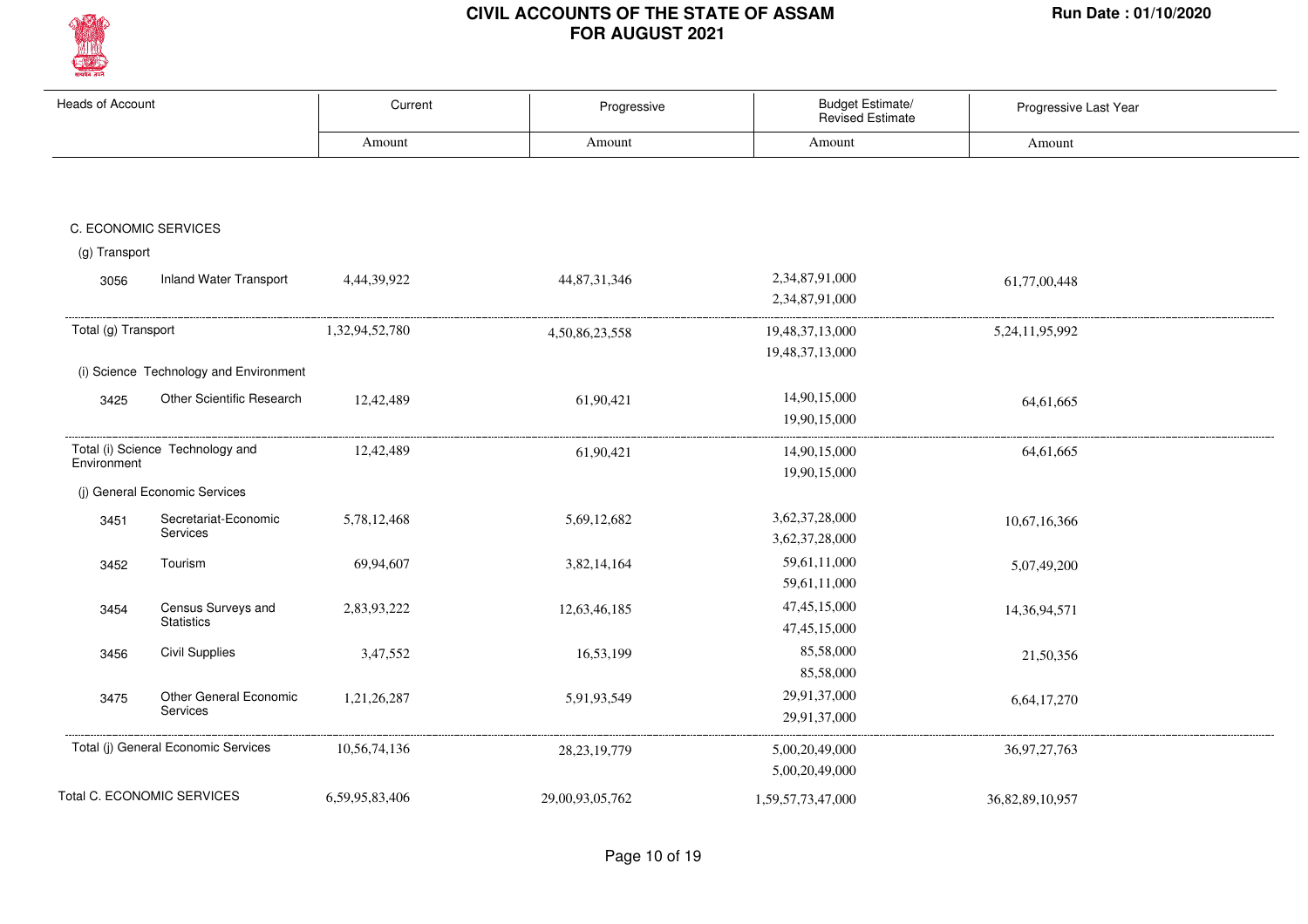

| <b>Heads of Account</b>                                 | Current                                 | Progressive       | Budget Estimate/<br>Revised Estimate | Progressive Last Year |  |
|---------------------------------------------------------|-----------------------------------------|-------------------|--------------------------------------|-----------------------|--|
|                                                         | Amount                                  | Amount            | Amount                               | Amount                |  |
|                                                         |                                         |                   |                                      |                       |  |
|                                                         |                                         |                   |                                      |                       |  |
| C. ECONOMIC SERVICES                                    |                                         |                   |                                      |                       |  |
|                                                         |                                         |                   |                                      |                       |  |
|                                                         |                                         |                   | 1,59,89,73,47,000                    |                       |  |
| D. GRANTS-IN-AID AND CONTRIBUTIONS                      |                                         |                   |                                      |                       |  |
|                                                         |                                         |                   |                                      |                       |  |
| 3604<br>to Local Bodies & Panchayati                    | Compensation & Assignments 10,09,00,000 | 39,47,00,000      | 7,94,87,55,000<br>7,94,87,55,000     | 92,38,69,000          |  |
| Raj Institutions<br>Aid Materials and Equipment<br>3606 |                                         |                   | 90,000                               |                       |  |
|                                                         |                                         |                   | 90,000                               |                       |  |
| Total                                                   | 10,09,00,000                            | 39,47,00,000      | 7,94,88,45,000                       | 92,38,69,000          |  |
|                                                         |                                         |                   | 7,94,88,45,000                       |                       |  |
| Total D. GRANTS-IN-AID AND                              | 10,09,00,000                            | 39,47,00,000      | 7,94,88,45,000                       | 92,38,69,000          |  |
| <b>CONTRIBUTIONS</b>                                    |                                         |                   | 7,94,88,45,000                       |                       |  |
| Total-A.B.C.D.                                          | 49, 66, 33, 15, 355                     | 2,17,93,44,03,652 | 8,44,05,47,15,000                    | 2,00,15,38,25,429     |  |
| (Expenditure Heads-Revenue Account)                     |                                         |                   | 8,89,06,41,46,000                    |                       |  |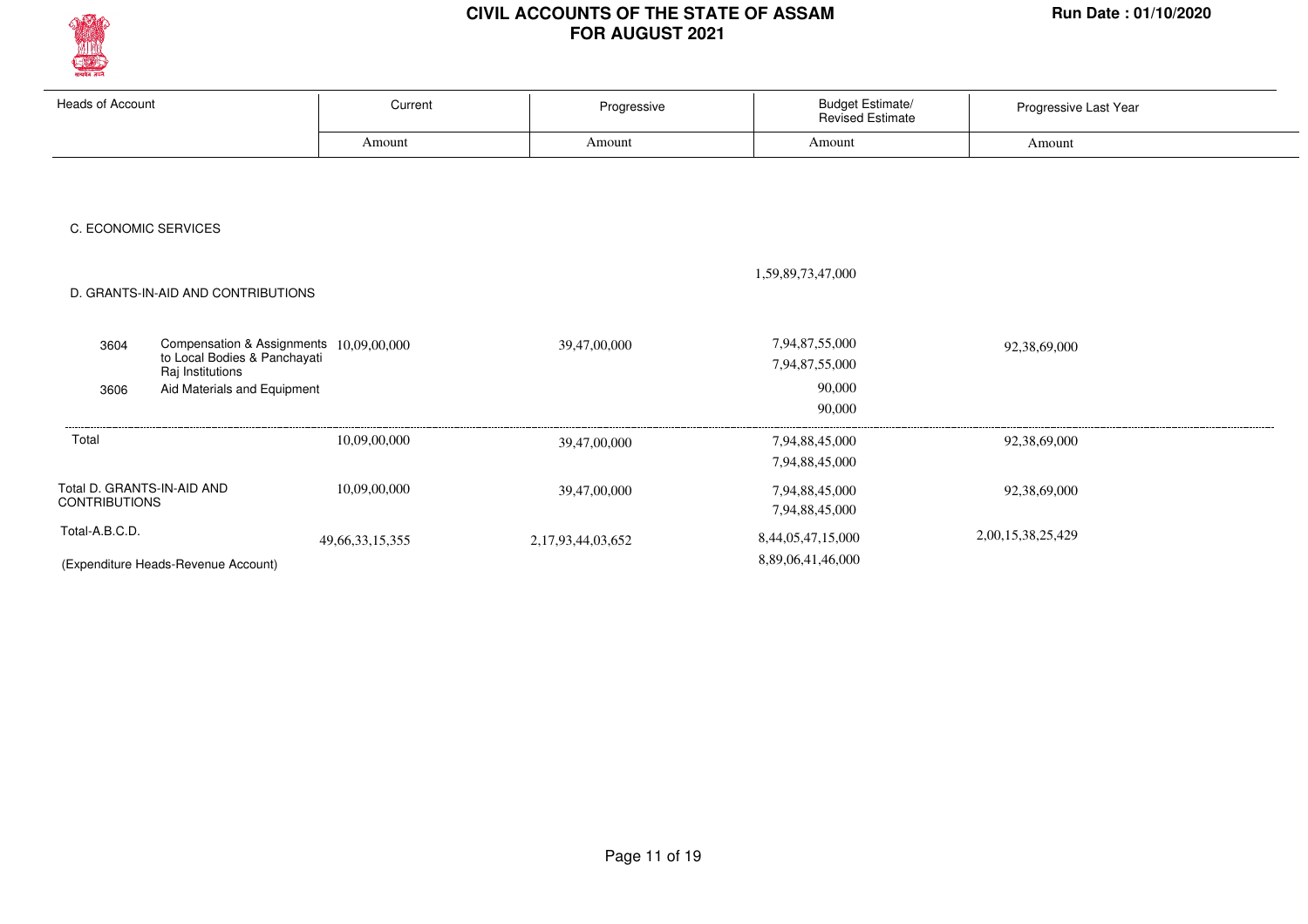

| <b>Heads of Account</b>                      |                                                             | Current      | Progressive     | Budget Estimate/<br><b>Revised Estimate</b> | Progressive Last Year |
|----------------------------------------------|-------------------------------------------------------------|--------------|-----------------|---------------------------------------------|-----------------------|
|                                              |                                                             | Amount       | Amount          | Amount                                      | Amount                |
|                                              |                                                             |              |                 |                                             |                       |
|                                              | (Expenditure Heads-Capital Account)                         |              |                 |                                             |                       |
|                                              | A. CAPITAL ACCOUNT OF GENERAL SERVICES                      |              |                 |                                             |                       |
|                                              |                                                             |              |                 |                                             |                       |
| 4055                                         | Capital Outlay on Police                                    |              |                 | 1,76,97,27,000                              |                       |
|                                              |                                                             |              |                 | 1,76,97,27,000                              |                       |
| 4058                                         | Capital Outlay on Stationery                                |              |                 | 1,75,20,000                                 |                       |
|                                              | and Printing                                                |              |                 | 1,75,20,000                                 |                       |
| 4059                                         | Capital Outlay on Public                                    | 7,71,67,114  | 9,46,98,865     | 7,37,61,53,000                              | 8,86,35,115           |
|                                              | Works                                                       |              |                 | 7,37,61,53,000                              |                       |
| 4070                                         | Capital Outlay on other<br>Administrative Services          | 25,71,43,985 | 30, 24, 79, 378 | 2,20,87,41,000                              | 1,25,67,158           |
|                                              |                                                             |              |                 | 2,21,87,41,000                              |                       |
| Total                                        |                                                             | 33,43,11,099 | 39,71,78,243    | 11,37,21,41,000                             | 10,12,02,273          |
|                                              |                                                             |              |                 | 11,38,21,41,000                             |                       |
|                                              | Total A. CAPITAL ACCOUNT OF                                 | 33,43,11,099 | 39,71,78,243    | 11,37,21,41,000                             | 10,12,02,273          |
| <b>GENERAL SERVICES</b>                      |                                                             |              |                 | 11,38,21,41,000                             |                       |
|                                              | B. CAPITAL ACCOUNT OF SOCIAL SERVICES                       |              |                 |                                             |                       |
|                                              | (a) Capital A/C of Education, Sports, Art and Culture       |              |                 |                                             |                       |
| 4202                                         | Capital Outlay on Education, 21,01,32,300                   |              | 21,01,32,300    | 7,22,56,71,000                              |                       |
|                                              | Sports, Art and Culture                                     |              |                 | 7,23,56,71,000                              |                       |
|                                              | Total (a) Capital A/C of Education,                         | 21,01,32,300 | 21,01,32,300    | 7,22,56,71,000                              |                       |
| Sports, Art and Culture                      |                                                             |              |                 | 7,23,56,71,000                              |                       |
| (b) Capital A/C of Health and Family Welfare |                                                             |              |                 |                                             |                       |
| 4210                                         | Capital Outlay on Medical and 65,24,46,953<br>Public Health |              | 1,40,05,08,573  | 8,13,57,28,000                              | 43, 41, 51, 243       |
|                                              |                                                             |              |                 | 8,13,57,28,000                              |                       |
| 4211                                         | Capital Outlay on Family<br>Welfare                         |              |                 | 40,00,000                                   |                       |
|                                              |                                                             |              |                 | 40,00,000                                   |                       |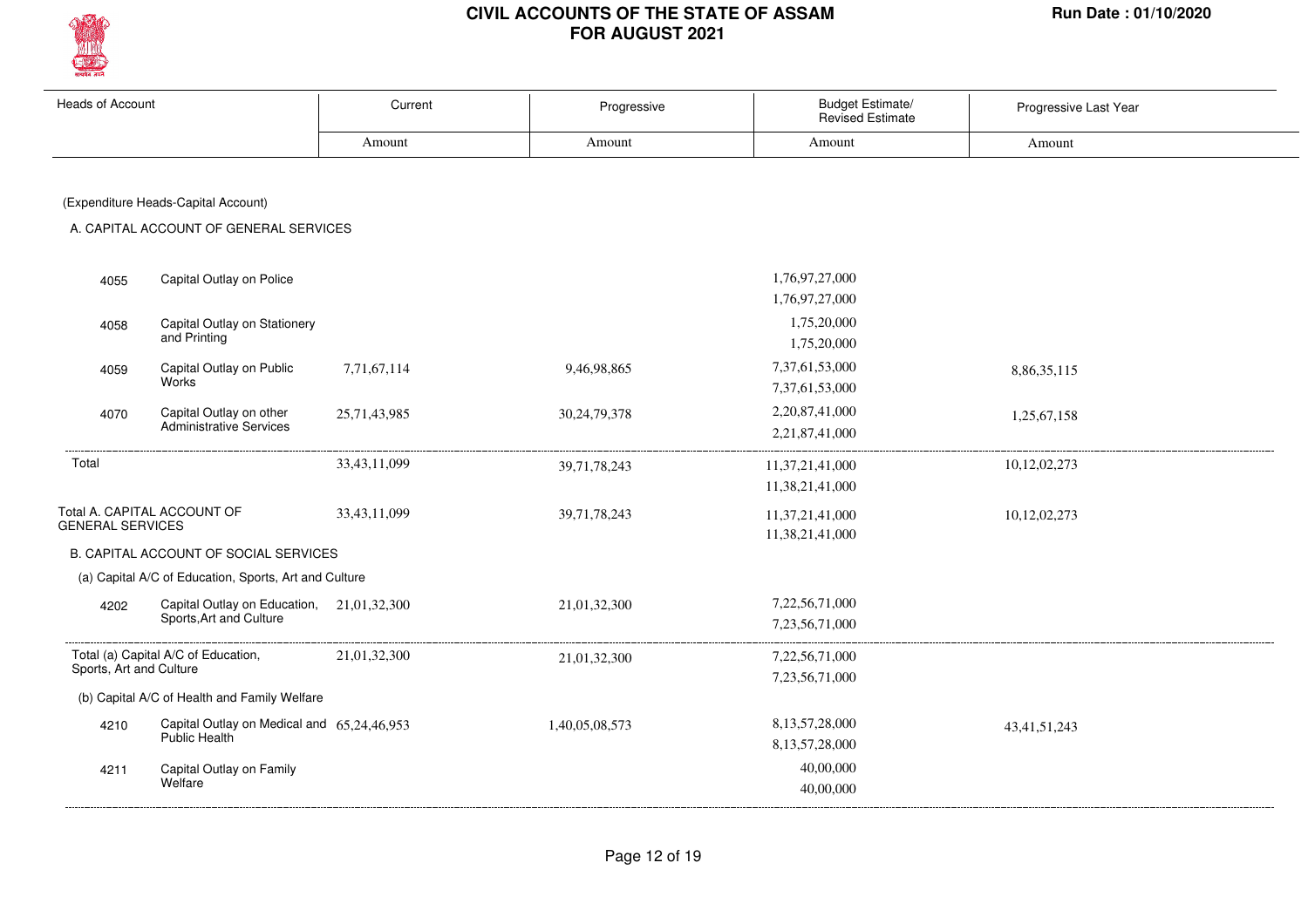

| <b>Heads of Account</b>  |                                                                                         | Current                                                                    | Progressive    | <b>Budget Estimate/</b><br><b>Revised Estimate</b> | Progressive Last Year |
|--------------------------|-----------------------------------------------------------------------------------------|----------------------------------------------------------------------------|----------------|----------------------------------------------------|-----------------------|
|                          |                                                                                         | Amount                                                                     | Amount         | Amount                                             | Amount                |
|                          |                                                                                         |                                                                            |                |                                                    |                       |
|                          |                                                                                         |                                                                            |                |                                                    |                       |
|                          | B. CAPITAL ACCOUNT OF SOCIAL SERVICES                                                   |                                                                            |                |                                                    |                       |
|                          | (b) Capital A/C of Health and Family Welfare                                            |                                                                            |                |                                                    |                       |
|                          | Total (b) Capital A/C of Health and                                                     | 65,24,46,953                                                               | 1,40,05,08,573 | 8,13,97,28,000                                     | 43, 41, 51, 243       |
| <b>Family Welfare</b>    |                                                                                         |                                                                            |                | 8,13,97,28,000                                     |                       |
|                          |                                                                                         | (c) Capital A/C of Water Supply, Sanitation, Housing and Urban Development |                |                                                    |                       |
| 4215                     | Capital Outlay on Water                                                                 | 71,43,80,555                                                               | 1,74,42,98,555 | 6,83,60,37,000                                     | 2,51,74,53,292        |
|                          | Supply and Sanitation                                                                   |                                                                            |                | 6,83,60,37,000                                     |                       |
| 4216                     | Capital Outlay on Housing                                                               | 1,80,39,863                                                                | 2,75,36,289    | 49,66,91,000                                       | 25,64,262             |
|                          |                                                                                         |                                                                            |                | 49,66,91,000                                       |                       |
| 4217                     | Capital Outlay on Urban                                                                 | 24, 45, 53, 157                                                            | 1,06,54,36,894 | 7,87,37,70,000                                     | 66,69,213             |
|                          | Development                                                                             |                                                                            |                | 7,87,37,70,000                                     |                       |
|                          | Total (c) Capital A/C of Water                                                          | 97,69,73,575                                                               | 2,83,72,71,738 | 15,20,64,98,000                                    | 2,52,66,86,767        |
| <b>Urban Development</b> | Supply, Sanitation, Housing and                                                         |                                                                            |                | 15,20,64,98,000                                    |                       |
|                          | (d) Capital A/C of Information and Broadcasting                                         |                                                                            |                |                                                    |                       |
| 4220                     | Capital Outlay on Information                                                           |                                                                            |                | 80,000                                             |                       |
|                          | and Publicity                                                                           |                                                                            |                | 80,000                                             |                       |
|                          | Total (d) Capital A/C of Information                                                    |                                                                            |                | 80,000                                             |                       |
| and Broadcasting         |                                                                                         |                                                                            |                | 80,000                                             |                       |
| Backward Classes         |                                                                                         | (e) Capital A/C of Welfare of Scheduled Castes, Scheduled Tribes and other |                |                                                    |                       |
| 4225                     | Capital Outlay on Welfare of                                                            | 1,01,34,570                                                                | 1,01,34,570    | 60,00,65,000                                       |                       |
|                          | Scheduled Caste, Scheduled<br>Tribes, Other Backward<br><b>Classes &amp; Minorities</b> |                                                                            |                | 60,00,65,000                                       |                       |
|                          | Total (e) Capital A/C of Welfare of                                                     | 1,01,34,570                                                                | 1,01,34,570    | 60,00,65,000                                       |                       |
|                          | Scheduled Castes, Scheduled Tribes<br>and other Backward Classes                        |                                                                            |                | 60,00,65,000                                       |                       |
|                          | (g) Capital A/C of Social Welfare and Nutrition                                         |                                                                            |                |                                                    |                       |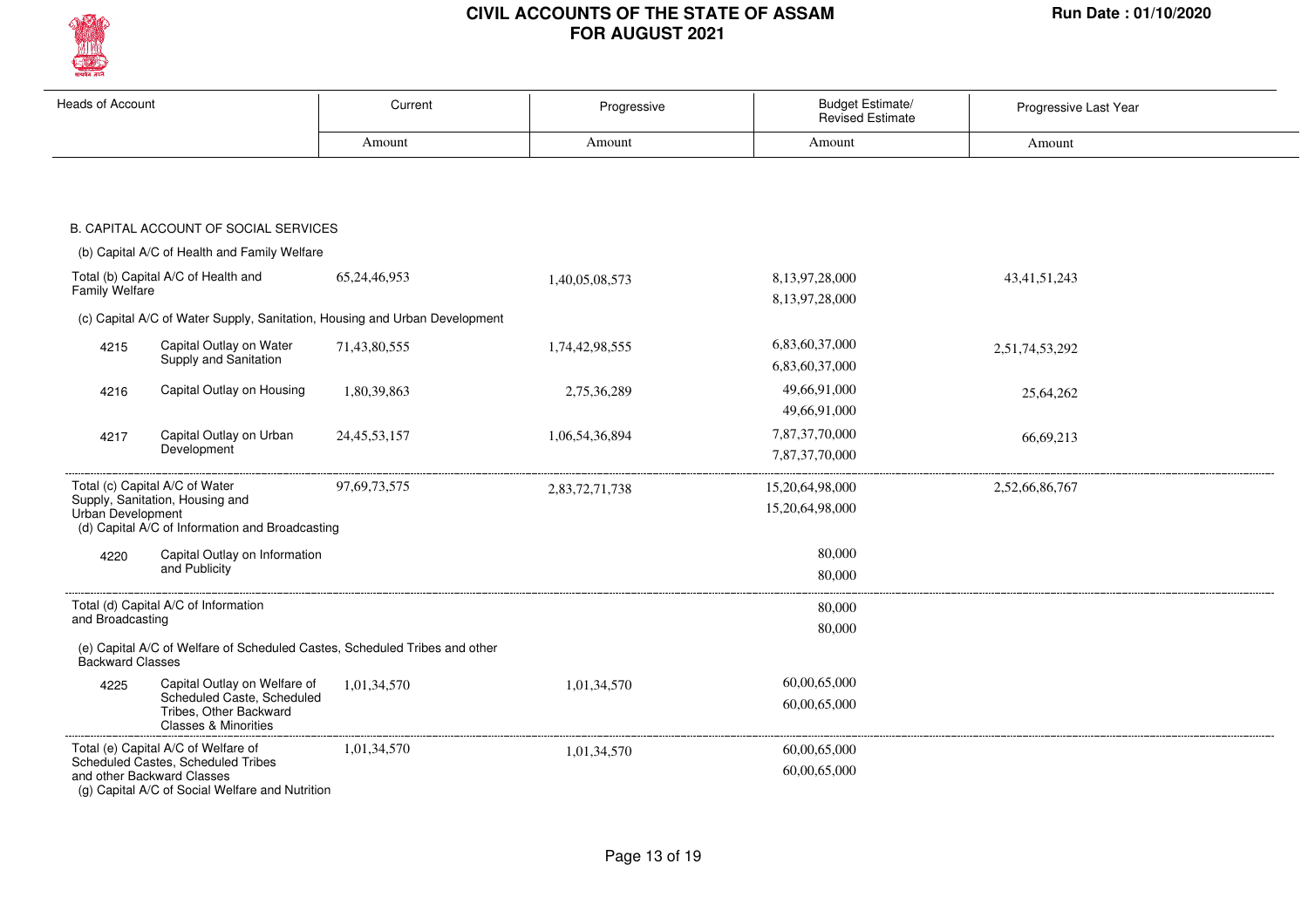

| <b>Heads of Account</b>                                  | Current        | Progressive    | Budget Estimate/<br>Revised Estimate | Progressive Last Year |
|----------------------------------------------------------|----------------|----------------|--------------------------------------|-----------------------|
|                                                          | Amount         | Amount         | Amount                               | Amount                |
|                                                          |                |                |                                      |                       |
|                                                          |                |                |                                      |                       |
|                                                          |                |                |                                      |                       |
| B. CAPITAL ACCOUNT OF SOCIAL SERVICES                    |                |                |                                      |                       |
| (g) Capital A/C of Social Welfare and Nutrition          |                |                |                                      |                       |
| Capital Outlay on Social<br>4235                         |                |                | 28, 18, 17, 000                      |                       |
| Security and Welfare                                     |                |                | 28, 18, 17, 000                      |                       |
| Total (g) Capital A/C of Social                          |                |                | 28, 18, 17, 000                      |                       |
| <b>Welfare and Nutrition</b>                             |                |                | 28, 18, 17, 000                      |                       |
| (h) Capital A/C of Other Social Services                 |                |                |                                      |                       |
| Capital Outlay on Other Social<br>4250                   |                |                | 60,51,02,000                         |                       |
| Services                                                 |                |                | 60,51,02,000                         |                       |
| Total (h) Capital A/C of Other Social                    |                |                | 60,51,02,000                         |                       |
| Services                                                 |                |                | 60,51,02,000                         |                       |
| Total B. CAPITAL ACCOUNT OF                              | 1,84,96,87,398 | 4,45,80,47,181 | 32,05,89,61,000                      | 2,96,08,38,010        |
| SOCIAL SERVICES                                          |                |                | 32,06,89,61,000                      |                       |
| C. CAPITAL ACCOUNT OF ECONOMIC SERVICES                  |                |                |                                      |                       |
| (a) Capital Account of Agriculture and Allied Activities |                |                |                                      |                       |
| Capital Outlay on Crop<br>4401                           |                |                | 2,29,21,96,000                       |                       |
| Husbandry                                                |                |                | 2,29,21,96,000                       |                       |
| Capital Outlay on Soil and<br>4402                       |                |                | 60,82,40,000                         |                       |
| Water Conservation                                       |                |                | 60,82,40,000                         |                       |
| Capital Outlay on Animal<br>4403                         |                |                | 57,67,82,000                         |                       |
| Husbandry                                                |                |                | 57,67,82,000                         |                       |
| Capital Outlay on Dairy<br>4404                          |                |                | 7,47,21,000                          |                       |
| Development                                              |                |                | 7,47,21,000                          |                       |
| Capital Outlay on Fisheries<br>4405                      |                |                | 21,63,80,000                         |                       |
|                                                          |                |                | 21,63,80,000                         |                       |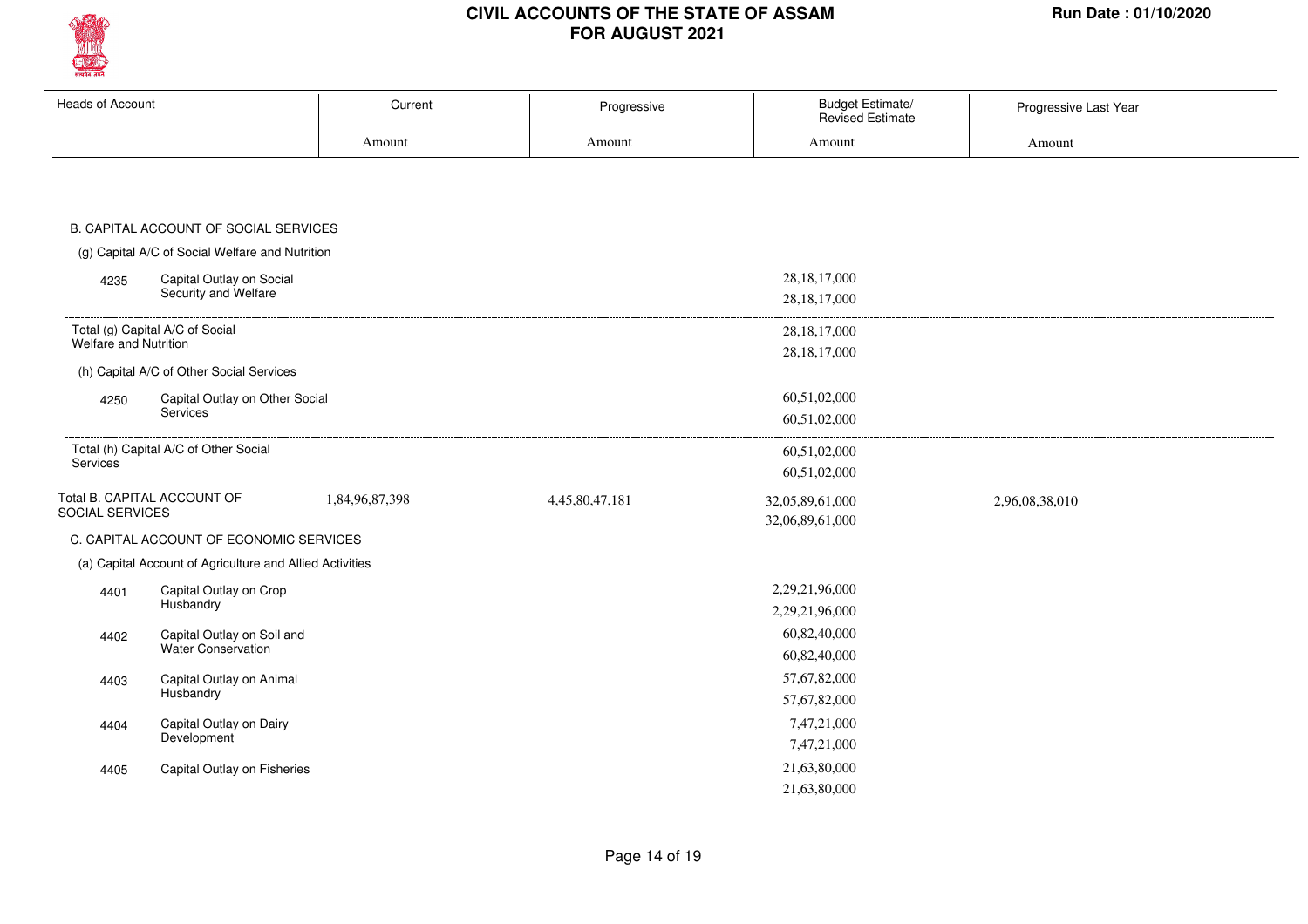

| <b>Heads of Account</b> |                                                                   | Current         | Progressive  | Budget Estimate/<br><b>Revised Estimate</b> | Progressive Last Year |
|-------------------------|-------------------------------------------------------------------|-----------------|--------------|---------------------------------------------|-----------------------|
|                         |                                                                   | Amount          | Amount       | Amount                                      | Amount                |
|                         |                                                                   |                 |              |                                             |                       |
|                         | C. CAPITAL ACCOUNT OF ECONOMIC SERVICES                           |                 |              |                                             |                       |
|                         | (a) Capital Account of Agriculture and Allied Activities          |                 |              |                                             |                       |
| 4406                    | Capital Outlay on Forestry<br>and Wild Life                       |                 | 1,75,63,240  | 42,64,02,000<br>42,64,02,000                | 1,39,013              |
| 4408                    | Capital Outlay on Food<br>Storage and Warehousing                 |                 |              | 3,23,07,000<br>3,23,07,000                  |                       |
| 4425                    | Capital Outlay on Co-<br>operation                                |                 |              | 38,22,10,000<br>38,22,10,000                |                       |
|                         | Total (a) Capital Account of<br>Agriculture and Allied Activities |                 | 1,75,63,240  | 4,60,92,38,000<br>4,60,92,38,000            | 1,39,013              |
|                         | (b) Capital Account of Rural Development                          |                 |              |                                             |                       |
| 4515                    | Capital Outlay on other Rural<br>Devalopment Programmes           |                 |              | 1,000<br>1,000                              |                       |
| Development             | Total (b) Capital Account of Rural                                |                 |              | 1,000                                       |                       |
|                         | (c) Capital Account of Special Areas Programme                    |                 |              | 1,000                                       |                       |
| 4552                    | Capital Outlay on North<br>Eastern Areas                          | 19,79,61,709    | 19,79,61,709 | 13,38,58,59,000<br>13,38,58,59,000          | 15,37,95,877          |
| 4575                    | Capital Outlay on other<br>Special Areas Programmes               | 37,49,394       | 62,41,279    | 66,51,38,000<br>66,51,38,000                |                       |
| Areas Programme         | Total (c) Capital Account of Special                              | 20, 17, 11, 103 | 20,42,02,988 | 14,05,09,97,000<br>14,05,09,97,000          | 15,37,95,877          |
|                         | (d) Capital Account of Irrigation and Flood Control               |                 |              |                                             |                       |
| 4701                    | Capital Outlay on Medium<br>Irrigation                            | 43, 34, 387     | 51,78,392    | 1,09,23,75,000<br>1,09,23,75,000            | 1,07,26,206           |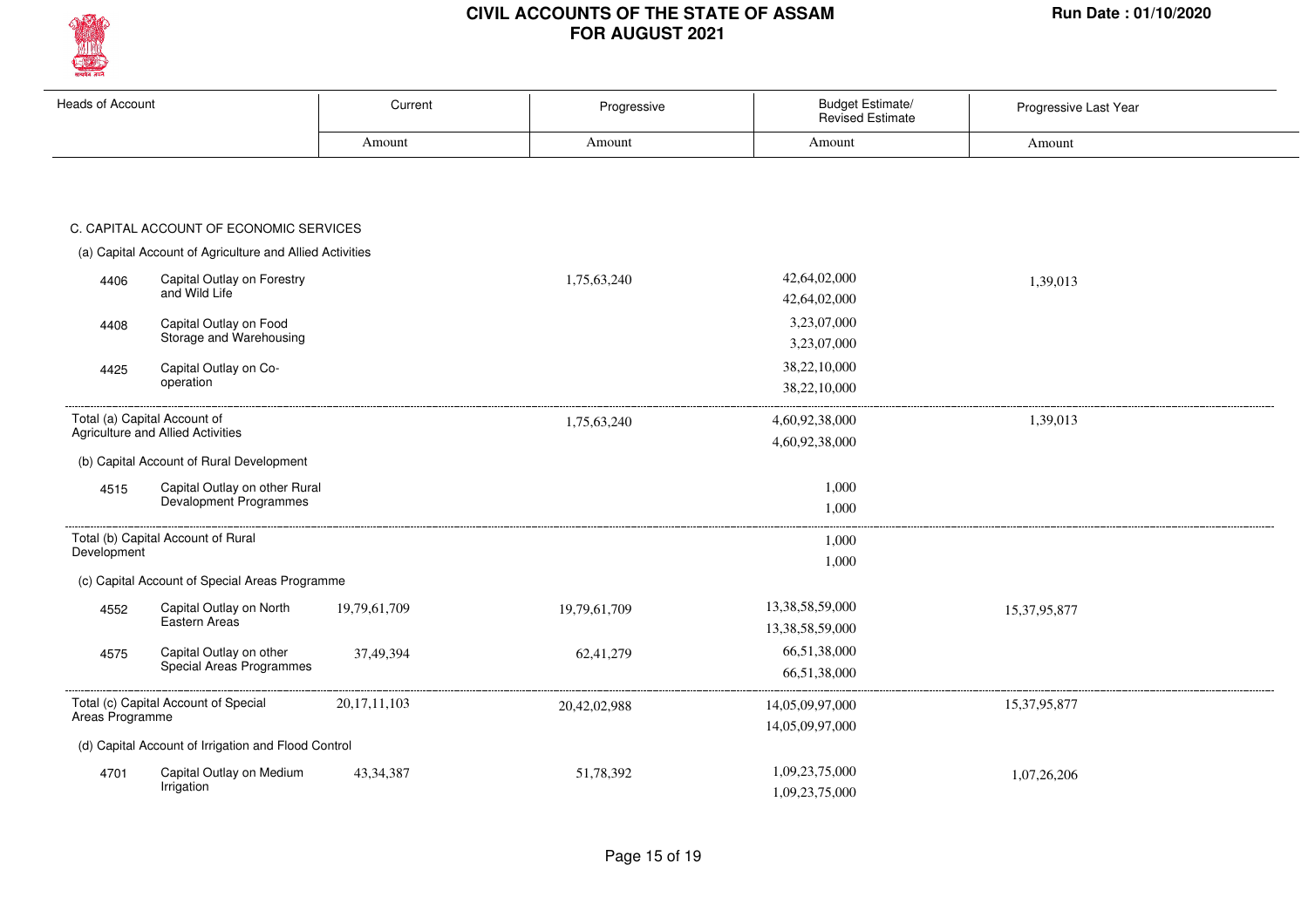

| <b>Heads of Account</b> |                                                        | Current     | Progressive  | Budget Estimate/<br>Revised Estimate | Progressive Last Year |
|-------------------------|--------------------------------------------------------|-------------|--------------|--------------------------------------|-----------------------|
|                         |                                                        | Amount      | Amount       | Amount                               | Amount                |
|                         |                                                        |             |              |                                      |                       |
|                         | C. CAPITAL ACCOUNT OF ECONOMIC SERVICES                |             |              |                                      |                       |
|                         | (d) Capital Account of Irrigation and Flood Control    |             |              |                                      |                       |
| 4702                    | Capital Outlay on Minor<br>Irrigation                  | 78,18,430   | 6,23,74,842  | 6,54,26,23,000<br>6,75,31,33,000     | 57,50,32,170          |
| 4705                    | Capital Outlay on Command<br>Area Development          | 61,81,234   | 61,81,234    | 12,05,94,000<br>12,05,94,000         | 71,11,594             |
| 4711                    | Capital Outlay on Flood<br>Control Projects            | 3,45,66,914 | 4,35,38,777  | 5,87,97,69,000<br>5,87,97,69,000     | 1,11,50,887           |
| and Flood Control       | Total (d) Capital Account of Irrigation                | 5,29,00,965 | 11,72,73,245 | 13,63,53,61,000<br>13,84,58,71,000   | 60,40,20,857          |
|                         | (e) Capital Account of Energy                          |             |              |                                      |                       |
| 4801                    | Capital Outlay on Power                                |             |              | 31,09,10,82,000                      | 1,22,03,00,000        |
|                         | Projects                                               |             |              | 31.09.10.82.000                      |                       |
|                         | Total (e) Capital Account of Energy                    |             |              | 31,09,10,82,000                      | 1,22,03,00,000        |
|                         |                                                        |             |              | 31,09,10,82,000                      |                       |
|                         | (f) Capital Account of Industry and Minerals           |             |              |                                      |                       |
| 4851                    | Capital Outlay on Village and                          |             | 32,93,040    | 15,37,60,000                         |                       |
|                         | Small Industries                                       |             |              | 15,37,60,000                         |                       |
| 4853                    | Capital Outlay on Non-                                 |             |              | 43, 19, 78, 000                      |                       |
|                         | ferrous Mining and<br>Metallurgical Industries         |             |              | 43, 19, 78, 000                      |                       |
| 4859                    | Capital Outlay on                                      |             |              | 40,01,000                            |                       |
|                         | Telecommunication and<br><b>Electronics Industries</b> |             |              | 40,01,000                            |                       |
| 4885                    | Other Capital Outlay on                                |             |              | 79,76,03,000                         |                       |
|                         | <b>Industries and Minerals</b>                         |             |              | 79,76,03,000                         |                       |
|                         | Total (f) Capital Account of Industry                  |             | 32,93,040    | 1,38,73,42,000                       |                       |
| and Minerals            |                                                        |             |              | 1,38,73,42,000                       |                       |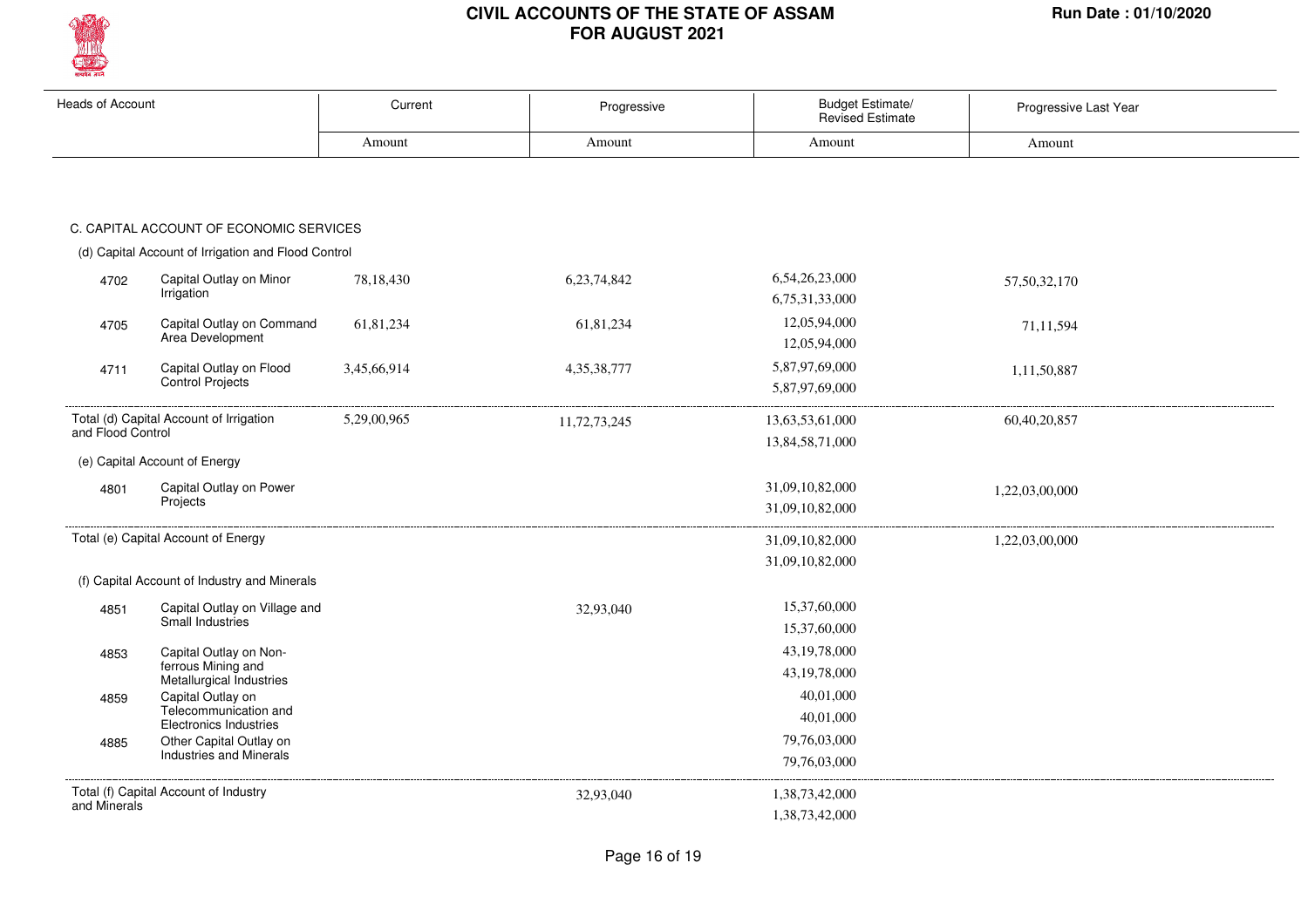

| <b>Heads of Account</b>  |                                                                           | Current        | Progressive    | Budget Estimate/<br><b>Revised Estimate</b> | Progressive Last Year |
|--------------------------|---------------------------------------------------------------------------|----------------|----------------|---------------------------------------------|-----------------------|
|                          |                                                                           | Amount         | Amount         | Amount                                      | Amount                |
|                          | C. CAPITAL ACCOUNT OF ECONOMIC SERVICES                                   |                |                |                                             |                       |
|                          | (f) Capital Account of Industry and Minerals                              |                |                |                                             |                       |
|                          | (g) Capital Account of Transport                                          |                |                |                                             |                       |
| 5054                     | Capital Outlay on Roads and 1,40,98,99,788<br><b>Bridges</b>              |                | 8,99,46,92,422 | 77,14,87,37,000<br>79, 14, 87, 37, 000      | 11,79,49,21,492       |
| 5055                     | Capital Outlay on Road<br>Transport                                       |                |                | 11,18,09,000<br>11,18,09,000                |                       |
| 5056                     | Capital Outlay on Inland and<br><b>Water Transport</b>                    |                |                | 80,46,35,000<br>80,46,35,000                | 12,00,00,000          |
| Transport                | Total (g) Capital Account of                                              | 1,40,98,99,788 | 8,99,46,92,422 | 78,06,51,81,000<br>80,06,51,81,000          | 11,91,49,21,492       |
|                          | (i) Capital Account of Science Technology and Environment                 |                |                |                                             |                       |
| 5425                     | Capital Outlay on Other<br>Scientific and Environmental<br>Research       |                |                | 16,57,61,000<br>16,57,61,000                |                       |
|                          | Total (i) Capital Account of Science<br><b>Technology and Environment</b> |                |                | 16,57,61,000<br>16,57,61,000                |                       |
|                          | (j) Capital Account of General Economic Services                          |                |                |                                             |                       |
| 5452                     | Capital Outlay on Tourism                                                 |                |                | 30,53,97,000<br>30,53,97,000                | 1,57,30,480           |
| 5465                     | Investments in General<br>Financial and Trading<br>Institutions           | 8,00,00,00,000 | 7,99,99,99,662 | 8,16,84,00,000<br>8,16,84,00,000            |                       |
| <b>Economic Services</b> | Total (j) Capital Account of General                                      | 8,00,00,00,000 | 7,99,99,99,662 | 8,47,37,97,000<br>8.47.37.97.000            | 1,57,30,480           |

Total C. CAPITAL ACCOUNT OF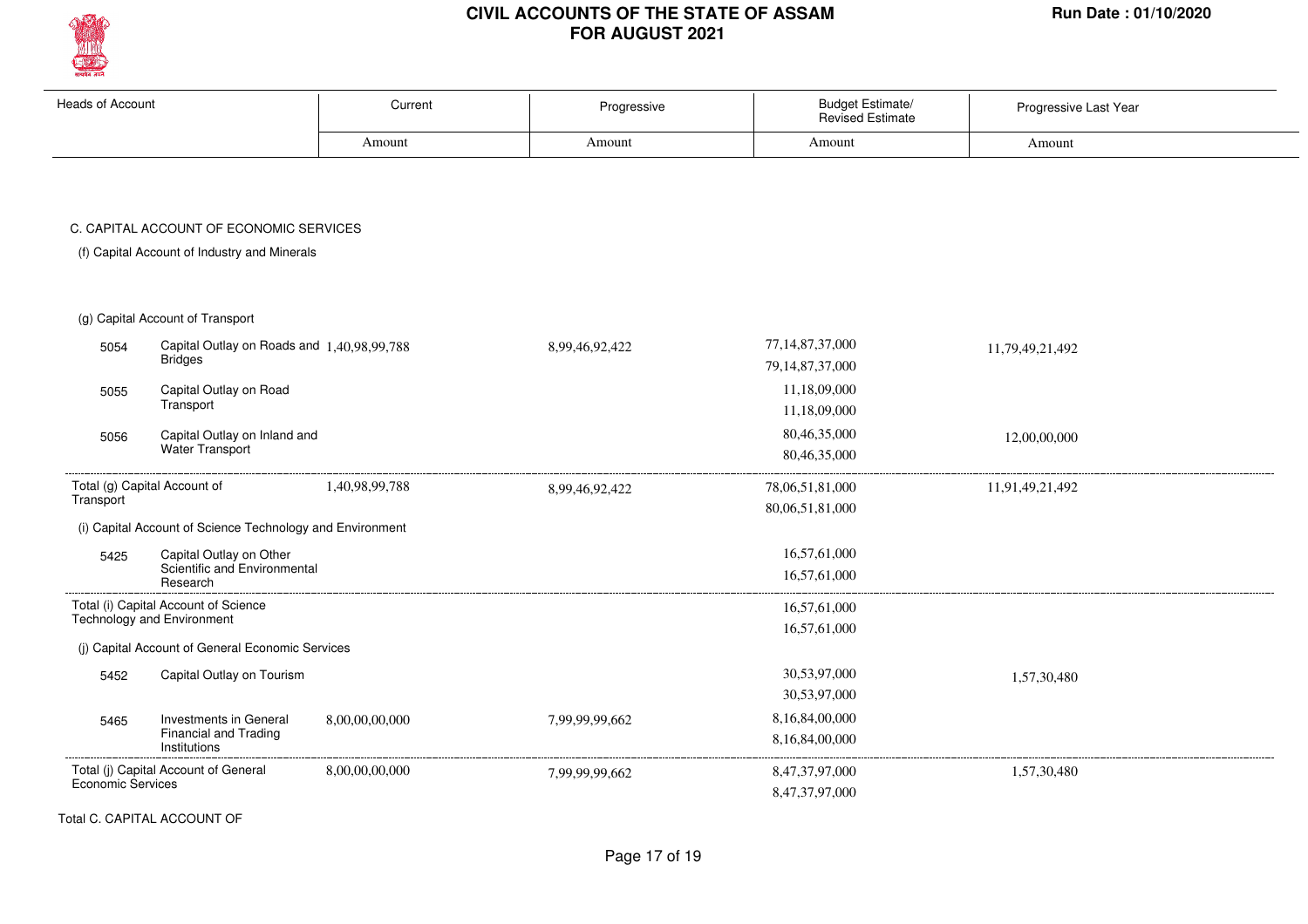

Account<sup>1</sup>

#### **CIVIL ACCOUNTS OF THE STATE OF ASSAM Run Date : 01/10/2020 FOR AUGUST 2021**

| <b>Heads of Account</b>                 | <b>Budget Estimate/</b><br>Current<br>Progressive<br><b>Revised Estimate</b> |                     | Progressive Last Year |                 |  |
|-----------------------------------------|------------------------------------------------------------------------------|---------------------|-----------------------|-----------------|--|
|                                         | Amount                                                                       | Amount              | Amount                | Amount          |  |
|                                         |                                                                              |                     |                       |                 |  |
|                                         |                                                                              |                     |                       |                 |  |
|                                         |                                                                              |                     |                       |                 |  |
| C. CAPITAL ACCOUNT OF ECONOMIC SERVICES |                                                                              |                     |                       |                 |  |
| <b>ECONOMIC SERVICES</b>                | 9,66,45,11,856                                                               | 17, 33, 70, 24, 597 | 1,51,47,87,60,000     | 13,90,89,07,719 |  |
|                                         |                                                                              |                     | 1,53,68,92,70,000     |                 |  |

1,97,14,03,72,000

Page 18 of 19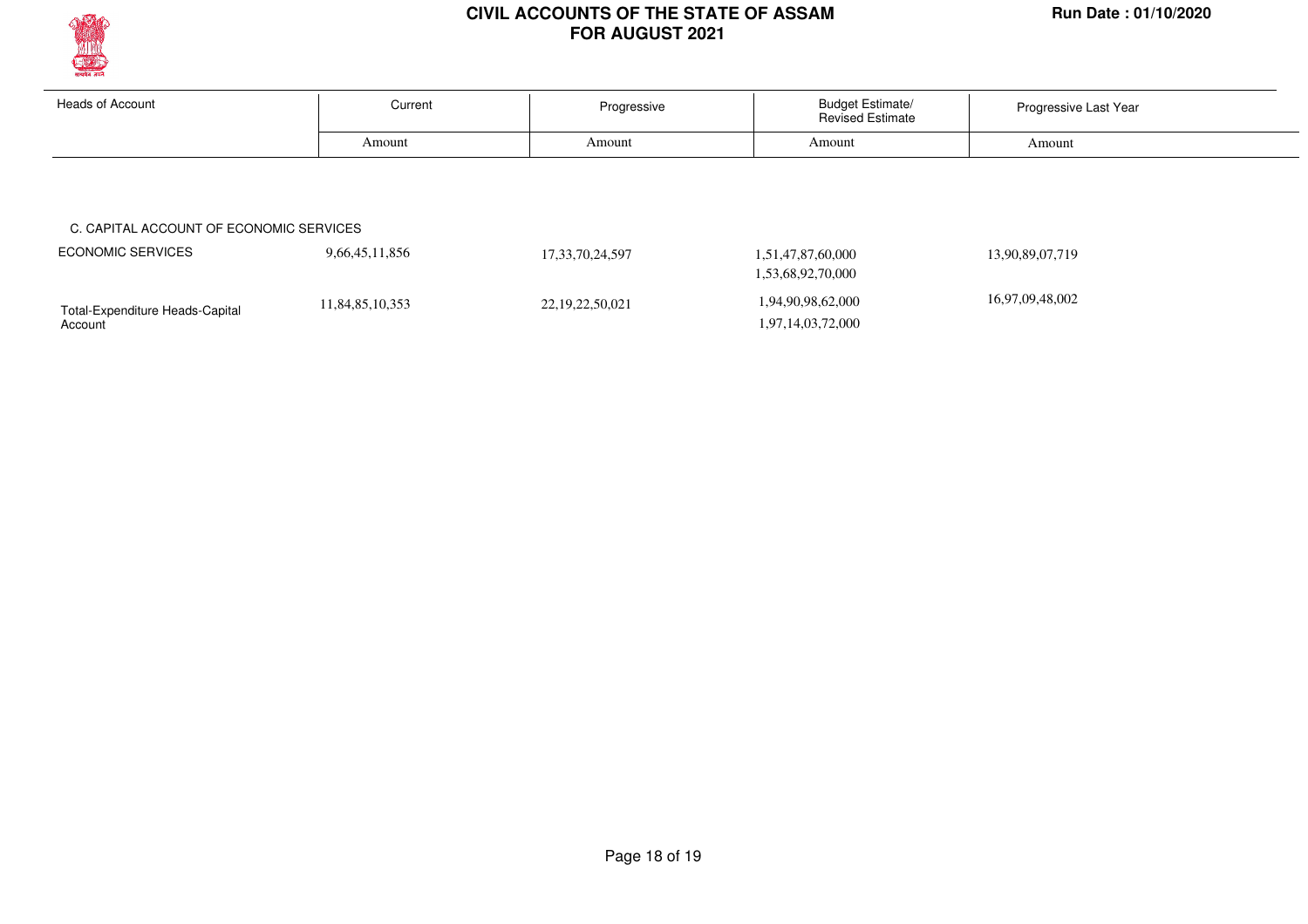

| Heads of Account | Current | <b>Budget Estimate/</b><br>Progressive<br><b>Revised Estimate</b> |        | Progressive Last Year |  |
|------------------|---------|-------------------------------------------------------------------|--------|-----------------------|--|
|                  | Amount  | Amount                                                            | Amount | Amount                |  |
|                  |         |                                                                   |        |                       |  |

Total - Expenditure.(Rev. & Cap.)C.O. 61,51,18,25,708 2,40,12,66,53,673

 10,38,96,45,77,000 10,86,20,45,18,000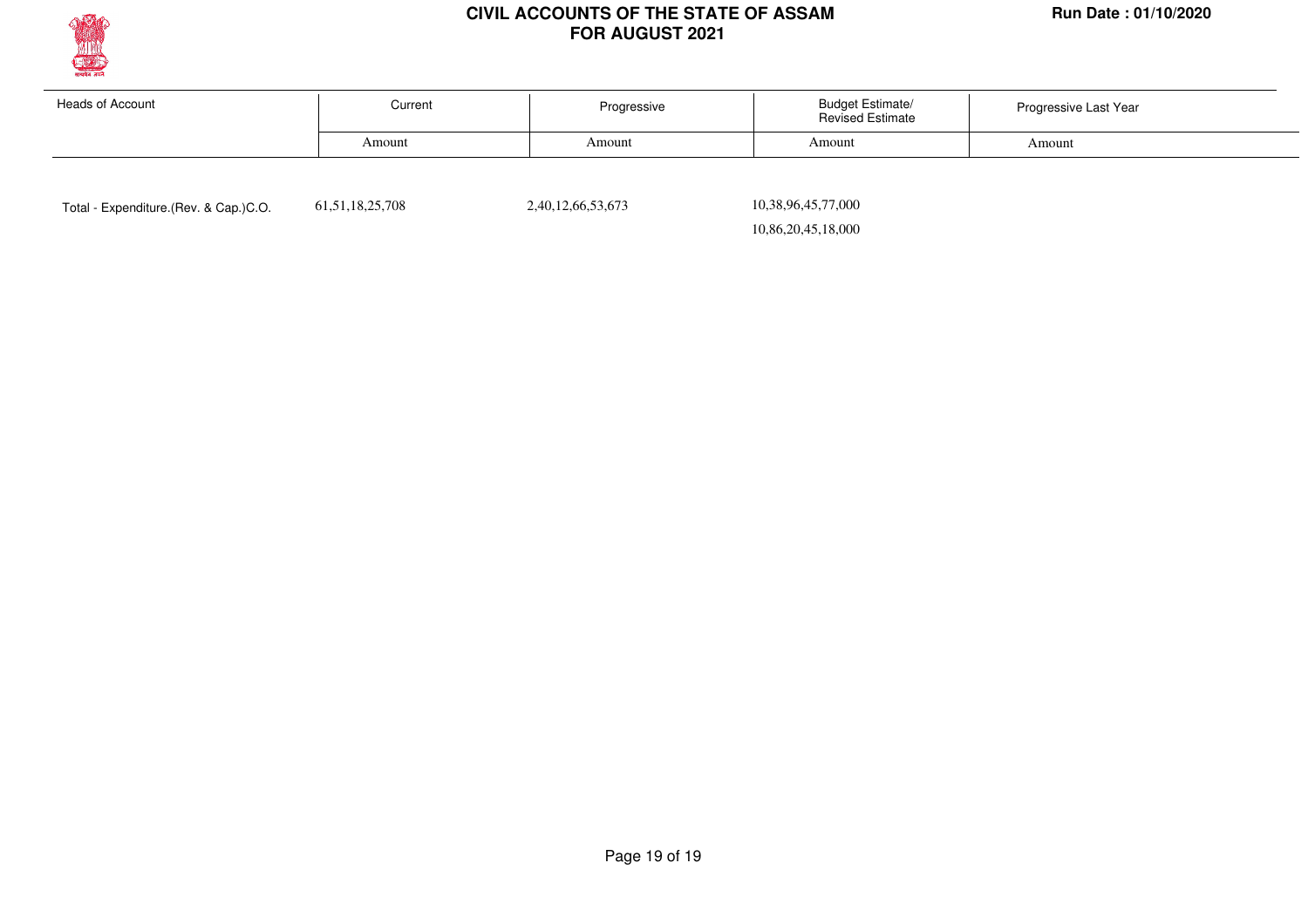

|      | <b>Heads of Account</b>                                                      |                 | Receipt         | Payment      |                  | Net Receipts(Plus/Minus) |                     | Net Budget/Revised                                      |
|------|------------------------------------------------------------------------------|-----------------|-----------------|--------------|------------------|--------------------------|---------------------|---------------------------------------------------------|
|      |                                                                              | Current         | Progressive     | Current      | Progressive      | Current                  | Progressive         | Receipts(+)/Payment(-)                                  |
|      |                                                                              |                 |                 |              |                  |                          |                     |                                                         |
|      | E. PUBLIC DEBT                                                               |                 |                 |              |                  |                          |                     |                                                         |
| 6003 | Internal Debt of the State Government                                        | 17,28,08,13,700 | 2,281,43,53,800 | 68,59,24,000 | 283, 21, 25, 400 | 16,59,48,89,700          |                     | 19,98,22,28,400  1,48,09,21,59,000<br>1,48,09,21,59,000 |
| 6004 | Loans and Advances from the Central<br>Government                            | 12,89,49,000    | 900,08,16,000   | 15,40,30,029 | 46,20,90,087     | $-2,50,81,029$           | 8,53,87,25,913      | $-19,91,50,000$<br>$-19,91,50,000$                      |
|      | Total E. PUBLIC DEBT                                                         | 17,40,97,62,700 | 3,181,51,69,800 | 83,99,54,029 | 329, 42, 15, 487 | 16,56,98,08,671          | 28, 52, 09, 54, 313 | 1,47,89,30,09,000<br>1,47,89,30,09,000                  |
|      | F. LOANS AND ADVANCES                                                        |                 |                 |              |                  |                          |                     |                                                         |
|      | 1. Loans for Social Service                                                  |                 |                 |              |                  |                          |                     |                                                         |
|      | (b) Health and Family Welfare                                                |                 |                 |              |                  |                          |                     |                                                         |
| 6210 | Loans for Medical and Public Health                                          |                 |                 |              |                  |                          |                     | 4,000<br>4,000                                          |
|      | Total (b) Health and Family Welfare                                          |                 |                 |              |                  |                          |                     | 4,000                                                   |
|      | (c) Water Supply, Sanitation, Housing and Urban Development                  |                 |                 |              |                  |                          |                     | 4,000                                                   |
| 6215 | Loans for Water Supply and Sanitation                                        |                 |                 |              |                  |                          |                     | 32,000                                                  |
|      |                                                                              |                 |                 |              |                  |                          |                     | 32,000                                                  |
| 6216 | Loans for Housing                                                            |                 |                 |              |                  |                          |                     | 84,000<br>84,000                                        |
| 6217 | Loans for Urban Development                                                  |                 |                 |              |                  |                          |                     | $-2,95,09,000$<br>$-2,95,09,000$                        |
|      | Total (c) Water Supply, Sanitation, Housing and                              |                 |                 |              |                  |                          |                     | $-2,93,93,000$                                          |
|      | Urban Development                                                            |                 |                 |              |                  |                          |                     | $-2,93,93,000$                                          |
|      | (e) Welfare of Scheduled Castes, Scheduled tribes and other backward classes |                 |                 |              |                  |                          |                     |                                                         |
| 6225 | Loans for Welfare of SC, ST, OBC and<br><b>Minorities</b>                    |                 |                 |              |                  |                          |                     | $-14,87,000$<br>$-14,87,000$                            |
|      | Total (e) Welfare of Scheduled Castes, Scheduled                             |                 |                 |              |                  |                          |                     | $-14,87,000$                                            |
|      | tribes and other backward classes                                            |                 |                 |              |                  |                          |                     | $-14,87,000$                                            |

(g) Social Welfare & Nutrition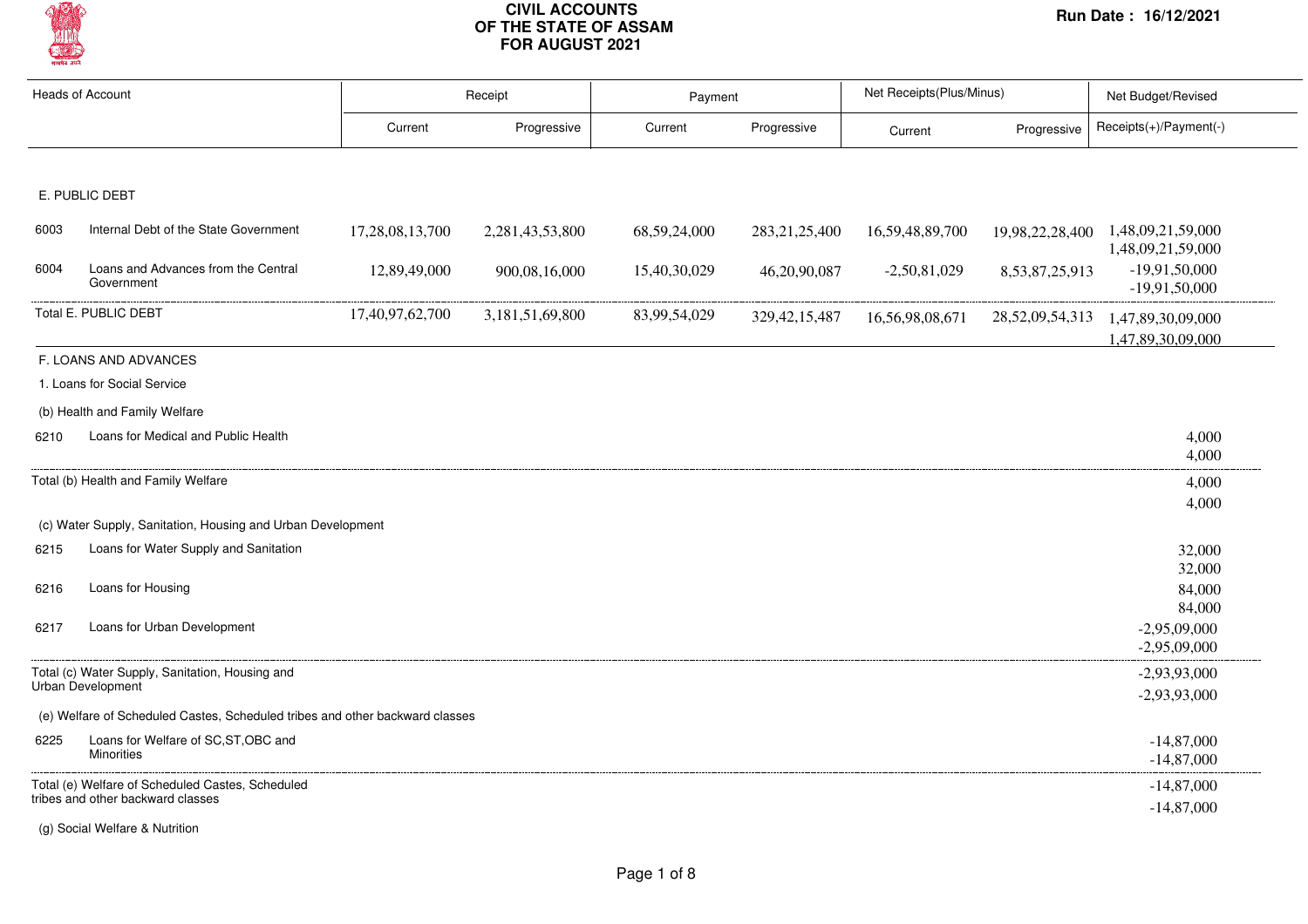

| <b>Heads of Account</b> |                                               | Receipt |             | Payment |             | Net Receipts(Plus/Minus) |             | Net Budget/Revised     |
|-------------------------|-----------------------------------------------|---------|-------------|---------|-------------|--------------------------|-------------|------------------------|
|                         |                                               | Current | Progressive | Current | Progressive | Current                  | Progressive | Receipts(+)/Payment(-) |
|                         |                                               |         |             |         |             |                          |             |                        |
|                         | F. LOANS AND ADVANCES                         |         |             |         |             |                          |             |                        |
|                         | 1. Loans for Social Service                   |         |             |         |             |                          |             |                        |
|                         | (g) Social Welfare & Nutrition                |         |             |         |             |                          |             |                        |
| 6235                    | Loans for Social Security and Welfare         |         |             |         |             |                          |             | 15,000                 |
|                         |                                               |         |             |         |             |                          |             | 15,000                 |
| 6245                    | Loans for Releif on account of Natural        |         |             |         |             |                          |             | 3,000                  |
|                         | Calamities                                    |         |             |         |             |                          |             | 3,000                  |
|                         | Total (g) Social Welfare & Nutrition          |         |             |         |             |                          |             | 18,000                 |
|                         |                                               |         |             |         |             |                          |             | 18,000                 |
|                         | Total 1. Loans for Social Service             |         |             |         |             |                          |             | $-3,08,58,000$         |
|                         |                                               |         |             |         |             |                          |             | $-3,08,58,000$         |
|                         | 2. Loans for Economic Services                |         |             |         |             |                          |             |                        |
|                         | (a) Agriculture and allied activities         |         |             |         |             |                          |             |                        |
| 6401                    | Loans for Crop Husbandry                      |         |             |         |             |                          |             | 2,12,000               |
|                         |                                               |         |             |         |             |                          |             | 2,12,000               |
| 6402                    | Loans for Soil and Water Conservation         |         |             |         |             |                          |             | 9,000                  |
|                         |                                               |         |             |         |             |                          |             | 9,000                  |
| 6403                    | Loans for Animal Husbandry                    |         |             |         |             |                          |             | 6,000                  |
|                         |                                               |         |             |         |             |                          |             | 6,000                  |
| 6404                    | Loans for Dairy Development                   |         |             |         |             |                          |             | 12,000<br>12,000       |
| 6405                    | Loans for Fisheries                           |         |             |         |             |                          |             | 1,000                  |
|                         |                                               |         |             |         |             |                          |             | 1,000                  |
| 6406                    | Loans for Forestry and Wild Life              |         |             |         |             |                          |             | 1,000                  |
|                         |                                               |         |             |         |             |                          |             | 1,000                  |
| 6407                    | Loans for Plantations                         |         |             |         |             |                          |             | 5,000                  |
|                         |                                               |         |             |         |             |                          |             | 5,000                  |
| 6408                    | Loans for Food Storage and Warehousing        |         |             |         |             |                          |             | 22,000                 |
|                         |                                               |         |             |         |             |                          |             | 22,000                 |
| 6416                    | Loans for Agricultural Financial Institutions |         |             |         |             |                          |             | 2,000                  |
|                         |                                               |         |             |         |             |                          |             | 2,000                  |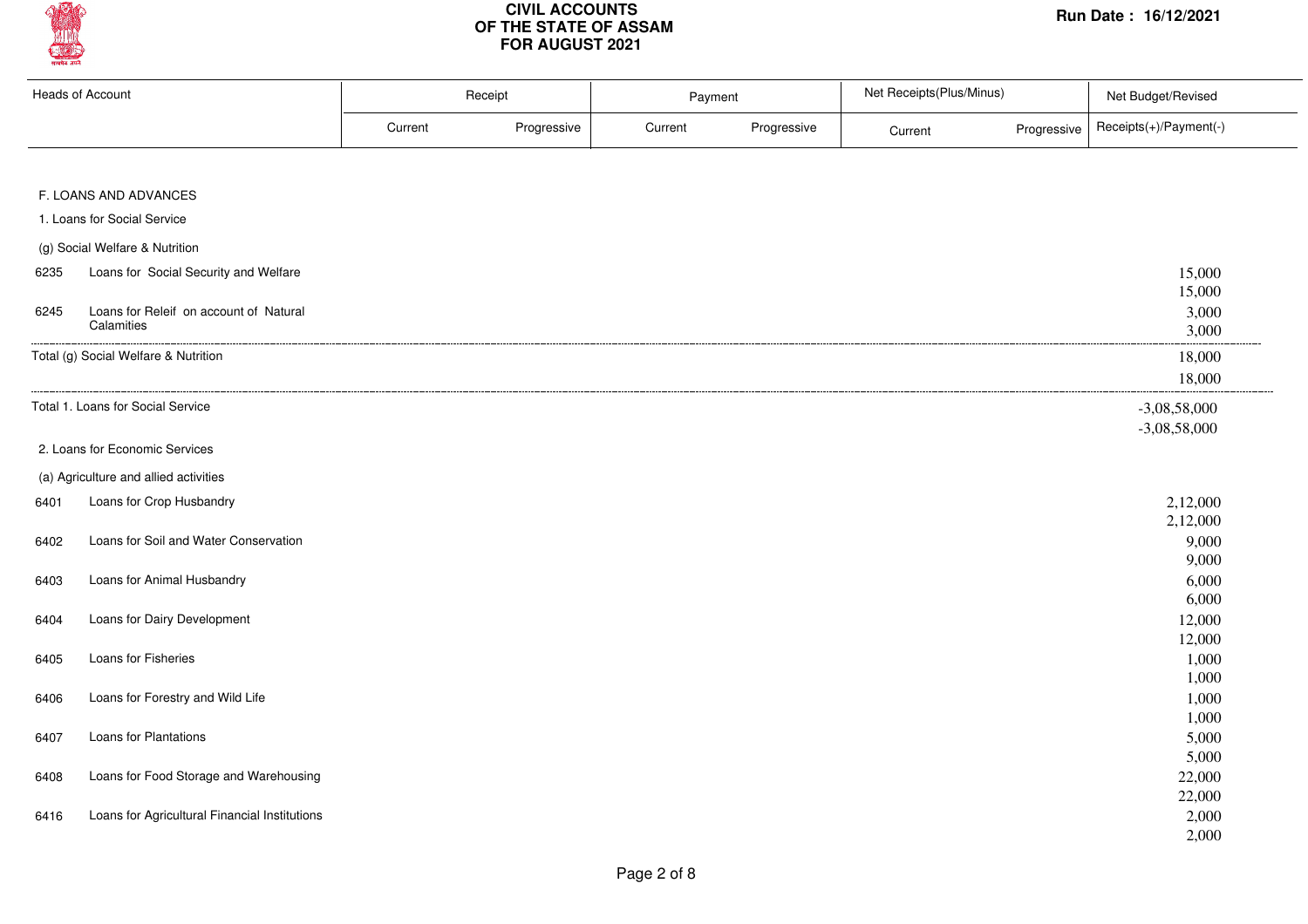

|            | <b>Heads of Account</b>                                |           | Receipt     | Payment   |             | Net Receipts(Plus/Minus) |                | Net Budget/Revised                 |
|------------|--------------------------------------------------------|-----------|-------------|-----------|-------------|--------------------------|----------------|------------------------------------|
|            |                                                        | Current   | Progressive | Current   | Progressive | Current                  | Progressive    | Receipts(+)/Payment(-)             |
|            |                                                        |           |             |           |             |                          |                |                                    |
|            | F. LOANS AND ADVANCES                                  |           |             |           |             |                          |                |                                    |
|            | 2. Loans for Economic Services                         |           |             |           |             |                          |                |                                    |
|            | (a) Agriculture and allied activities                  |           |             |           |             |                          |                |                                    |
| 6425       | Loans for Co-operation                                 | 1,000     | 5,000       |           |             | 1,000                    | 5,000          | $-7,82,85,000$<br>$-9,82,85,000$   |
|            | Total (a) Agriculture and allied activities            | 1,000     | 5,000       |           |             | 1,000                    | 5,000          | $-7,80,15,000$                     |
| (e) Energy |                                                        |           |             |           |             |                          |                | $-9,80,15,000$                     |
| 6801       | Loans for Power Projects                               |           |             |           |             |                          |                | $-76,35,91,000$<br>$-76,35,91,000$ |
|            | Total (e) Energy                                       |           |             |           |             |                          |                | $-76,35,91,000$                    |
|            | (f) Industry and Minerals                              |           |             |           |             |                          |                | $-76,35,91,000$                    |
| 6851       | Loans for Village and Small Industries                 | 27,000    | 30,000      |           |             | 27,000                   | 30,000         | $-1,87,82,000$<br>$-1,87,82,000$   |
| 6860       | Loans for Consumer Industries                          |           |             |           |             |                          |                | $-25,31,03,000$<br>$-25,31,03,000$ |
|            | Total (f) Industry and Minerals                        | 27,000    | 30,000      |           |             | 27,000                   | 30,000         | $-27,18,85,000$                    |
|            | (i) General Economic Services                          |           |             |           |             |                          |                | $-27,18,85,000$                    |
| 7465       | Loans for General Financial and Trading<br>Institution |           |             |           |             |                          |                | 6,05,00,000<br>6,05,00,000         |
|            | Total (i) General Economic Services                    |           |             |           |             |                          |                | 6,05,00,000<br>6,05,00,000         |
|            | Total 2. Loans for Economic Services                   | 28,000    | 35,000      |           |             | 28,000                   | 35,000         | $-1,05,29,91,000$                  |
|            | 3. Loans to Government Servants etc.                   |           |             |           |             |                          |                | $-1,07,29,91,000$                  |
| 7610       | Loans to Government Servants etc.                      | 15,96,158 | 80,89,949   | 40,00,000 | 2,34,16,755 | $-24,03,842$             | $-1,53,26,806$ | $-2,60,49,000$<br>$-2,60,49,000$   |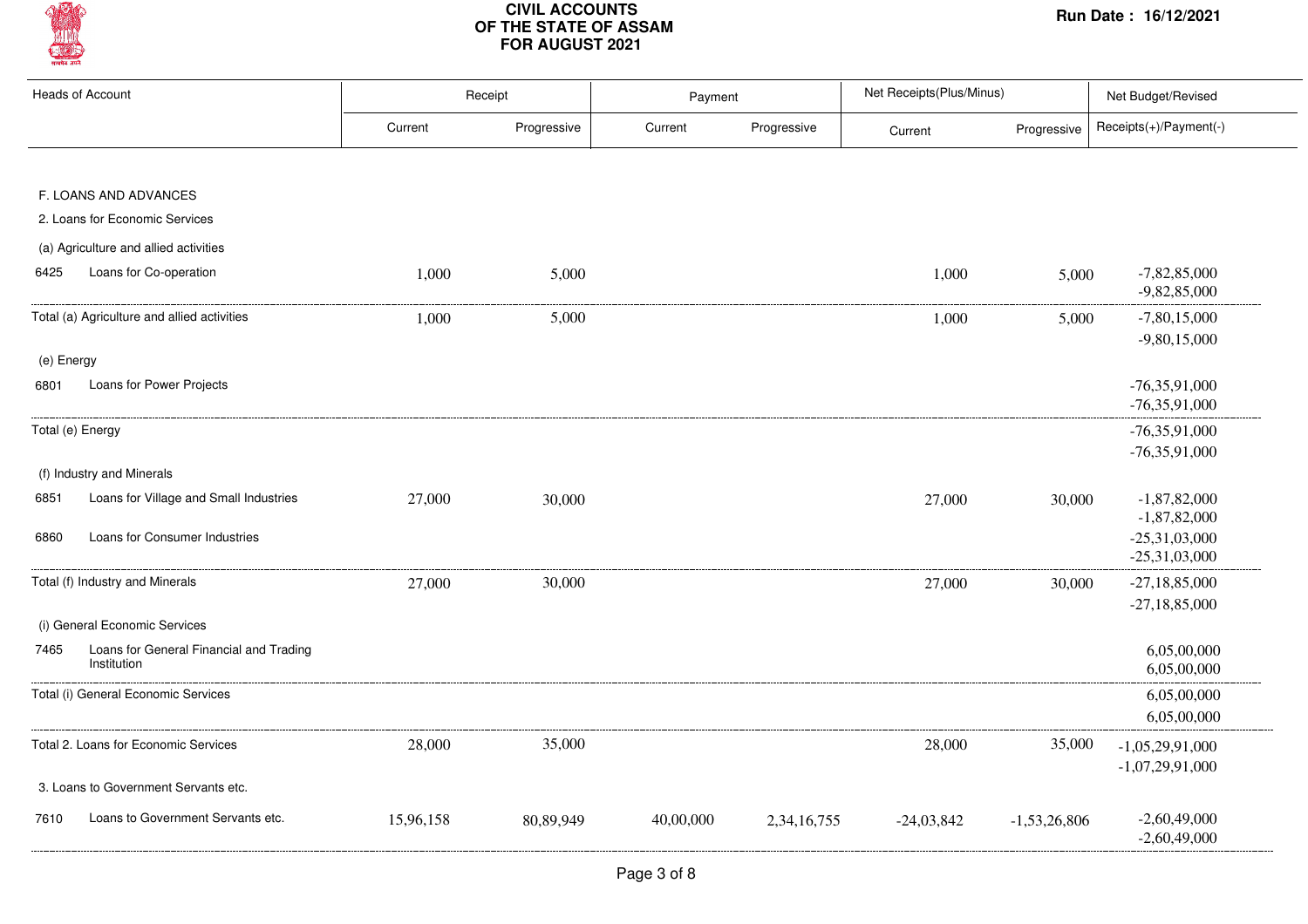

| <b>Heads of Account</b>                        |                     | Receipt           |                     | Payment            |                     | Net Receipts (Plus/Minus) | Net Budget/Revised       |  |
|------------------------------------------------|---------------------|-------------------|---------------------|--------------------|---------------------|---------------------------|--------------------------|--|
|                                                | Current             | Progressive       | Current             | Progressive        | Current             | Progressive               | $Receipts(+)/Payment(-)$ |  |
|                                                |                     |                   |                     |                    |                     |                           |                          |  |
| F. LOANS AND ADVANCES                          |                     |                   |                     |                    |                     |                           |                          |  |
| 3. Loans to Government Servants etc.           |                     |                   |                     |                    |                     |                           |                          |  |
| Total 3. Loans to Government Servants etc.     | 15,96,158           | 80,89,949         | 40,00,000           | 2, 34, 16, 755     | $-24,03,842$        | $-1,53,26,806$            | $-2,60,49,000$           |  |
|                                                |                     |                   |                     |                    |                     |                           | $-2,60,49,000$           |  |
| Total F. LOANS AND ADVANCES                    | 16, 24, 158         | 81,24,949         | 40,00,000           | 2, 34, 16, 755     | $-23.75.842$        | $-1,52,91,806$            | $-1,10,98,98,000$        |  |
|                                                |                     |                   |                     |                    |                     |                           | $-1,12,98,98,000$        |  |
| Total - E & F C.O.                             | 17,41,13,86,858     | 3182, 32, 94, 749 | 84, 39, 54, 029     | 331,76,32,242      | 16, 56, 74, 32, 829 | 28,50,56,62,507           | 1,46,78,31,11,000        |  |
| Total- (Rev. + Cap. + $E$ & F)                 | 69, 40, 42, 53, 110 | 25950,04,17,746   | 62, 35, 57, 79, 737 | 24344,42,85,915    |                     |                           | 1,46,76,31,11,000        |  |
| <b>Total-Part I Consolidated Fund</b>          | 69, 40, 42, 53, 110 | 25950,04,17,746   | 62, 35, 57, 79, 737 | 24344, 42, 85, 915 |                     |                           |                          |  |
| <b>Total-Part II Contingency Fund</b>          |                     |                   |                     |                    |                     |                           |                          |  |
| <b>Total-Consolidated and Contingency Fund</b> | 69, 40, 42, 53, 110 | 25950,04,17,746   | 62, 35, 57, 79, 737 | 24344, 42, 85, 915 |                     |                           |                          |  |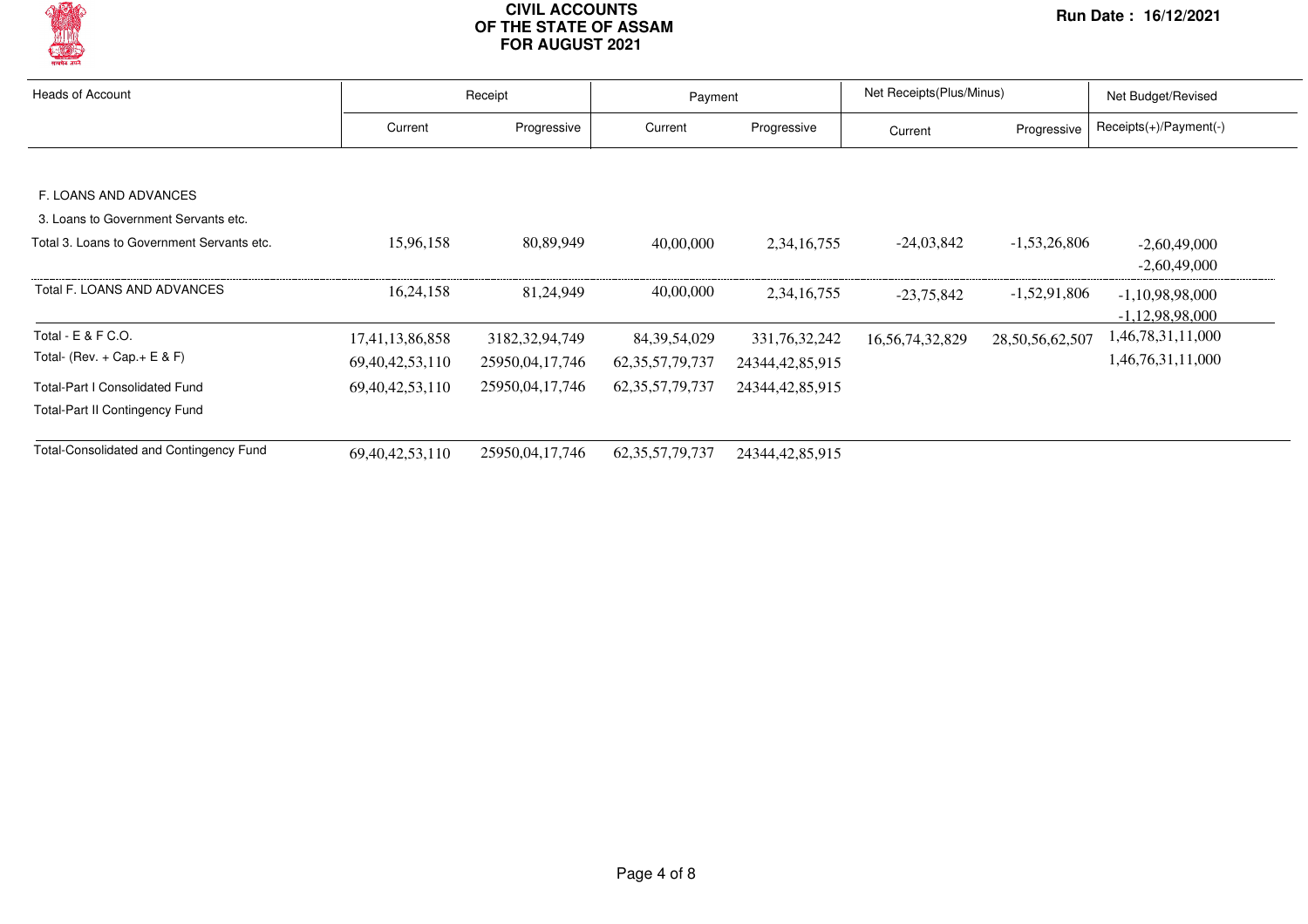

| <b>Heads of Account</b>                                        | Receipt        |                  | Payment        |               | Net Receipts(Plus/Minus) |                    | Net Budget/Revised     |  |
|----------------------------------------------------------------|----------------|------------------|----------------|---------------|--------------------------|--------------------|------------------------|--|
|                                                                | Current        | Progressive      | Current        | Progressive   | Current                  | Progressive        | Receipts(+)/Payment(-) |  |
| PART III-PUBLIC ACCOUNT                                        |                |                  |                |               |                          |                    |                        |  |
| I. SMALL SAVINGS, PROVIDENT FUNDS, ETC.<br>(b) Provident Funds |                |                  |                |               |                          |                    |                        |  |
| <b>State Provident Funds</b><br>8005                           | 1,05,47,32,561 | 504, 72, 15, 253 | 1,21,36,01,691 | 424,66,64,732 | $-15,88,69,130$          | 80,05,50,521       |                        |  |
| Total (b) Provident Funds                                      | 1,05,47,32,561 | 504, 72, 15, 253 | 1,21,36,01,691 | 424,66,64,732 | $-15,88,69,130$          | 80,05,50,521       |                        |  |
| (c) Other Accounts                                             |                |                  |                |               |                          |                    |                        |  |
| Insurance and Pension Funds<br>8011                            | 8,18,23,573    | 37, 30, 53, 880  | 14,69,69,821   | 49,41,62,390  | $-6,51,46,248$           | $-12, 11, 08, 510$ | $-33,96,22,000$        |  |
| Total (c) Other Accounts                                       | 8, 18, 23, 573 | 37, 30, 53, 880  | 14,69,69,821   | 49,41,62,390  | $-6,51,46,248$           | $-12, 11, 08, 510$ | $-33,96,22,000$        |  |
| Total I. SMALL SAVINGS, PROVIDENT FUNDS,<br>ETC.               | 1,13,65,56,134 | 542,02,69,133    | 1,36,05,71,512 | 474,08,27,122 | $-22,40,15,378$          | 67,94,42,011       | $-33,96,22,000$        |  |
| J. RESERVE FUND                                                |                |                  |                |               |                          |                    |                        |  |
| (a) Reserve Funds bearing Interest                             |                |                  |                |               |                          |                    |                        |  |
| General and Other Reserve Funds<br>8121                        |                | 353,17,00,000    |                |               |                          | 3,53,17,00,000     |                        |  |
| Total (a) Reserve Funds bearing Interest                       |                | 353,17,00,000    |                |               |                          | 3,53,17,00,000     |                        |  |
| (b) Reserve Funds not bearing Interest                         |                |                  |                |               |                          |                    |                        |  |
| <b>Sinking Funds</b><br>8222                                   |                |                  |                |               |                          |                    |                        |  |
| General and Other Reserve Funds<br>8235                        |                |                  |                |               |                          |                    |                        |  |
| Total (b) Reserve Funds not bearing Interest                   |                |                  |                |               |                          |                    |                        |  |
| Total J. RESERVE FUND                                          |                | 353,17,00,000    |                |               |                          | 3,53,17,00,000     |                        |  |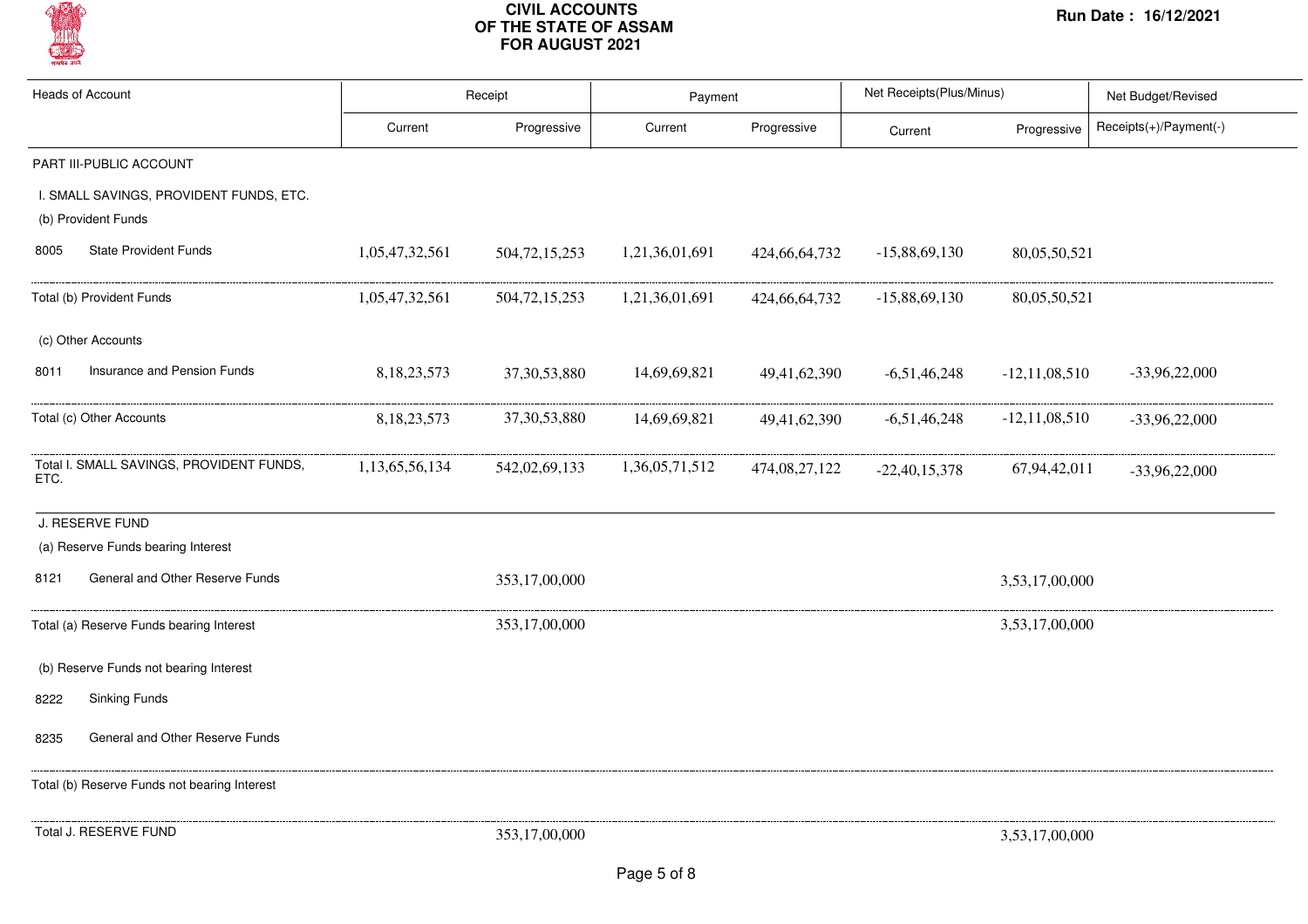

| <b>Heads of Account</b>                                  |                | Receipt          |                | Payment          |                   | Net Receipts(Plus/Minus) | Net Budget/Revised     |
|----------------------------------------------------------|----------------|------------------|----------------|------------------|-------------------|--------------------------|------------------------|
|                                                          | Current        | Progressive      | Current        | Progressive      | Current           | Progressive              | Receipts(+)/Payment(-) |
| J. RESERVE FUND                                          |                |                  |                |                  |                   |                          |                        |
|                                                          |                |                  |                |                  |                   |                          |                        |
| K. DEPOSIT AND ADVANCES<br>(a) Deposits bearing Interest |                |                  |                |                  |                   |                          |                        |
| <b>Other Deposits</b><br>8342                            | 71,93,84,719   | 835, 65, 21, 679 | 14,33,638      | 792,70,97,287    | 71,79,51,081      | 42,94,24,392             | $-70,97,75,000$        |
| Total (a) Deposits bearing Interest                      | 71,93,84,719   | 835, 65, 21, 679 | 14, 33, 638    | 792,70,97,287    | 71, 79, 51, 081   | 42,94,24,392             | $-70,97,75,000$        |
| (b) Deposits not bearing Interest                        |                |                  |                |                  |                   |                          |                        |
| <b>Civil Deposits</b><br>8443                            | 4,18,63,76,688 | 622, 33, 13, 164 | 1,89,51,41,695 | 651, 67, 01, 066 | 2,29,12,34,993    | $-29,33,87,902$          | $-3,42,11,96,000$      |
| <b>Other Deposits</b><br>8449                            | 2,61,293       | 13,58,784        | 6,26,259       | 16,29,297        | $-3,64,966$       | $-2,70,513$              | 1,21,45,000            |
| Total (b) Deposits not bearing Interest                  | 4,18,66,37,981 | 622, 46, 71, 948 | 1,89,57,67,954 | 651,83,30,363    | 2,29,08,70,027    | $-29,36,58,415$          | $-3,40,90,51,000$      |
| (c) Advances                                             |                |                  |                |                  |                   |                          |                        |
| Civil Advances<br>8550                                   | 22,64,37,720   | 40,11,19,783     | 3,01,18,69,443 | 301, 20, 18, 443 | $-2,78,54,31,723$ | $-2,61,08,98,660$        | 10,53,92,88,000        |
| Total (c) Advances                                       | 22,64,37,720   | 40,11,19,783     | 3,01,18,69,443 | 301, 20, 18, 443 | $-2,78,54,31,723$ | $-2,61,08,98,660$        | 10,53,92,88,000        |
| Total K. DEPOSIT AND ADVANCES                            | 5,13,24,60,420 | 1,498,23,13,410  | 4,90,90,71,035 | 1,745,74,46,093  | 22, 33, 89, 385   | $-2,47,51,32,683$        | 6,42,04,62,000         |
| L. SUSPENSE AND MISCELLANEOUS                            |                |                  |                |                  |                   |                          |                        |
| (b) Suspense                                             |                |                  |                |                  |                   |                          |                        |
| <b>Suspense Accounts</b><br>8658                         | 15,98,80,182   | 152,83,08,489    | 2,26,82,18,466 | 678, 75, 88, 115 | $-2,10,83,38,284$ | $-5,25,92,79,626$        | 1,44,21,99,000         |
| Total (b) Suspense                                       | 15,98,80,182   | 152,83,08,489    | 2,26,82,18,466 | 678, 75, 88, 115 | $-2,10,83,38,284$ | $-5,25,92,79,626$        | 1,44,21,99,000         |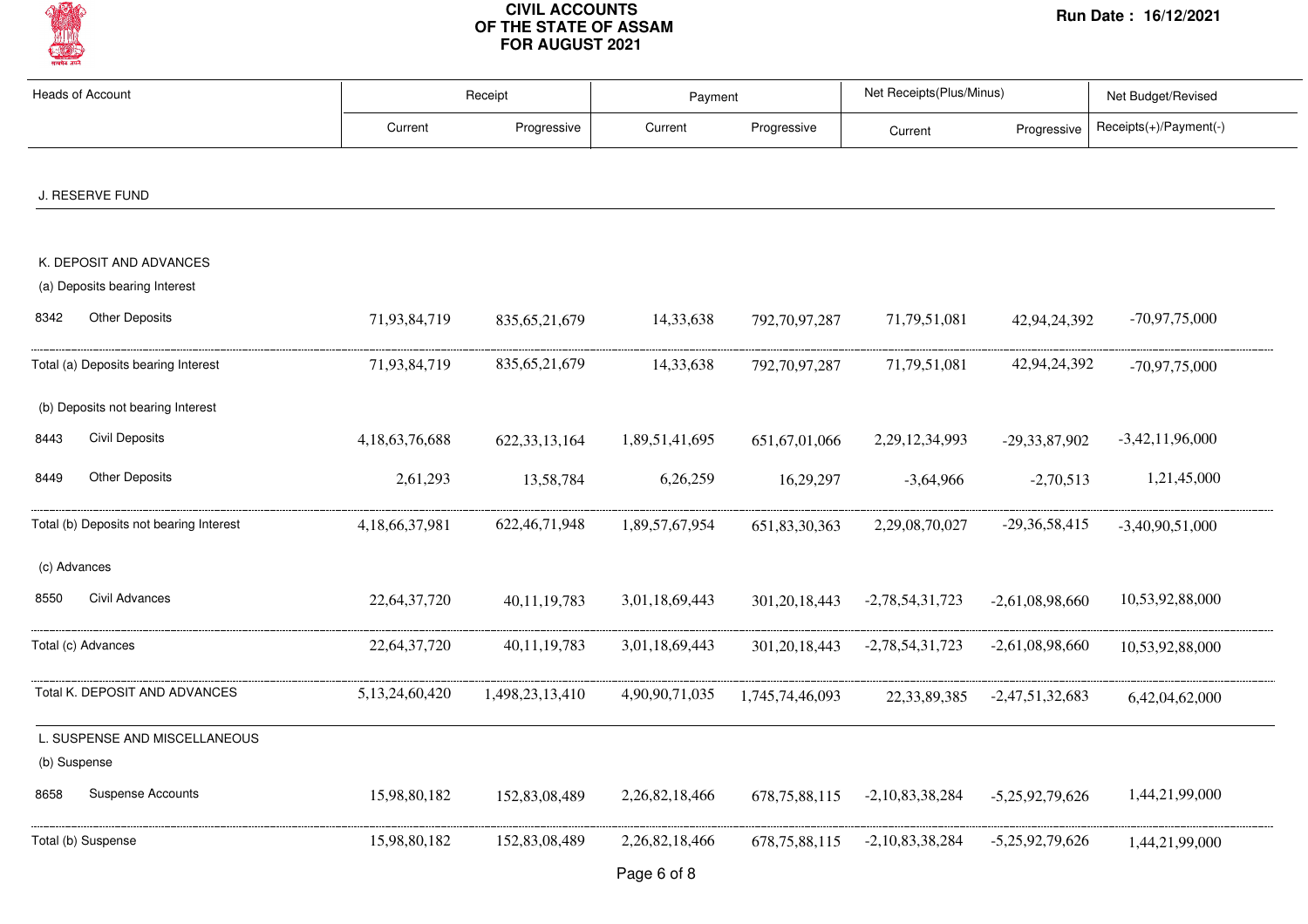

| <b>Heads of Account</b>                          |                                                                                                         | Receipt            |                                                                                         | Payment           |                  | Net Receipts(Plus/Minus) |                   | Net Budget/Revised     |
|--------------------------------------------------|---------------------------------------------------------------------------------------------------------|--------------------|-----------------------------------------------------------------------------------------|-------------------|------------------|--------------------------|-------------------|------------------------|
|                                                  |                                                                                                         | Current            | Progressive                                                                             | Current           | Progressive      | Current                  | Progressive       | Receipts(+)/Payment(-) |
|                                                  |                                                                                                         |                    |                                                                                         |                   |                  |                          |                   |                        |
|                                                  | L. SUSPENSE AND MISCELLANEOUS                                                                           |                    |                                                                                         |                   |                  |                          |                   |                        |
| (b) Suspense                                     |                                                                                                         |                    |                                                                                         |                   |                  |                          |                   |                        |
|                                                  | (c) Other Accounts                                                                                      |                    |                                                                                         |                   |                  |                          |                   |                        |
| 8671                                             | <b>Departmental Balances</b>                                                                            | 1,61,18,998        | 3,91,95,386                                                                             | 7,53,283          | 4,22,42,569      | 1,53,65,715              | $-30,47,183$      | 37,91,91,000           |
| 8673                                             | Cash Balance Investment Account                                                                         | 1,23,71,15,00,000  | 73,915,63,00,000                                                                        | 1,25,23,97,00,000 | 73,770,29,00,000 | $-1,52,82,00,000$        | 1,45,34,00,000    | $-9,71,52,38,000$      |
| 8675                                             | Deposits with Reserve Bank                                                                              | 3,82,47,86,16,066  |                                                                                         |                   |                  |                          |                   |                        |
| Total (c) Other Accounts                         |                                                                                                         |                    | 5,06,20,62,35,064 272,424,40,10,810 5,07,71,90,69,349 272,279,36,57,993 -1,51,28,34,285 |                   |                  |                          | 1,45,03,52,817    | $-9.33.60.47.000$      |
|                                                  | Total L. SUSPENSE AND MISCELLANEOUS                                                                     |                    | 5,06,36,61,15,246 272,577,23,19,299 5,09,98,72,87,815 272,958,12,46,108 -3,62,11,72,569 |                   |                  |                          | $-3,80,89,26,809$ | $-7,89,38,48,000$      |
|                                                  | M. REMITTANCES                                                                                          |                    |                                                                                         |                   |                  |                          |                   |                        |
|                                                  | (a) Money Orders, and other Remittances                                                                 |                    |                                                                                         |                   |                  |                          |                   |                        |
| 8782                                             | Cash Remittances and adjustments<br>between officers rendering accounts to the<br>same Accounts Officer | 3, 29, 37, 27, 338 | 702,64,93,397                                                                           | 4,02,87,82,138    | 720,01,79,967    | $-73,50,54,800$          | $-17,36,86,570$   | $-7,11,64,39,000$      |
|                                                  | Total (a) Money Orders, and other Remittances                                                           | 3, 29, 37, 27, 338 | 702,64,93,397                                                                           | 4,02,87,82,138    | 720,01,79,967    | $-73,50,54,800$          | $-17,36,86,570$   | $-7,11,64,39,000$      |
| (b) Inter- Governmental Adjustment Account       |                                                                                                         |                    |                                                                                         |                   |                  |                          |                   |                        |
| 8793                                             | Inter-State Suspence Account                                                                            | 12,620             | $-2,55,307$                                                                             | 14,92,85,981      | 55, 15, 37, 575  | $-14,92,73,361$          | $-55,17,92,882$   | $-21,85,44,000$        |
| Total (b) Inter- Governmental Adjustment Account |                                                                                                         | 12,620             | $-2,55,307$                                                                             | 14,92,85,981      | 55, 15, 37, 575  | $-14,92,73,361$          | $-55,17,92,882$   | $-21,85,44,000$        |
| <b>Total M. REMITTANCES</b>                      |                                                                                                         | 3, 29, 37, 39, 958 | 702,62,38,090                                                                           | 4,17,80,68,119    | 775, 17, 17, 542 | $-88,43,28,161$          | $-72,54,79,452$   | $-7,33,49,83,000$      |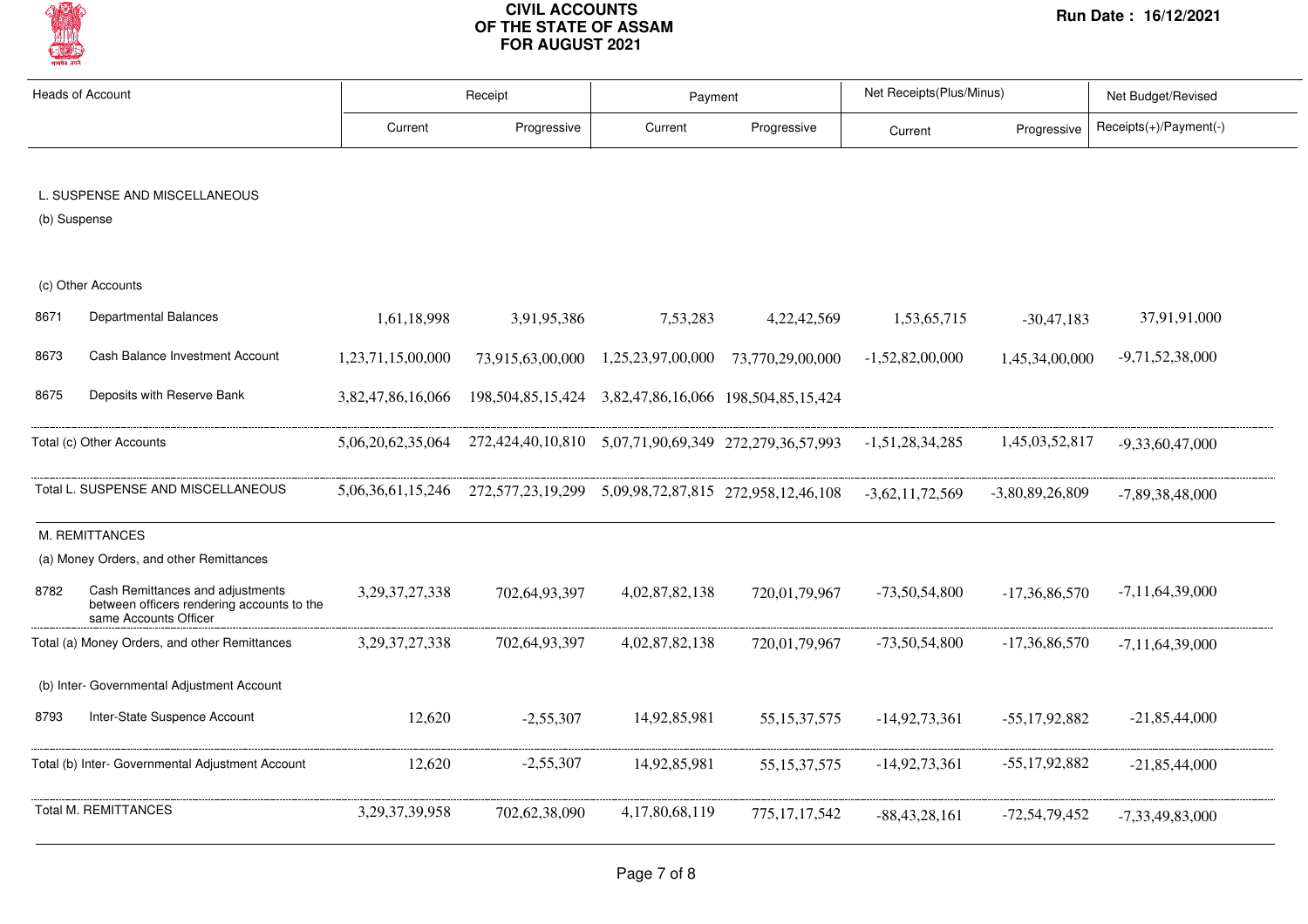

Total-Part III Public Account 5,15,92,88,71,757 275,673,28,39,931 5,20,43,49,98,479 275,953,12,36,860 -4,50,61,26,723 -2,79,83,96,929 6,42,33,21,000

Total - Consolidated/Contingency

5,85,33,31,24,867 301,623,32,57,677 5,82,79,07,78,216 300,297,55,22,775

Fund & Public Account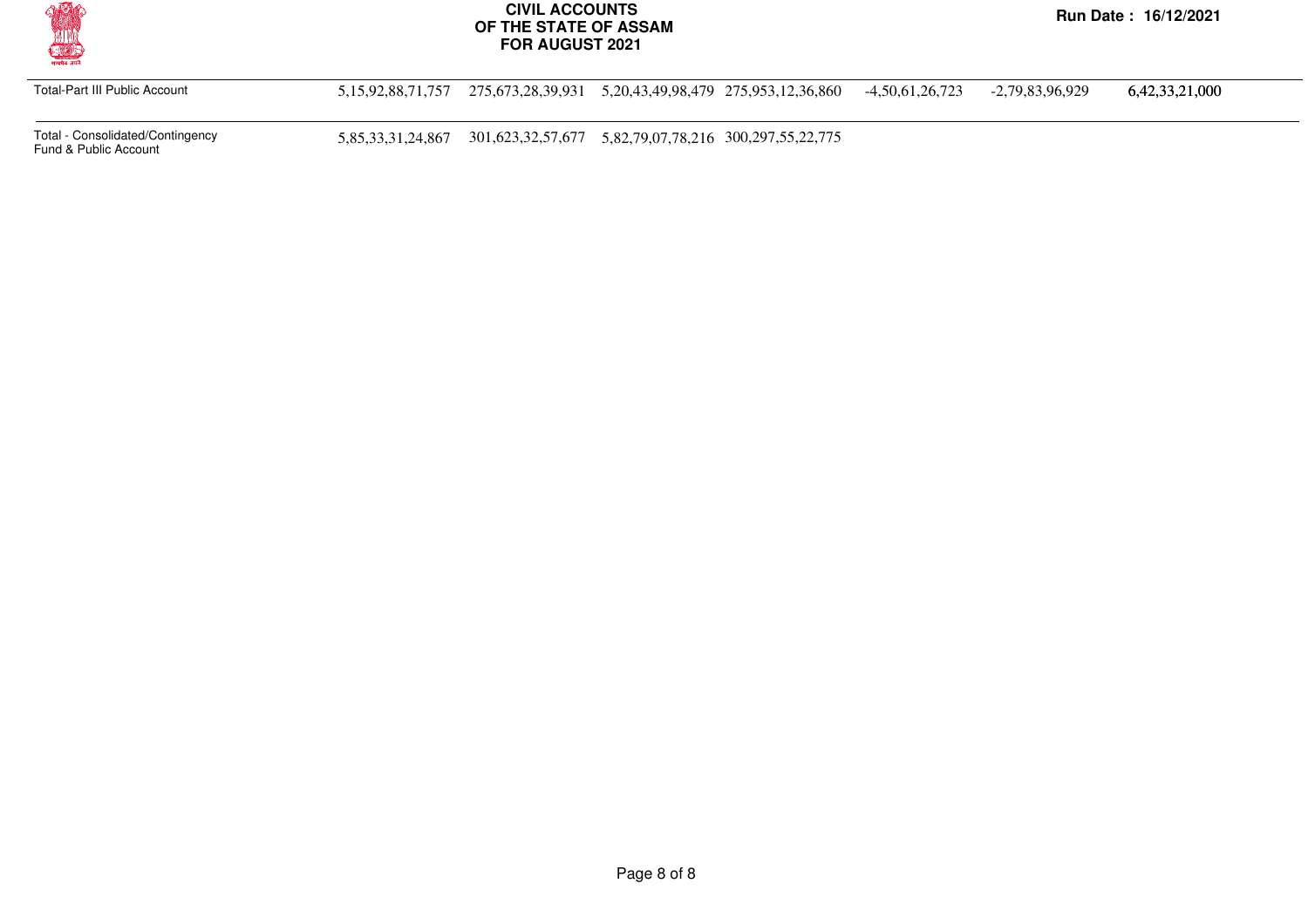| <b>Heads Of Accounts</b>  | Receipt        |             | <b>Payment</b> |              |  |
|---------------------------|----------------|-------------|----------------|--------------|--|
|                           | <b>Current</b> | Progressive | <b>Current</b> | Progressive  |  |
| I. S. S.                  |                |             |                |              |  |
| 101 A.G. Andhra Pradesh   | 0              | 0           |                | $\Omega$     |  |
| 103 A.G. Bihar            | 0              | 0           | 19,959         | 9,846        |  |
| 104 A.G. Gujrat           | 0              | 0           | 70,455         | 2,80,647     |  |
| 105 A.G. Haryana          | 0              | 0           |                | 0            |  |
| 106 A.G. Kerala           | 0              | 0           |                | 1,04,446     |  |
| 107 A.G. Madhya Pradesh   | 0              | 0           | 1,79,188       | $-93,625$    |  |
| 108 A.G. Tamil Nadu       | 0              | 0           |                | 0            |  |
| 109 A.G. Maharastra       | 0              | 0           |                | $-3,46,354$  |  |
| 110 A.G. Karnataka        | 0              | 0           |                | $\Omega$     |  |
| 111 A.G. Nagaland         | 0              | 0           | 3,23,27,698    | 11,79,67,676 |  |
| 112 A.G. Orissa           | 0              | 0           | 15,219         | 60,876       |  |
| 113 A.G. Punjab           | 0              | 0           |                | 0            |  |
| 114 A.G. Rajasthan        | 0              | 0           | 88,090         | 2,45,315     |  |
| 115 A.G. Uttar Pradesh    | 0              | 0           | 8,993          | 58,569       |  |
| 116 A.G. West Bengal      | 0              | 0           | 13,35,100      | 67,59,401    |  |
| 117 A.G. Meghalaya        | 0              | 0           | 79,61,506      | 4,29,91,130  |  |
| 118 A.G. Himachal Pradesh | 0              | 0           |                | 0            |  |
| 119 A.G. Manipur          | 0              | 0           | 8,50,998       | 36,95,624    |  |
| 120 A.G. Tripura          | 0              | $-3,26,632$ | 3,48,365       | 30,46,457    |  |
| 121 A.G. Mizoram          | 12,620         | 8,325       | 20,66,402      | 1,58,57,540  |  |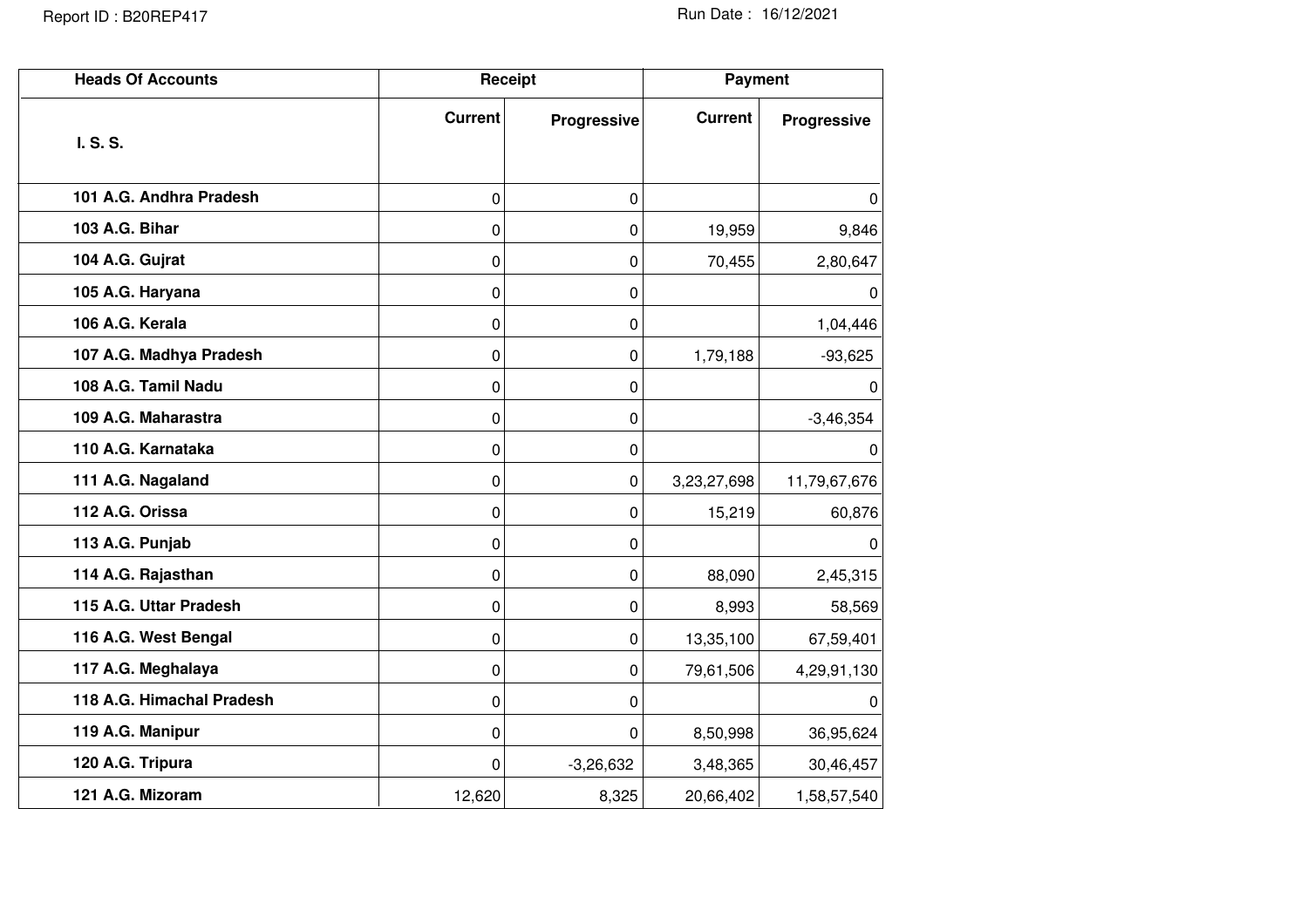| <b>Heads Of Accounts</b>                       | Receipt        |             | Payment        |                 |  |
|------------------------------------------------|----------------|-------------|----------------|-----------------|--|
| I. S. S.                                       | <b>Current</b> | Progressive | <b>Current</b> | Progressive     |  |
| 122 A.G. Arunachal Pradesh                     | 0              | 63,000      | 10,39,62,752   | 36, 11, 26, 145 |  |
| 123 A.G. Goa                                   | 0              | 0           |                | $-33,799$       |  |
| 124 A.G. Chattisgarh                           | 0              | 0           | 51,256         | 68,377          |  |
| 125 A.G. Jharkhand                             | 0              | 0           |                | $\mathbf 0$     |  |
| 126 A.G. Uttaranchal                           | 0              | 0           |                | 0               |  |
| 127 A.G. Pudicherry                            | 0              | 0           |                | 0               |  |
| 130 A.G. Telangana                             | 0              | 0           |                | $\Omega$        |  |
| 131 A.G. Jammu & Kashmir                       | 0              | 0           |                | $-2,60,696$     |  |
| 281 A.G. Ladakh                                | 0              | 0           |                | 0               |  |
| 787 A.G. Dadra Nagar Haveli and Daman<br>& Diu | 0              | 0           |                | 0               |  |
| <b>NULL</b>                                    | 0              | 0           |                | 0               |  |
| Total - I. S. S.                               | 12,620         | $-2,55,307$ | 14,92,85,981   | 55, 15, 37, 575 |  |